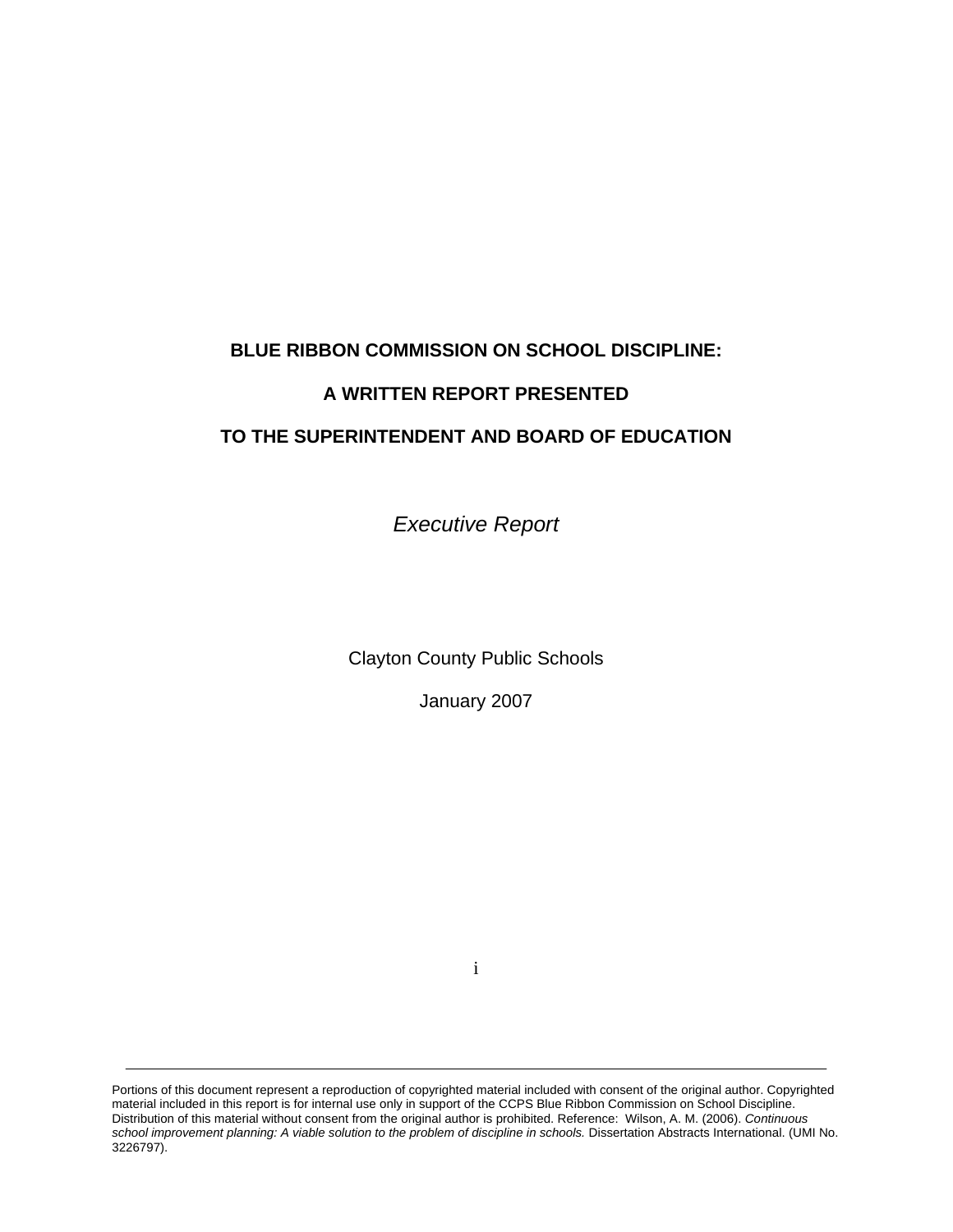# **PREFACE COVER SHEET**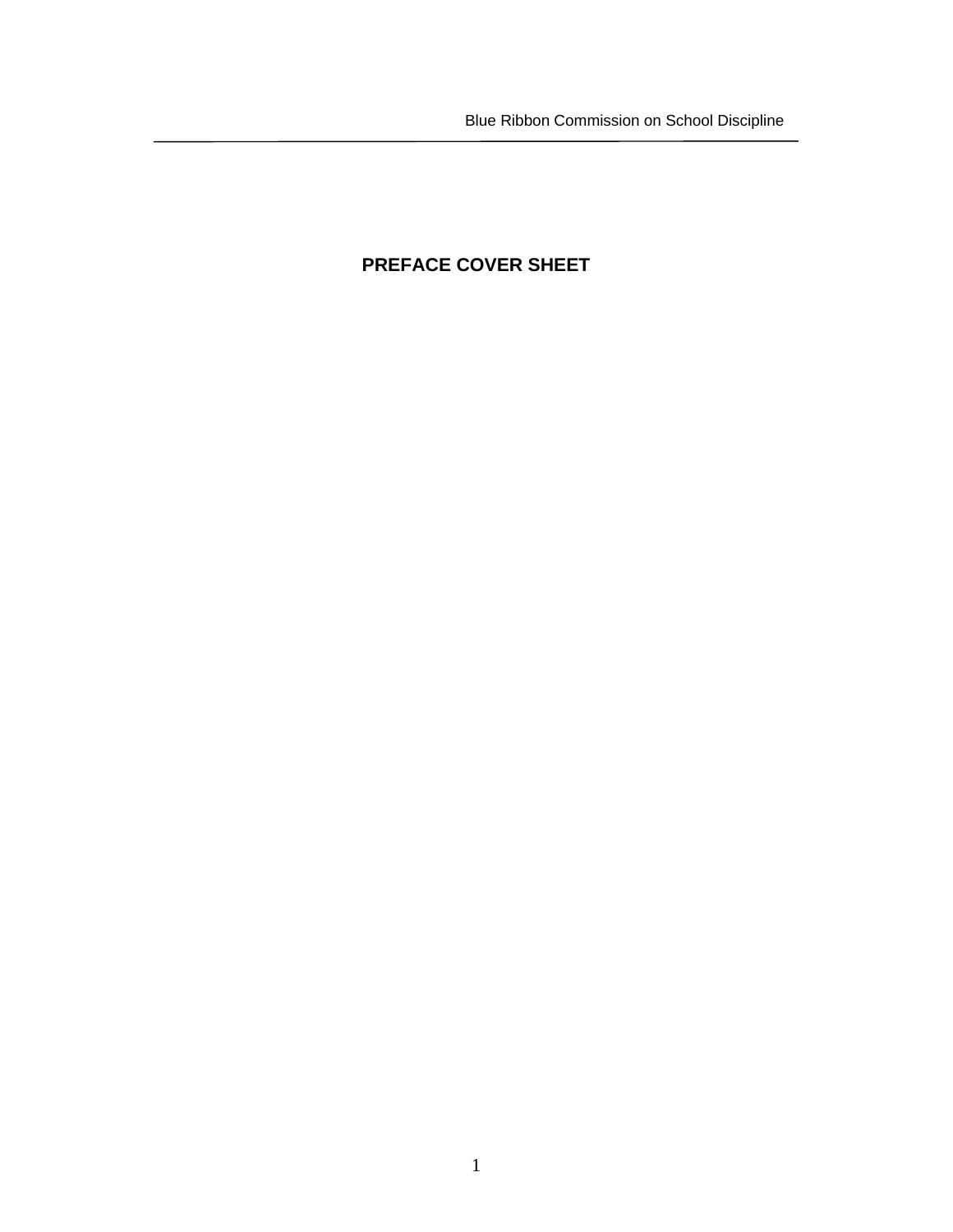#### **Acknowledgments**

The members of the Blue Ribbon Commission on School Discipline would like to thank and acknowledge the Superintendent, Barbara M. Pulliam, Ed.D., and the Clayton County Board of Education for their support throughout the duration of this process:

> Barbara M. Pulliam, Ed.D. *Superintendent of Schools*

#### **Current Board Members**

Ericka Davis, Chairwoman of the Board  *District Four* 

Rev. W. Rod Johnson, Vice-Chairman of the Board *District Five* 

> David Ashe *District Seven*

Lois Baines-Hunter *District Two* 

Yolanda Everett *District Three* 

Norreese Haynes *District Eight* 

> Sandra Scott *District Nine*

A. Michelle Strong *District One*

Eddie White *District Six* 

#### **Past Board Members**

Allen Johnson *District Eight* 

Connie Kitchens *District Nine* 

Latoya Walker *District One*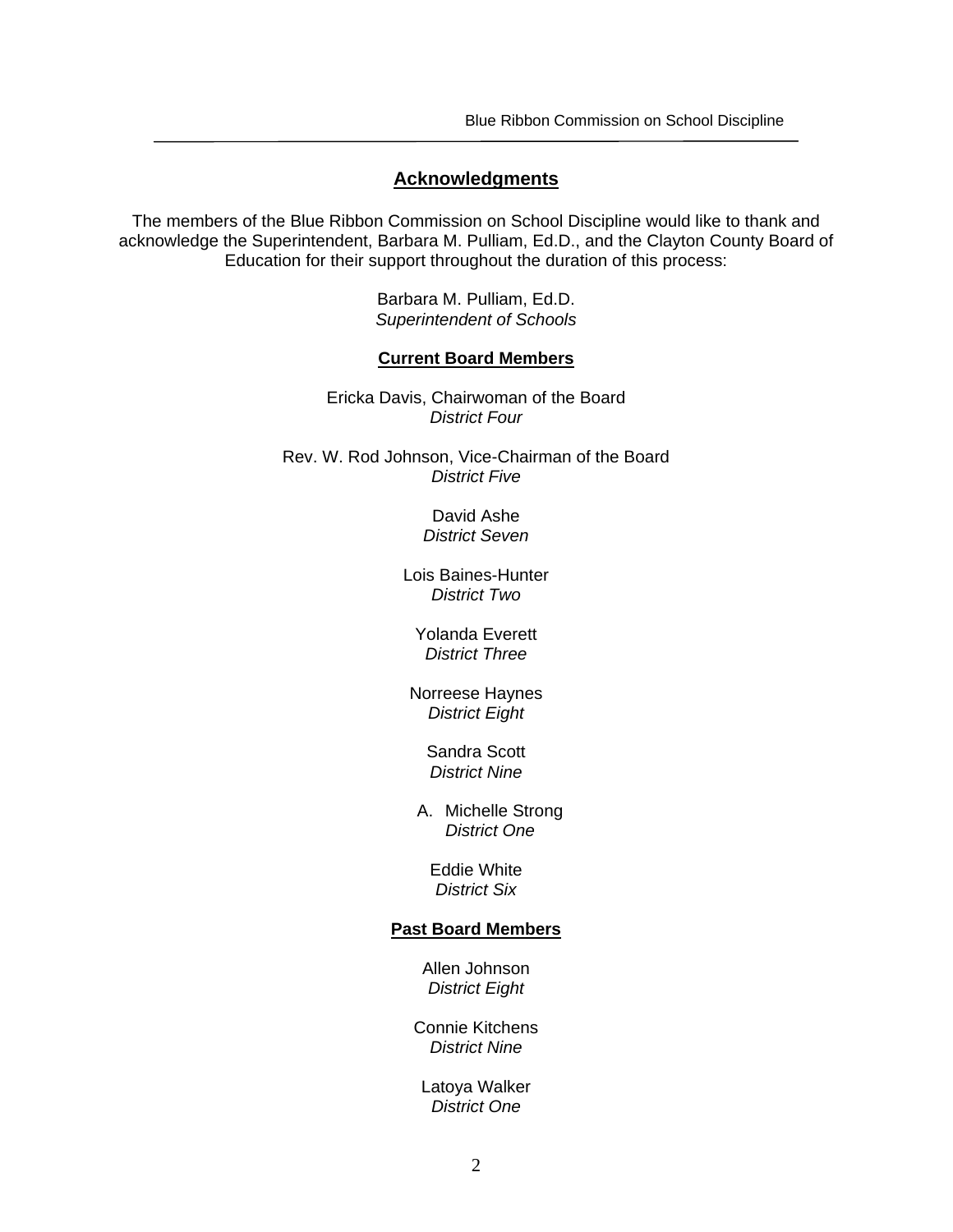#### **Committee Members**

- Luvenia Jackson Assistant Superintendent of Pupil Personnel and Ancillary Services
- John Walker Director, Student Engagement (Chair)
- Richard Marable Former Georgia State Senator (Lead-Facilitator)
- Chairman Eldrin Bell Clayton County Board of Commissioners
- James Conard Director, Maintenance and Facilities
- Dr. Mandy G. Condit Coordinator, Psychological Services
- Cyd Cox President, Clayton County Council of PTAs
- Luz Diaz Community Liaison, Department of Second Language Learning
- Jeff Dickerson -- Communications
- Darienne Driver Special Assistant to the Superintendent
- Faith Duncan Principal, Arnold Elementary School
- Harold Eddy Attorney to Clayton County Public Schools
- Cheryl Evans Community Advocate
- Tamera Foley Director, Secondary Special Education
- Beverly Garner Principal, Kendrick Middle School
- Linda Granger Community Advocate; *Resigned*
- Gail Hambrick Clayton County Quality Education
- Dr. Sandra Harrison Clayton State University
- Steven Holmes Chief Information Officer
- Brenda Kelley Teacher, Mundy's Mill Middle School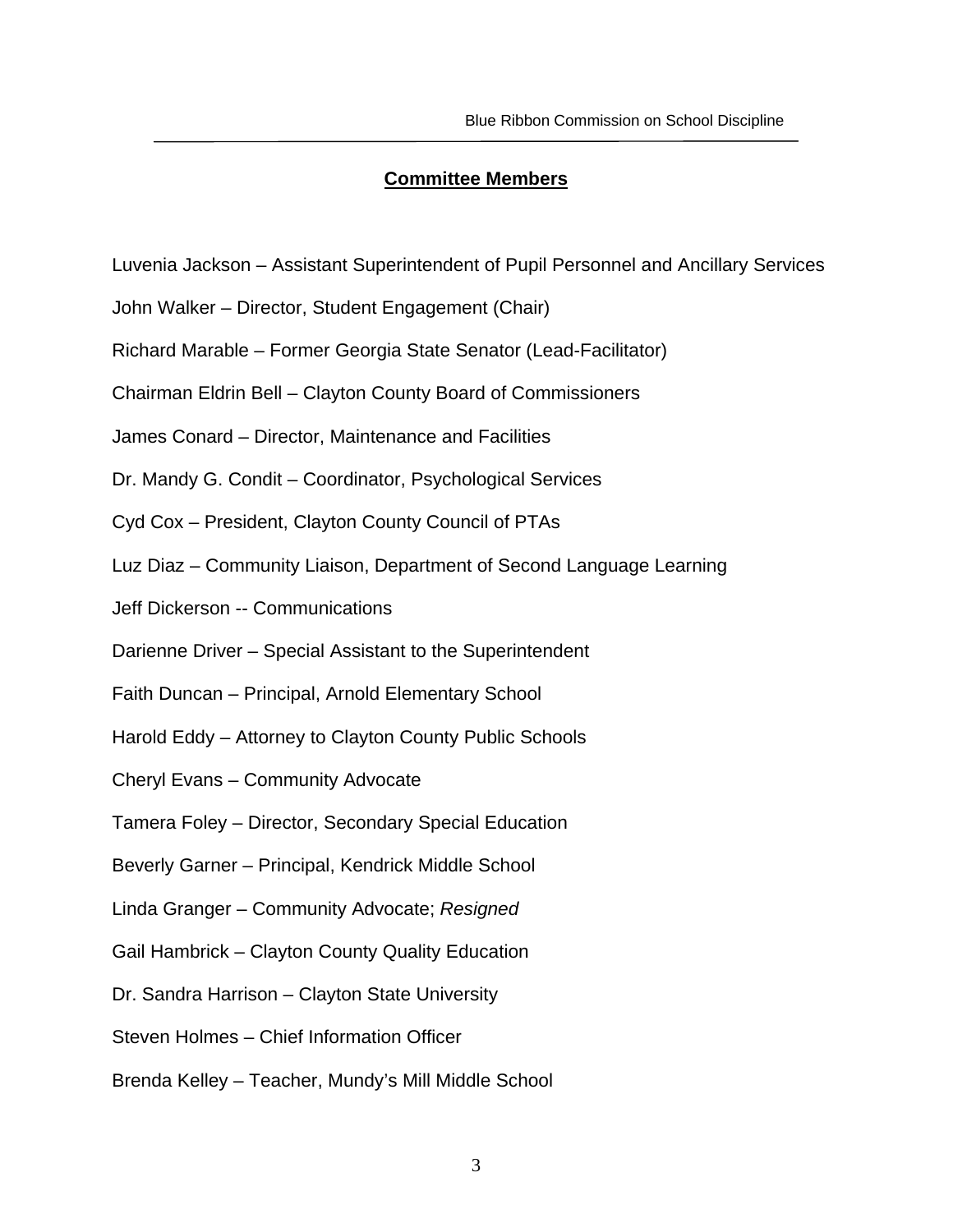## **Committee Members, Continued**

- Dr. Rick Maddox Retired Educator
- Dexter Matthews President, NAACP, Clayton Branch
- Captain Greg Porter School Resource Officers
- Cathy Ratti Director, Clayton County Department of Family and Children's Services
- Charles Reddick 100 Black Men of South Metro
- Dr. Kenneth Sanders Coordinator, Guidance and Counseling
- Senator Valencia Seay Georgia State Senate
- Shane Short Clayton County Chamber of Commerce
- Tina Smith Community Advocate
- Judge Steven Teske Clayton County Juvenile Court
- Gary Townsend Principal, Mt. Zion High School
- Auraneittia White Literacy Coach, B.C. Haynie Elementary School
- Rev. Otis White Shiloh Baptist Church
- Dr. Andrea M. Wilson School Improvement Specialist, Special Education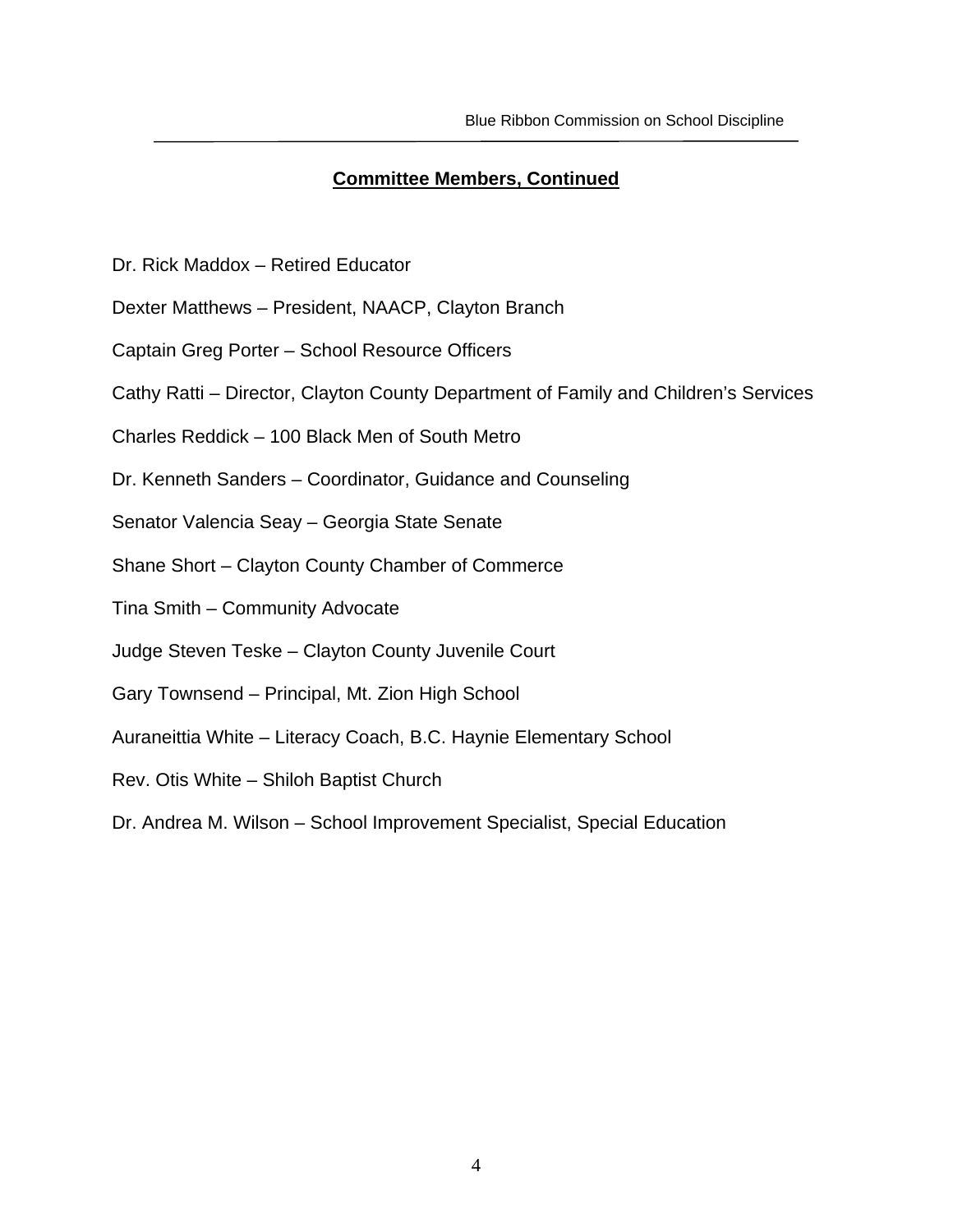#### **Executive Summary**

Maintaining a safe, disciplined, and orderly school environment has always presented a significant challenge to educational leaders. In particular, issues of school safety, student discipline, and disruptive student behavior persistently rank as the top problems facing educators, administrators, and schools throughout the nation. In an effort to respond to this challenge, the Clayton County Public Schools Blue Ribbon Commission on School Disciple was charged with conducting a comprehensive review of student discipline within the Clayton County Public Schools from infraction, to response, to prevention.

The Commission investigated issues of school discipline at the global level through a review of the county wide school discipline data accumulated over the last four school years. In addition, the Commission was divided into seven sub-committees each charged with investigating specific areas of concern. These sub-committees were: Elementary Schools, Middle Schools, High Schools, Special Education, Alternative Education, School Safety, and Juvenile Justice. Each sub-committee conducted an independent investigation of the topic and reported a series of recommendations to the Commission. Ultimately, the comprehensive investigation presented in this report recommends additional measures in the areas of school safety and security, expanding the continuum of services offered to students with discipline problems, enhancing professional development activities for administrators, faculty, and staff, and increasing parent accountability and awareness.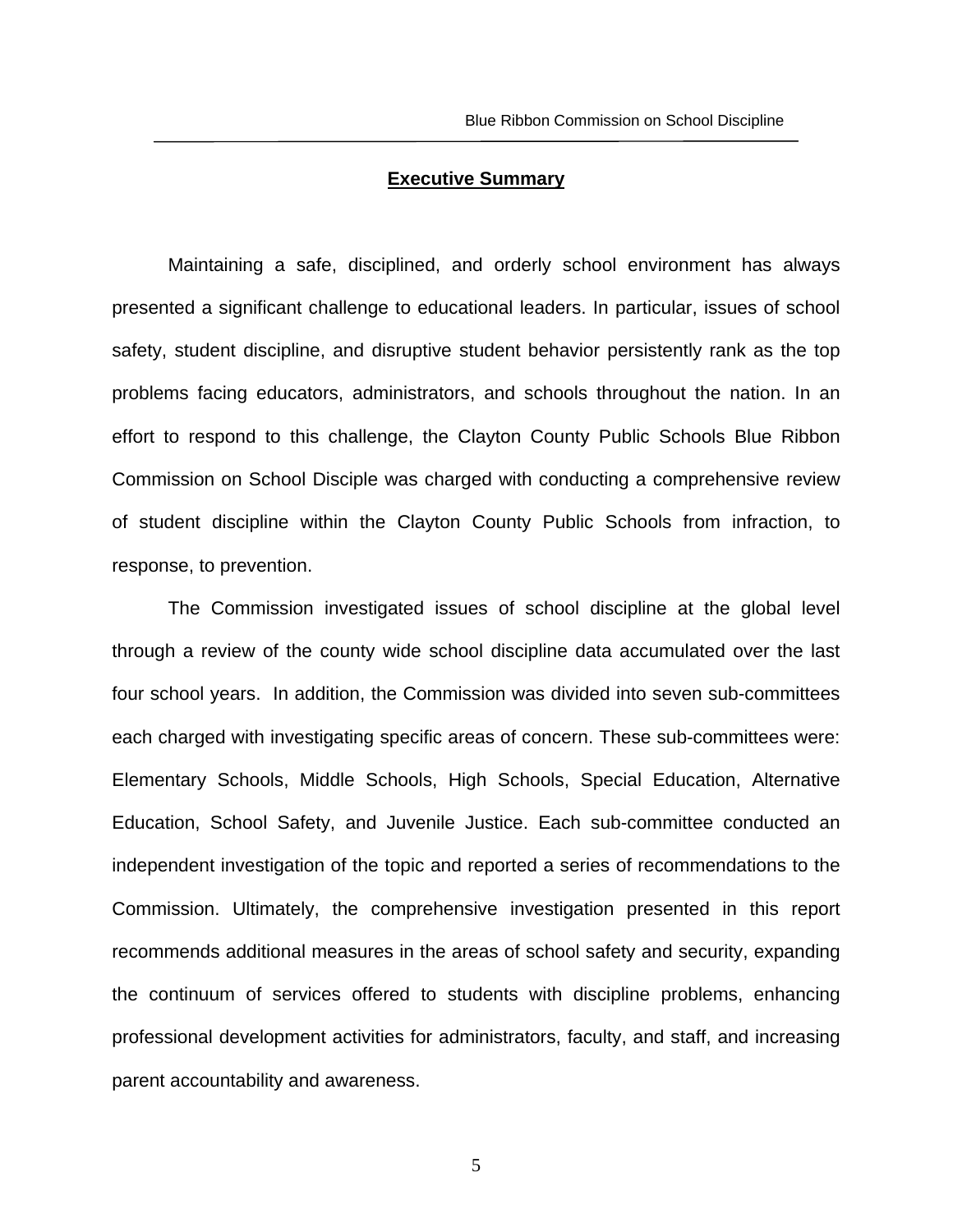## **Recommendations from the Commission**

### **I. Safety and Security Measures**

- 1. Revise the Student Code of Conduct and Student Handbook, including operational definitions of offense codes and updating the code to reflect offenses based on modern technology (ex., cyber bullying, camera phones, etc.).
- 2. Hire additional safety personnel at all middle and high schools, which include School Resource Officers (SROs) and Security Guards.
- 3. Enhance all surveillance and communication equipment in all schools.
- 4. Increase the number of support staff assigned to improving and evaluating student behavior across the district. Staff needs include Behavior Intervention Specialists, School Psychologists, paraprofessionals, and Assistant Principals.

## **II. Continuum of Services**

- 1. Identify a service or provider that the Superintendent or her designee, with the advice of counsel, can authorize for the provision of alternative education services for enrolled students (grades 6 through 12) for a referral period of 180 days of attendance or until the student gains the basic skills necessary to be successful in a traditional classroom.
- 2. Continue the "Cooperative agreement on the handling of school-related offenses" that prohibits the filing of juvenile complaints involving certain misdemeanor non-violent offenses.
- 3. Provide consistent implementation of those programs, services, and systems that already exist within the district and community to target improving school discipline. These programs include but are not limited to: Strategic methods Against Street Harm (S.M.A.S.H.), Gang Resistance Education and Training (G.R.E.A.T.), In-School Suspension Curriculum, Georgia Student Achievement Pyramid of Interventions.
- 4. Implement the Effective Behavioral and Instructional Supports (EBIS) program currently in use at Kendrick and Adamson Middle Schools, districtwide in grades K-12.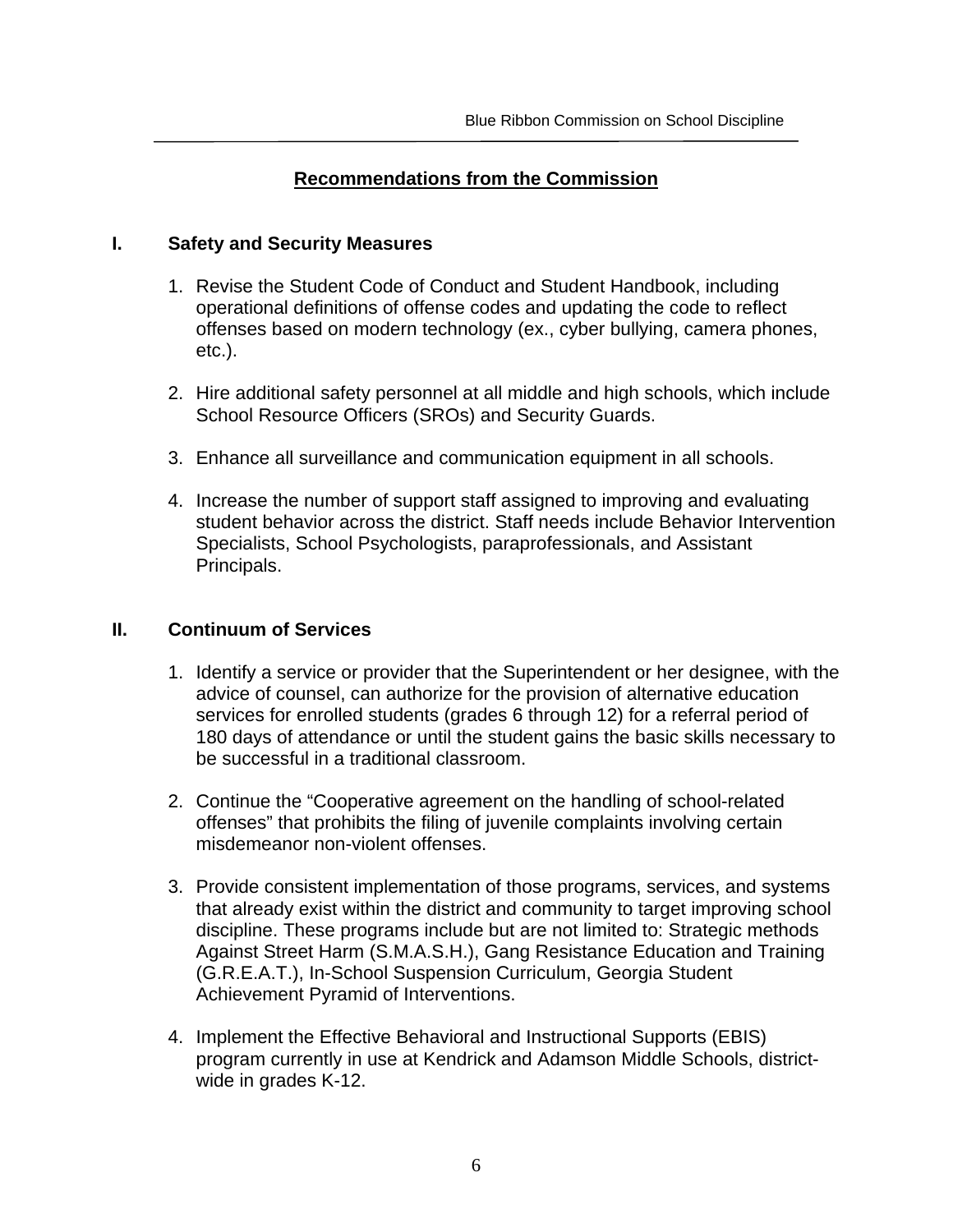5. Continue support of existing CCPS alternative education programs that include the Alternative School and In-School Suspension programs (i.e. hiring additional staff and proper program implementation).

### **III. Professional Development**

- 1. Offer extensive and ongoing professional development specific to disciplinary issues and classroom management strategies for administrators, faculty, and staff in all schools.
- 2. Increase staff awareness and support for students with disabilities.
- 3. Provide law related education for student at the beginning of each school year using juvenile justice professionals in partnership with school administrators.
- 4. Institute a county-wide leadership team that will implement, execute, and monitor the recommendations posed by the Blue Ribbon Commission on School Discipline.

## **IV. Parental Accountability and Awareness**

- 1. Create a public service announcement with the Superintendent and others addressing parents and students to inform them of the seriousness of the Code of Conduct and the importance of high expectations and high accountability.
- 2. The school system should hold parents of disruptive students accountable for their failure to participate and assist school personnel in modifying behavior of their children in the school setting by developing a protocol in accordance with the chronic disciplinary problem student statute (O.C.G.A. § 20-2-764 et seq.).

## **Recommendation to the Board**

The Blue Ribbon Commission on School Discipline recommends that the Board of Education receive the report and direct the Superintendent to perform further action.

## **Fiscal Impact**

N/A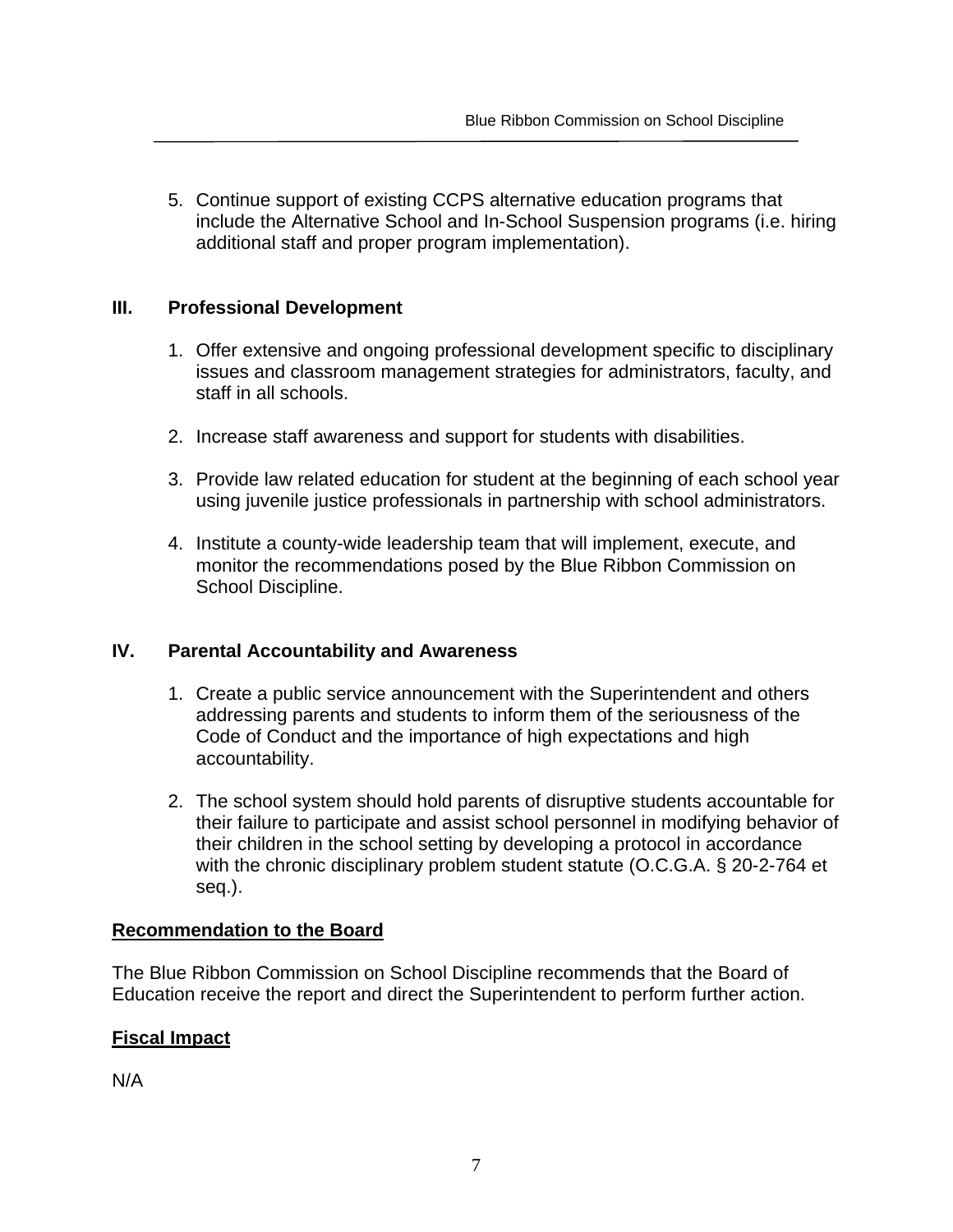| <b>Recommendation</b>                 | <b>Performance Measure</b>                                  | <b>Unit of Measure</b>                 | <b>Actual</b>                                                           |               | Targets ()     |              |
|---------------------------------------|-------------------------------------------------------------|----------------------------------------|-------------------------------------------------------------------------|---------------|----------------|--------------|
|                                       |                                                             |                                        | 2006-2007                                                               | 2007-         | 2008-          | 2009-        |
|                                       |                                                             |                                        | <b>Baseline</b>                                                         | 2008          | 2009           | 2010         |
| <b>Revise the Student</b>             | A team of educators will                                    | New document                           | <b>New</b>                                                              | July          |                |              |
| <b>Code of Conduct</b>                | review and revise Student                                   |                                        | activity                                                                | 2007          |                |              |
|                                       | <b>Code of Conduct</b>                                      |                                        |                                                                         |               |                |              |
| Increase # of School                  | # School Resource Officers                                  | # of personnel                         | 12                                                                      | (15)          | (20)           | (25)         |
| <b>Resources Officers</b>             | Add more surveillance                                       | # cameras                              |                                                                         |               |                |              |
| <b>Enhance safety</b><br>equipment    | equipment to schools                                        | $#$ wands                              | Add more safety equipment to high<br>schools, then middle schools, then |               |                |              |
|                                       |                                                             |                                        | elementary schools as staffing allows.                                  |               |                |              |
| Increase $#$ of                       | # Paraprofessionals                                         | # of personnel                         | Over the next three years, continue to                                  |               |                |              |
| Paraprofessionals to                  |                                                             |                                        | Increase the number of                                                  |               |                |              |
| handle behavior                       |                                                             |                                        | paraprofessionals who have expertise in                                 |               |                |              |
| concerns                              |                                                             |                                        | dealing with behavior concerns.                                         |               |                |              |
| Increase # of Behavior                | # Behavior Interventionists                                 | # of personnel                         | 3                                                                       | (6)           | (9)            | (12)         |
| <b>Interventionists</b>               |                                                             |                                        |                                                                         |               |                |              |
| Increase # of School                  | # School Psychologists                                      | # of personnel                         | 18                                                                      | (27)          | (30)           | (35)         |
| Psychologists                         |                                                             |                                        |                                                                         |               |                |              |
| <b>Explore partnerships</b>           | <b>Research impact to CCPS</b>                              | Use impact data and                    | Exploration                                                             |               |                |              |
| with agencies that                    | and community support for                                   | studies                                | activity                                                                |               |                |              |
| provide alterative                    | such a program                                              |                                        |                                                                         |               |                |              |
| education services                    |                                                             |                                        | Continued                                                               |               |                |              |
| <b>Continue Cooperative</b>           | Reduce # of juvenile<br>misdemeanor non-violent             | # of juvenile non-<br>violent offenses |                                                                         |               |                |              |
| Agreement                             | offenses                                                    |                                        | activity                                                                |               |                |              |
| <b>Consistent</b>                     | Reduced # of referrals and                                  | # of referrals and                     | Over the next three years, continue to                                  |               |                |              |
| implementation of                     | suspensions                                                 | suspensions                            | Monitor programs and examine data of                                    |               |                |              |
| current programs                      |                                                             |                                        | current programs.                                                       |               |                |              |
| <b>Implement EBIS in</b>              | The number of school using                                  | # schools using EBIS                   | 3                                                                       | (10)          | (20)           | (30)         |
| grades K-12                           | <b>EBIS will increase</b>                                   |                                        |                                                                         |               |                |              |
| Support of existing                   | Increase the number of staff                                | # staff                                | Over the next three years, continue to                                  |               |                |              |
| alternative programs -                | in alternative programs                                     |                                        | Increase the number of staff that has                                   |               |                |              |
| hiring                                |                                                             |                                        | expertise in alternative programs.                                      |               |                |              |
| <b>Training for teachers</b>          | Increase the number of                                      | $#$ staff                              | <b>New</b>                                                              | All           | All            | All          |
| in behavior                           | teachers trained in behavior                                |                                        | activity                                                                | $9 - 12$      | $6 - 8$        | $K-5$        |
| modification strategies               | modification strategies                                     |                                        |                                                                         | staff         | staff          | staff        |
| Training staff in<br>working with SWD | Increase the number of staff<br>trained in working with SWD | # staff                                | Ongoing<br>activity                                                     | All<br>$9-12$ | All<br>$6 - 8$ | All<br>$K-5$ |
|                                       |                                                             |                                        |                                                                         | staff         | staff          | staff        |
| Implement law-related                 | Increase the number of                                      | # students                             | Ongoing                                                                 | All           | All            | All          |
| education course                      | students trained                                            |                                        | activity                                                                | $9 - 12$      | $6 - 8$        | $K-5$        |
|                                       |                                                             |                                        |                                                                         | stdnts        | stdnts         | stdnts       |
| Institute county-wide                 | Develop team and establish                                  | # Goals accomplished                   | <b>New</b>                                                              | July          |                |              |
| leadership team                       | qoals                                                       |                                        | activity                                                                | 2007          |                |              |
| Superintendent                        | Increase awareness of                                       | New commercial for                     | <b>New</b>                                                              | July          |                |              |
| Commercial about                      | discipline procedures and                                   | Channel 24                             | activity                                                                | 2007          |                |              |
| discipline                            | <b>Student Code of Conduct</b>                              |                                        |                                                                         |               |                |              |
| Develop a protocol in                 | Increase parent                                             | Development of                         | <b>New</b>                                                              | Jan.          |                |              |
| accordance with the                   | accountability and                                          | protocol                               | activity                                                                | 2008          |                |              |
| statute $(0.C.G.A. §$                 | awareness                                                   |                                        |                                                                         |               |                |              |
| 20-2-764 et seq.).                    |                                                             |                                        |                                                                         |               |                |              |

Figure V.1 Tentative Timeline for Implementation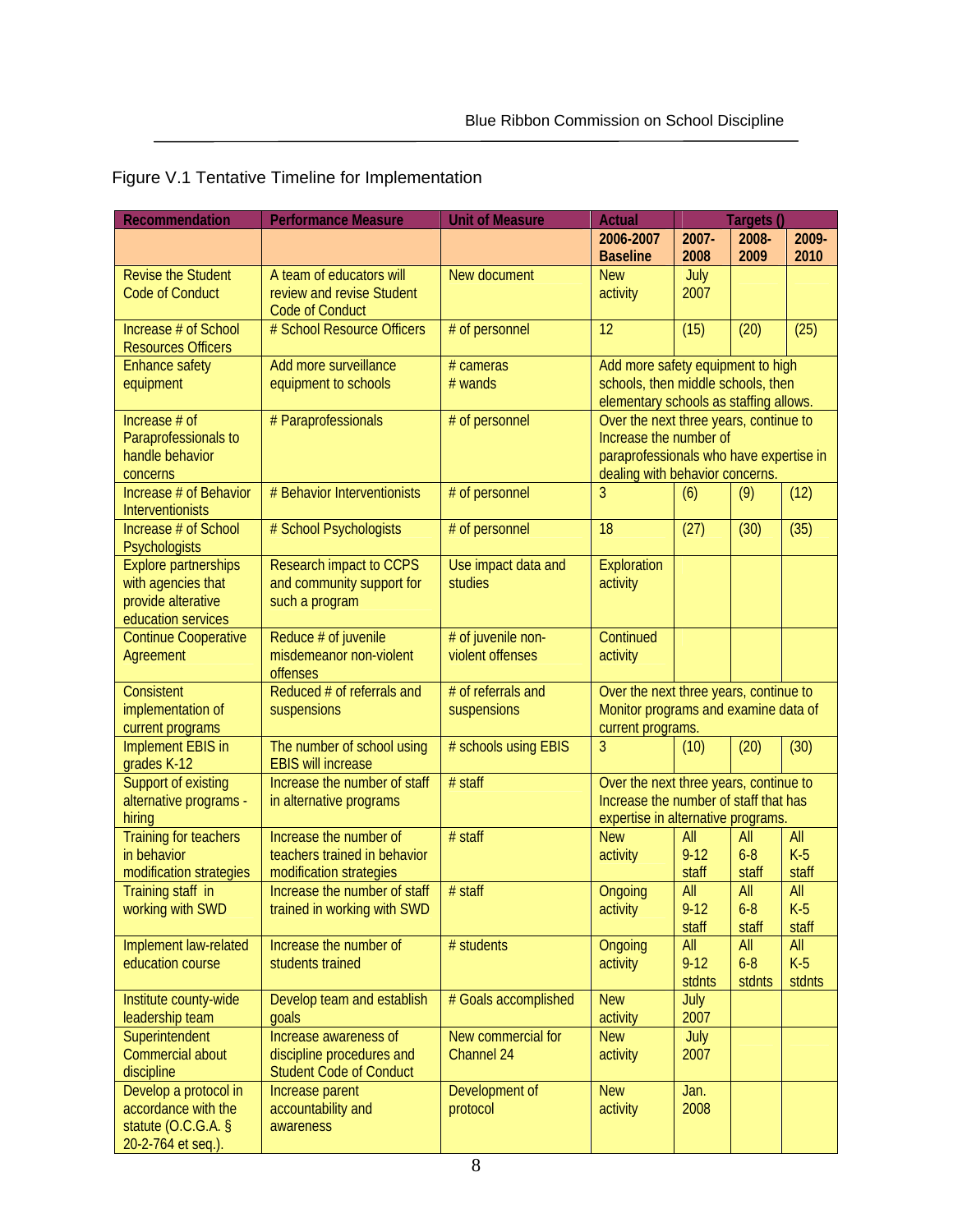# **TABLE OF CONTENTS**

|              | ii.            |
|--------------|----------------|
|              | iii            |
|              | iv             |
|              | vi             |
|              |                |
|              | 1              |
| Α.           | 2              |
| В.           | 3              |
| D.           | $\overline{4}$ |
|              |                |
|              | 5              |
| Α.           | 6              |
| <b>B.</b>    | 6              |
| C.           | $\overline{7}$ |
| D.           | 8              |
| Е.           | 8              |
| $F_{\rm{L}}$ | 8              |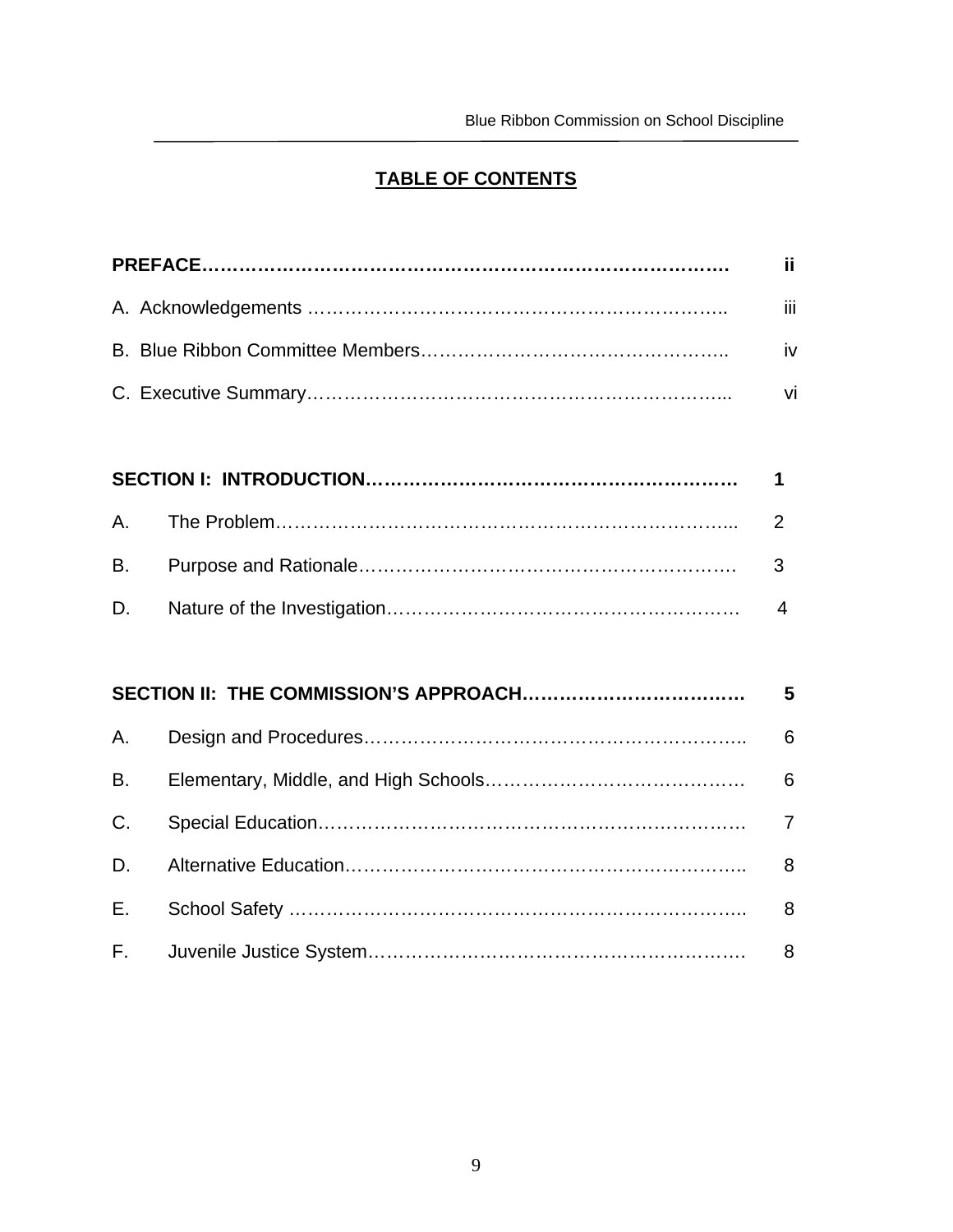# **TABLE OF CONTENTS, CONTINUED**

|    | 10 |
|----|----|
| 1. | 11 |
| 2. | 13 |
| 3. | 17 |
|    | 17 |
|    | 18 |
|    | 19 |
|    | 21 |
|    | 21 |
|    |    |

|              | 25 |
|--------------|----|
| A.           | 26 |
| <b>B.</b>    | 27 |
| C.           | 27 |
| D.           | 29 |
| E.           | 29 |
| $F_{\rm{H}}$ | 30 |
| G.           | 31 |
| $H_{\cdot}$  | 31 |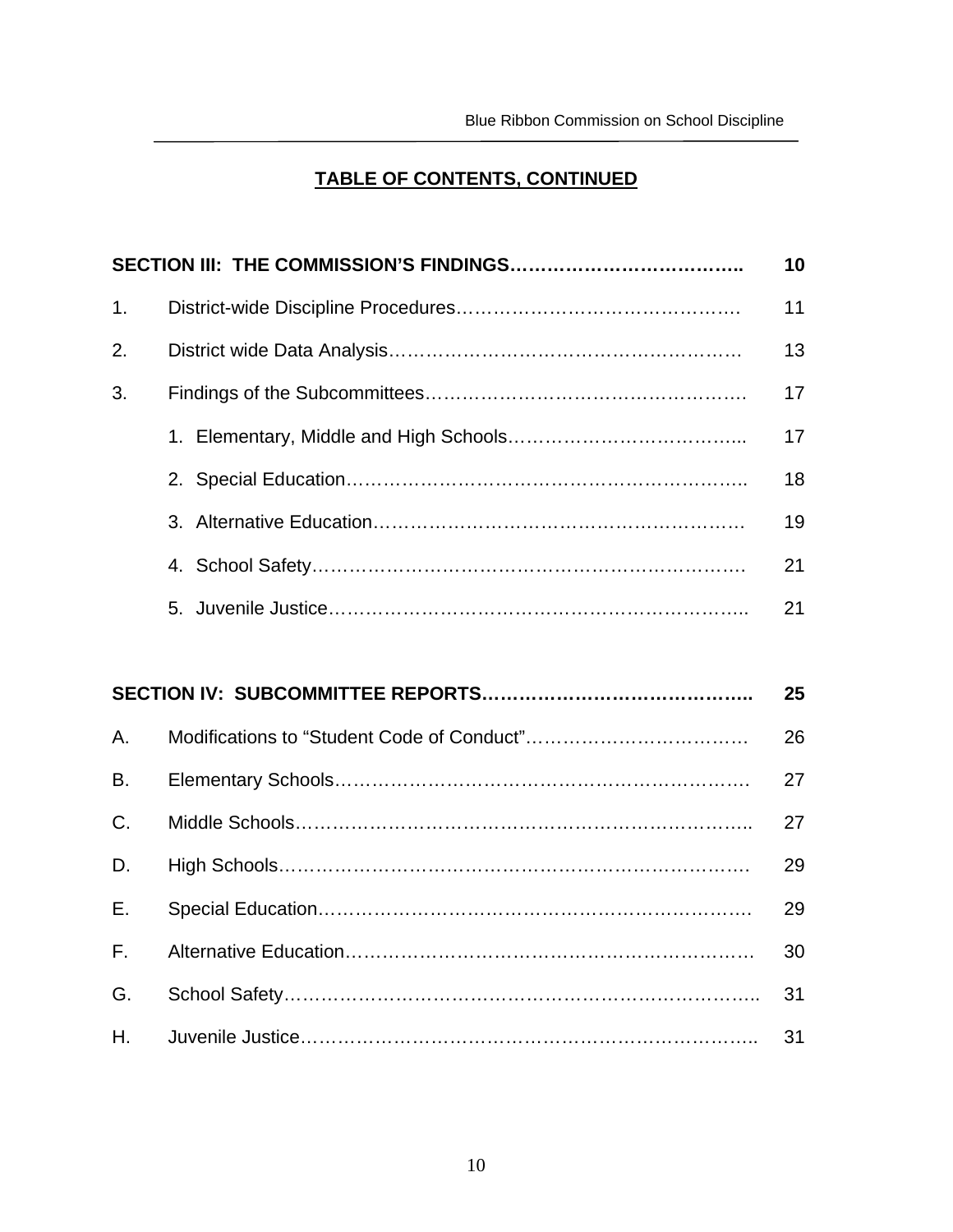# **TABLE OF CONTENTS, CONTINUED**

| 35 |
|----|
| 36 |
| 39 |
|    |
|    |
|    |
|    |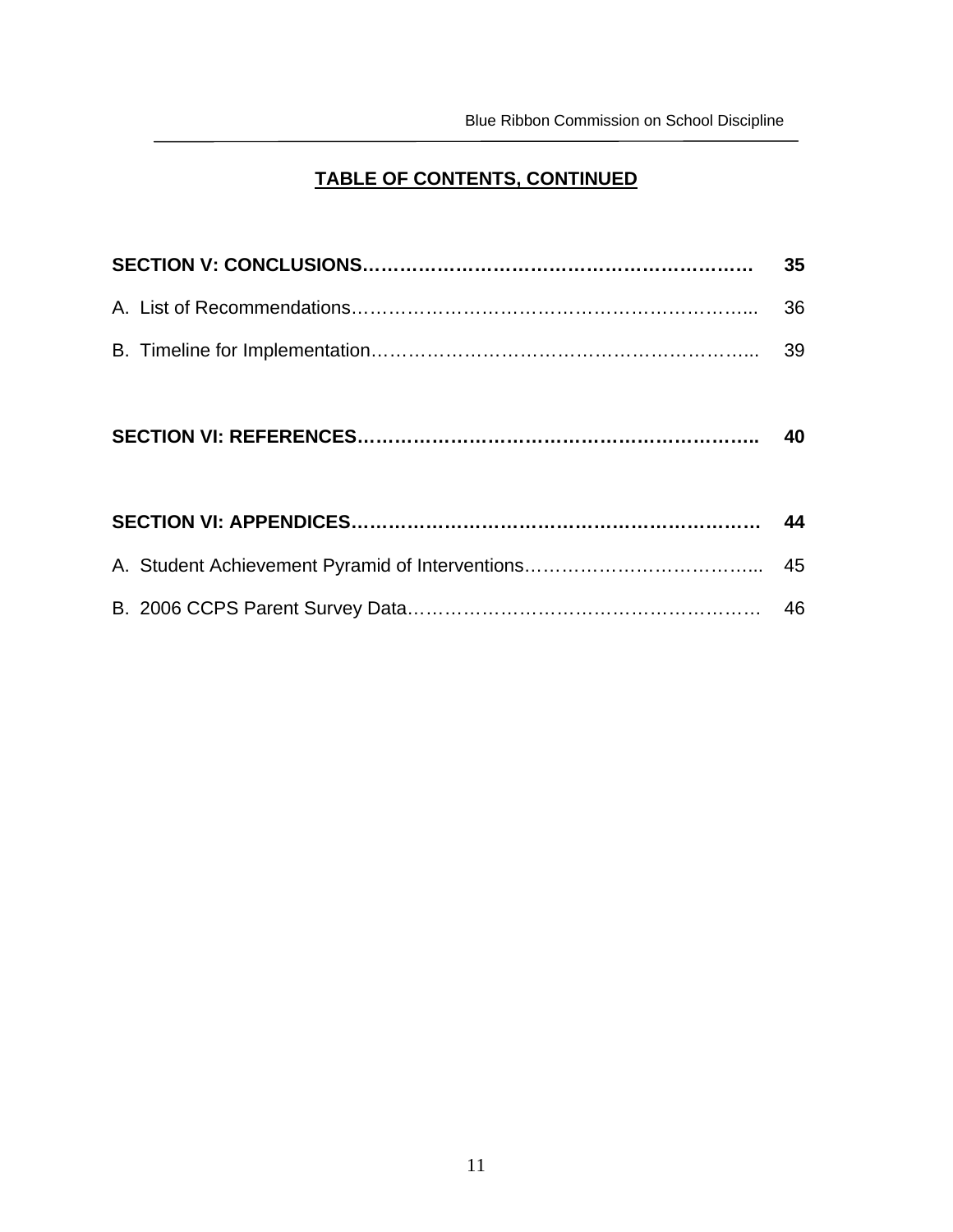Blue Ribbon Commission on School Discipline

# **SECTION I COVER SHEET**

# **INTRODUCTION**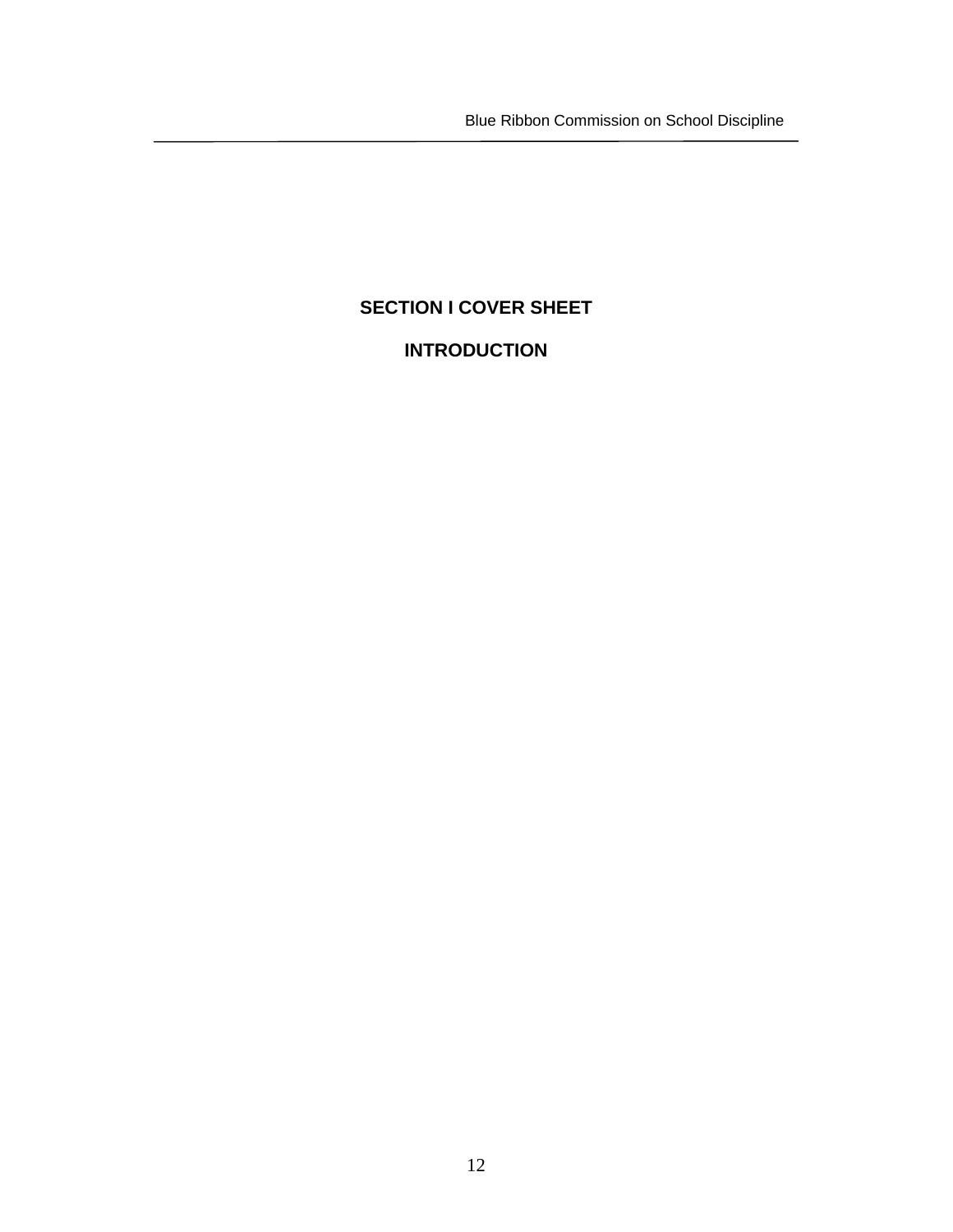#### **SECTION I. INTRODUCTION**

#### **A. The Problem**

Maintaining a safe, disciplined, and orderly school environment has always presented a significant challenge to educational leaders. In particular, issues of school safety, student discipline, and disruptive student behavior persistently rank as the top problems facing educators, administrators, and schools throughout the nation.<sup>1</sup> Time and again, research shows that education professionals and private citizens alike complain that many of the nation's schools are disorderly and undisciplined places. $2$  In fact, the seriousness of the discipline problem is rarely disputed. Cited discipline problems range from a lack of respect toward administrators, teachers, and peers to crime in schools. $3$  Furthermore, the belief that schools must be safe and secure places with a focus on learning is an essential first priority for all educational leaders. $4$  After all, successful schools that lack firm discipline do not exist.<sup>5</sup>

It is likely that many school improvement efforts focused on academic achievement have failed to produce the intended results due to ever-present interference of school discipline problems. The simple fact is that student behavior problems impede classroom learning and negatively impact the social and intellectual

 $\overline{a}$ 

<sup>&</sup>lt;sup>1</sup> American Association of School Administrators, 2002; Christle, 2003; Cotton, 1990; Elam, Rose, & Gallup, 1993; Nichols, Ludwin, & Iadicola, 1999; Smith, 2001.

<sup>2</sup> American Association of School Administrators, 2002; Bennett, Finn, & Cribbs, 1999; Royal, 2003 3 <sup>3</sup> Federal Bureau of Investigation, 2002.

<sup>4</sup> Benshoff, Poidevant, & Cashwell, 1994; Green, 2001.

<sup>&</sup>lt;sup>5</sup> Bennett et. al. (1999).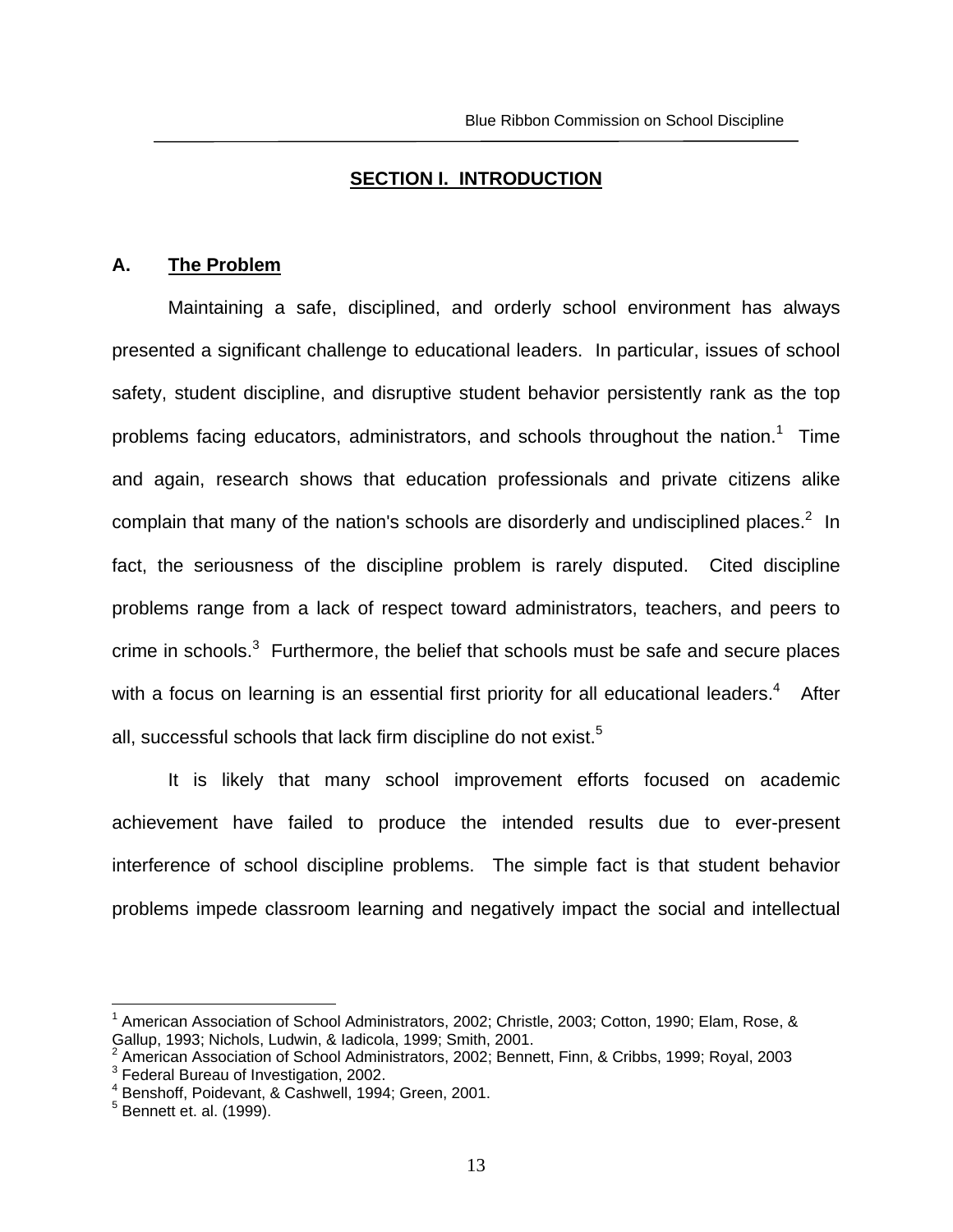development of all students.<sup>6</sup> For example, 44% of a national sample of elementary and secondary public school teachers reported that inappropriate student behavior hampered delivery of instruction on a daily basis.<sup>7</sup> Similarly, another study showed 45% of elementary school teachers believed that student misbehavior was a significant factor that interfered with teaching and learning. $8$  Additionally, over 80% of discipline problems originate in the classroom. $9$  Thus, it can be inferred that without systemic and effective school and classroom-level discipline systems, effective instruction cannot occur. Ultimately, true progress in discipline practices requires continuous and methodical planning marked by frequent progress evaluation. Such planning and evaluation requires accurate and timely data collection, frequent benchmarking to determine the current state of performance, and regular data analyses to measure progress toward identified goals.<sup>10</sup>

### **B. Purpose and Rationale**

Consistent with research findings during the past 25 years, the Clayton County Public Schools (the School District) has found that student discipline is one of the most significant concerns among administrators, faculty, staff, community members, and students. Specifically, student discipline has been identified as an area needing improvement by surveys of teachers transferring out of the district, as well as student leadership team members and others. Therefore, the primary objective of this

 6 Cousins, 2004; Gaustad, 1992; Mayer, Mullens, & Moore, 2001; Paige, 2001.

<sup>&</sup>lt;sup>7</sup> Mansfield, Alexander, and Farris (1991).

<sup>&</sup>lt;sup>8</sup> The Center for Education Statistics (1987).

<sup>9</sup> Allen, 1981; Baker, 1996; Cotton, 1990; Paige, 2001.

<sup>10</sup> Cronin, 2001; Iwanicki, 1996; Leithwood, 1994; Tacheny, 1999.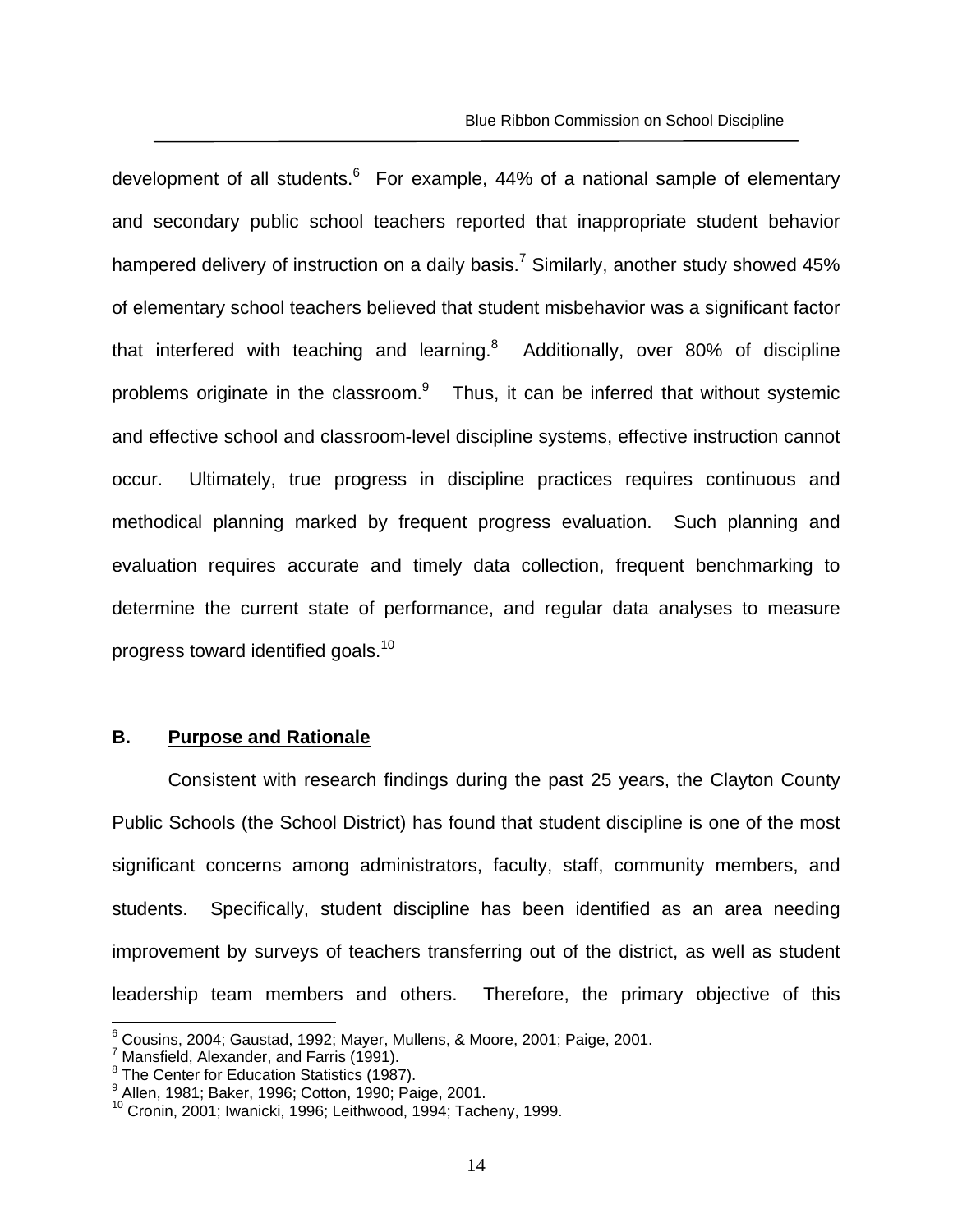investigation was to conduct a comprehensive review of student discipline within the School District from infraction, to response, to prevention.

#### **C. Nature of the Investigation**

The Blue Ribbon Commission's investigation involved a multi-faceted, multifactored approach to conducting a comprehensive review of student discipline from infraction, to response, to prevention. Specifically, the Commission conducted an investigation of current school discipline practices, including examination of policies and procedures governing those practices, incidents of student disciplinary offenses, corrective measures taken following an offense, and techniques currently utilized to prevent discipline incidents. The Commission also assessed student discipline data utilizing the School District's reporting mechanisms. The Commission was divided into seven subcommittees, each assigned to target a specific area of need within the School District.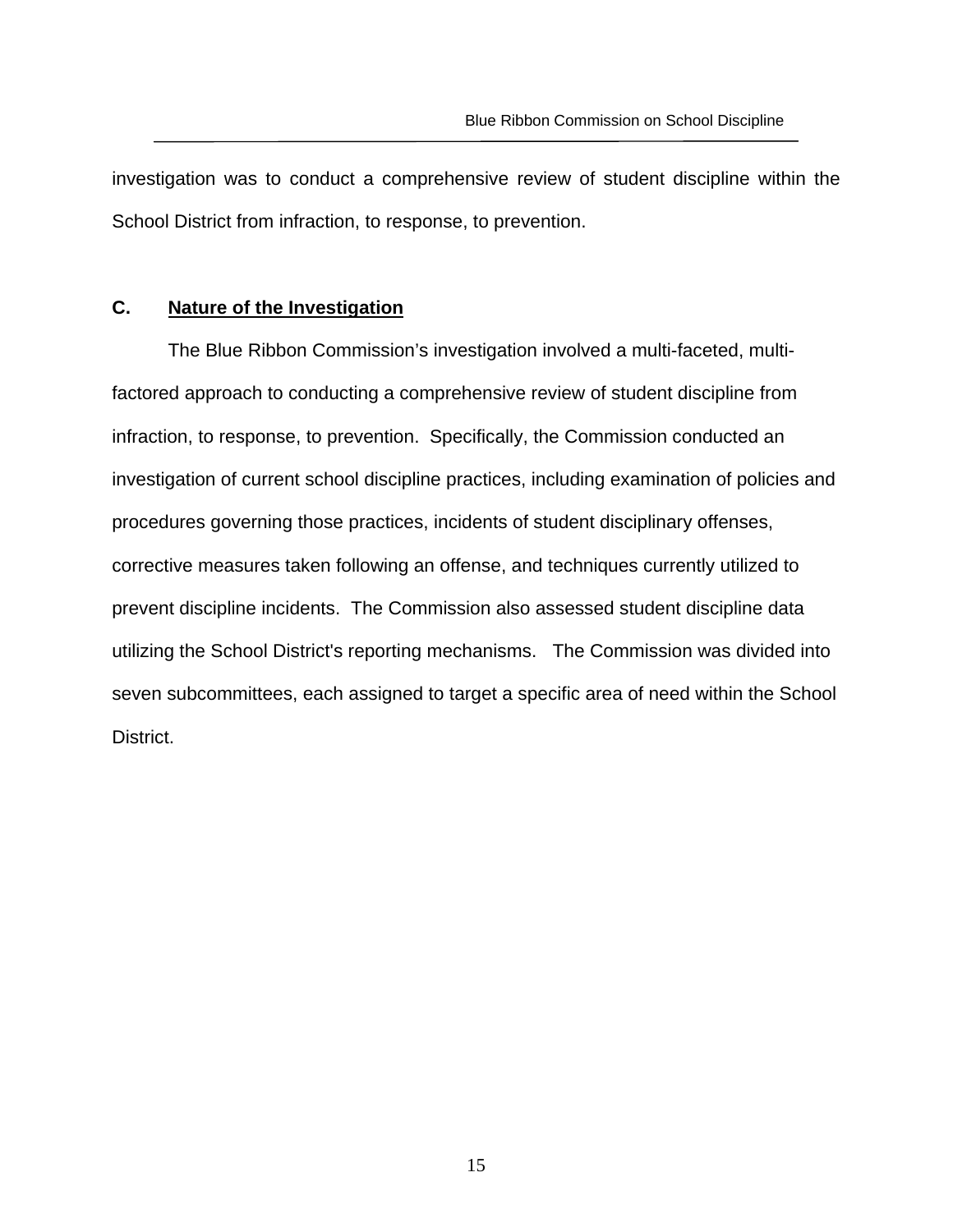Blue Ribbon Commission on School Discipline

# **SECTION II COVER SHEET THE COMMISSION'S APPROACH**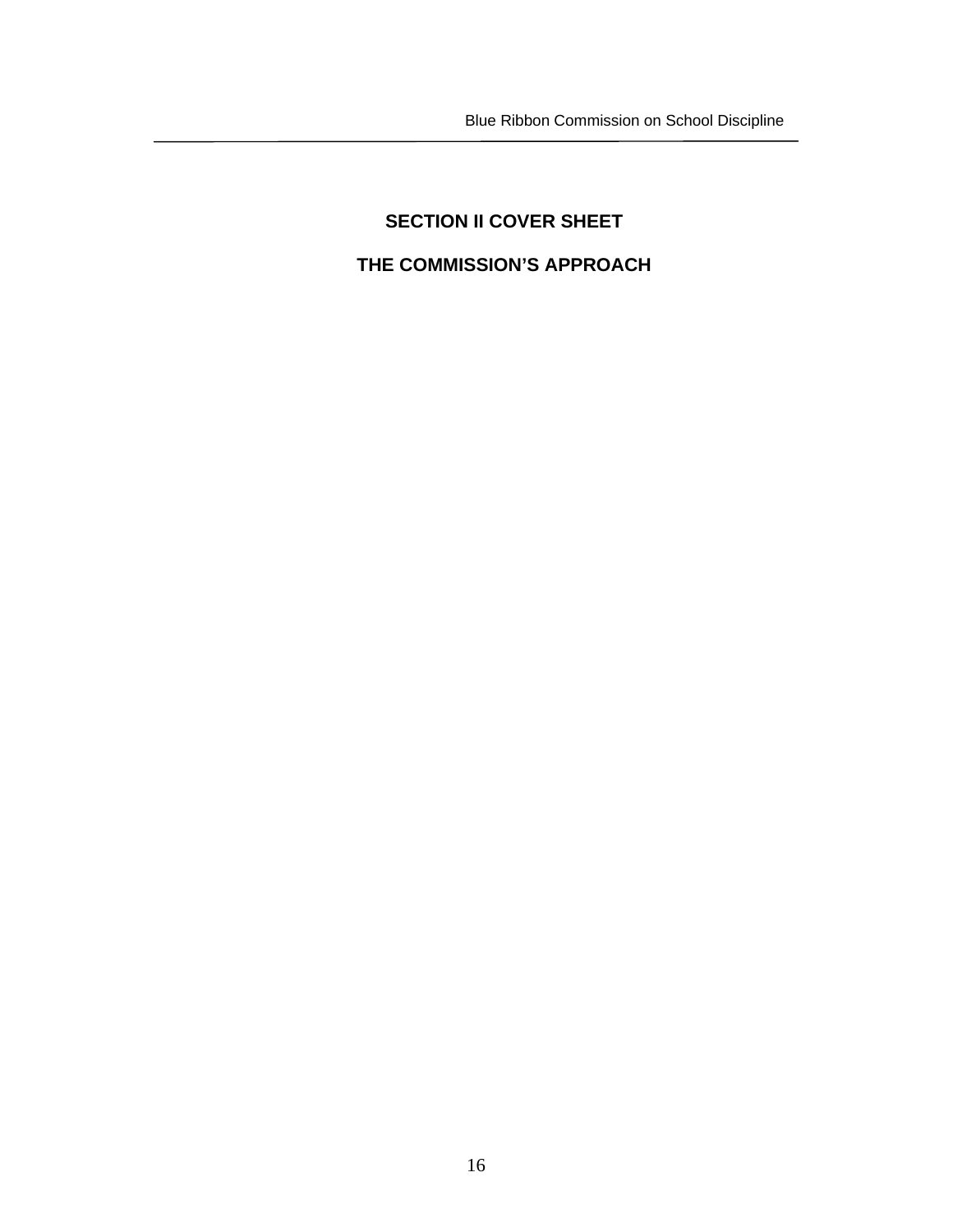#### **SECTION II: THE COMMISSION'S APPROACH**

#### **A. Design and Procedures**

The Commission conducted a comprehensive review of student discipline data, polices, and procedures in an effort to understand the current state of school discipline within the School District. The Commission had available to it the district-wide discipline referral data for the past five school years (2002-03, 2003-04, 2004-05, 2005-06, and fall semester of 2006-07). In addition to a global assessment of school discipline data within the district, seven subcommittees investigated the nature of specific problems within the district. Each subcommittee was chaired by a member of the Commission and, as part of their investigation, the subcommittees incorporated feedback from other Commission members, experts from the School District, and the community at large.

#### **B. Elementary, Middle, and High Schools**

The members of the elementary, middle and high school subcommittees reviewed data from the Clayton County AS400 system, surveyed principals, and gave personal experiences that would allow them to identify major disciplinary problems within the School District and offer several recommendations to the Blue Ribbon Commission.

On October 30, 2006, the Commission hosted a roundtable discussion with principals from around the district, representing schools with varying numbers of discipline referrals on record since 2005. Principals from all three levels of instruction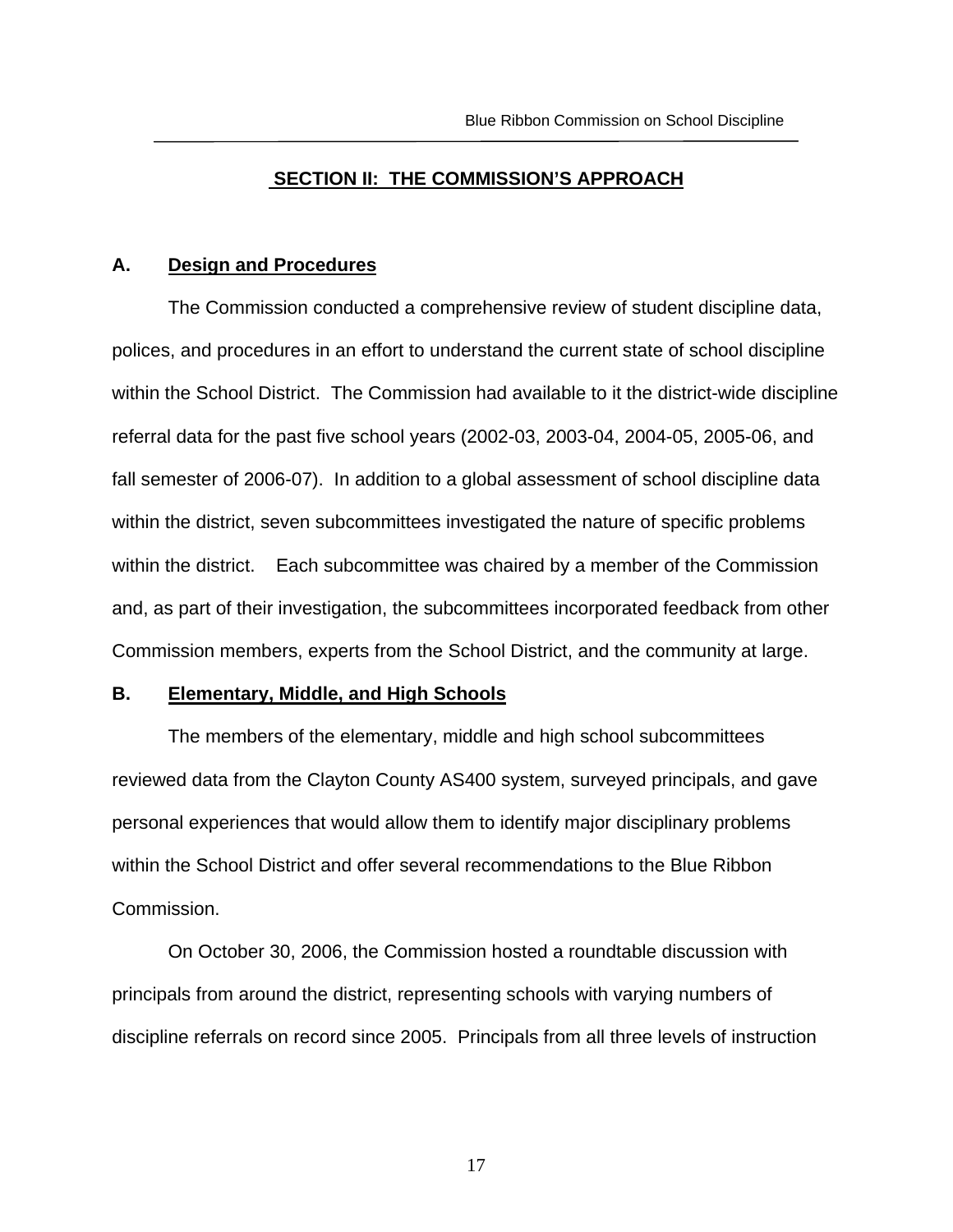were asked questions by the Commission about current procedures within their schools and the most challenging issues they face.

In addition, the subcommittees also interviewed more than 70 teachers<sup>11</sup> to learn more about how discipline directly impacts classroom instruction. These teachers were asked three questions:

- a) What do you define as discipline?
- b) Do discipline policies in today's public schools foster the common good?
- c) What changes would you make to school-wide discipline practices?

The first group of teachers presented their answers individually to the Commission, while the second group (which had approximately 60 teachers) presented group answers and offered several formal recommendations to the Commission.

## **C. Special Education**

 $\overline{a}$ 

The special education subcommittee carefully analyzed the disciplinary data of the School District from 2003 to 2006, by comparing the trends found within the population of regular education students and special education students. In addition, subcommittee members discussed the role of behavior intervention specialists, analyzed the Individuals with Disabilities Education Act (IDEA), researched the necessity of manifestation determinations in regards to IEPs (Individual Education Plans) and identified effective behavior interventions and supports for schools. The findings from the subcommittee led to the identification of several trends which are discussed in Section IV.

 $11$  The first interviews occurred on November 28, 2006 at a regularly scheduled Blue Ribbon meeting, and the second on November 30, 2006, at the Superintendent's Teacher Advisory Council (STAC) meeting. STAC is comprised primarily of the 2007 Teachers of the Year and represents one teacher from every school.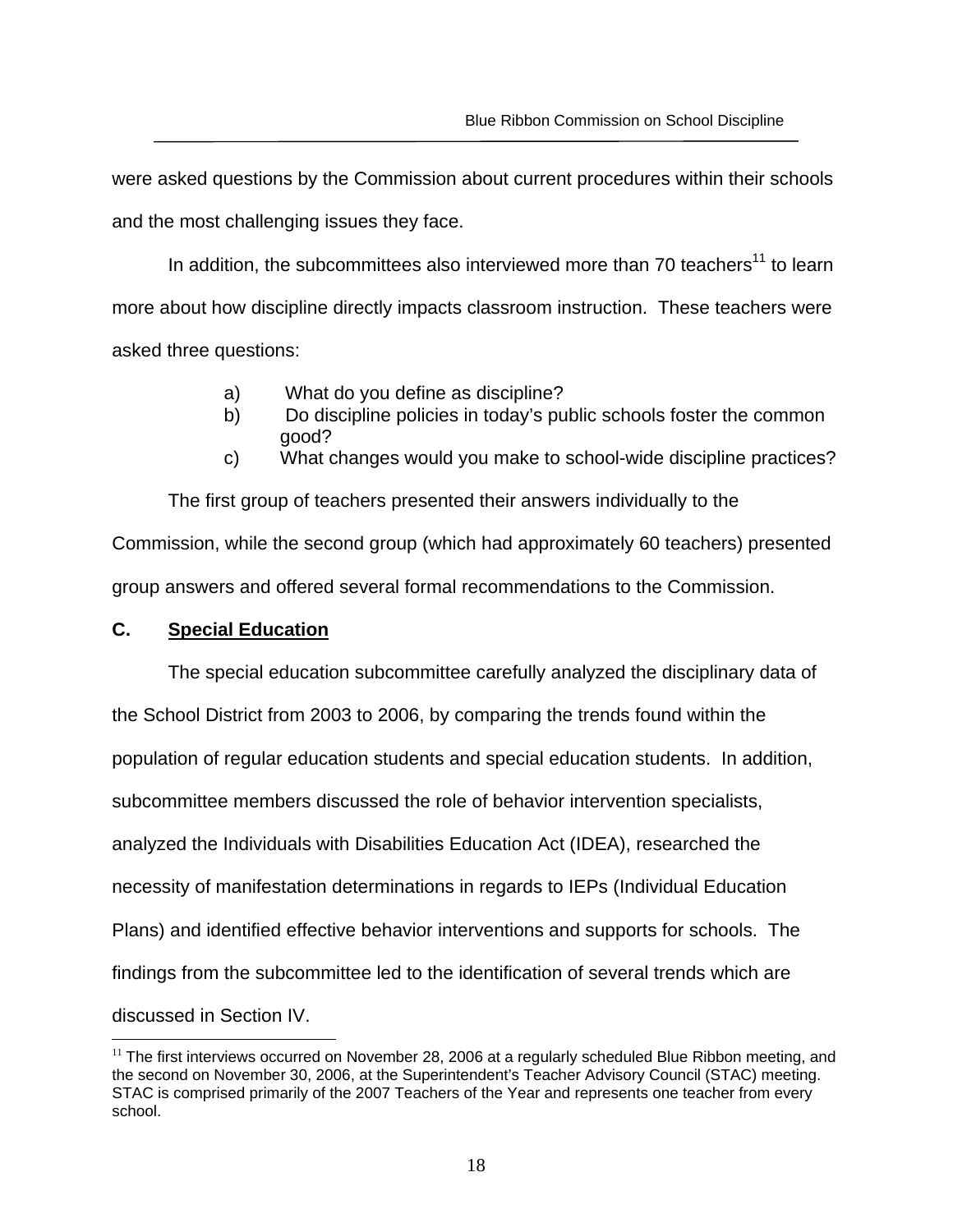#### **D. Alternative Education**

The alternative education subcommittee reviewed several aspects of the School District's alternative services and disciplinary measures. Because of time constraints, the subcommittee primarily focused on the Alternative School, but it also examined the use of in-school suspension (ISS) and out-of-school suspension (OSS), the Ash Street Center, Flint River Academy, and the North Clayton Interim Unit.

### **E. School Safety**

The subcommittee on school safety chose to primarily focus on the presence of gang activity in the School District and the county at large. A gang is defined as a group of three or more persons who are identified by hand signs, tattoos, colors, clothing, and graffiti. At least three of these signs or symbols must be present for a group to be identified as a gang. Gangs have a structure, which includes leaders, hardcore members and fringe members (new recruits). When the subcommittee presented to the Commission, Sgt. Clendenon stated that, "Most of the gangs encountered in Clayton County are 'hybrid' gangs. We see a lot of 'wannabes' here in Clayton County." After collecting data from school discipline referrals, police records and personal accounts, the members of the subcommittee presented their findings to the Commission and identified several strategies to help schools eliminate gang activity.

## **F. Juvenile Justice System**

The juvenile justice system committee reviewed several aspects of the School District's practices from a legal standpoint. Clayton County Public Schools has had a long-running partnership with the County Court System, which provided a strong base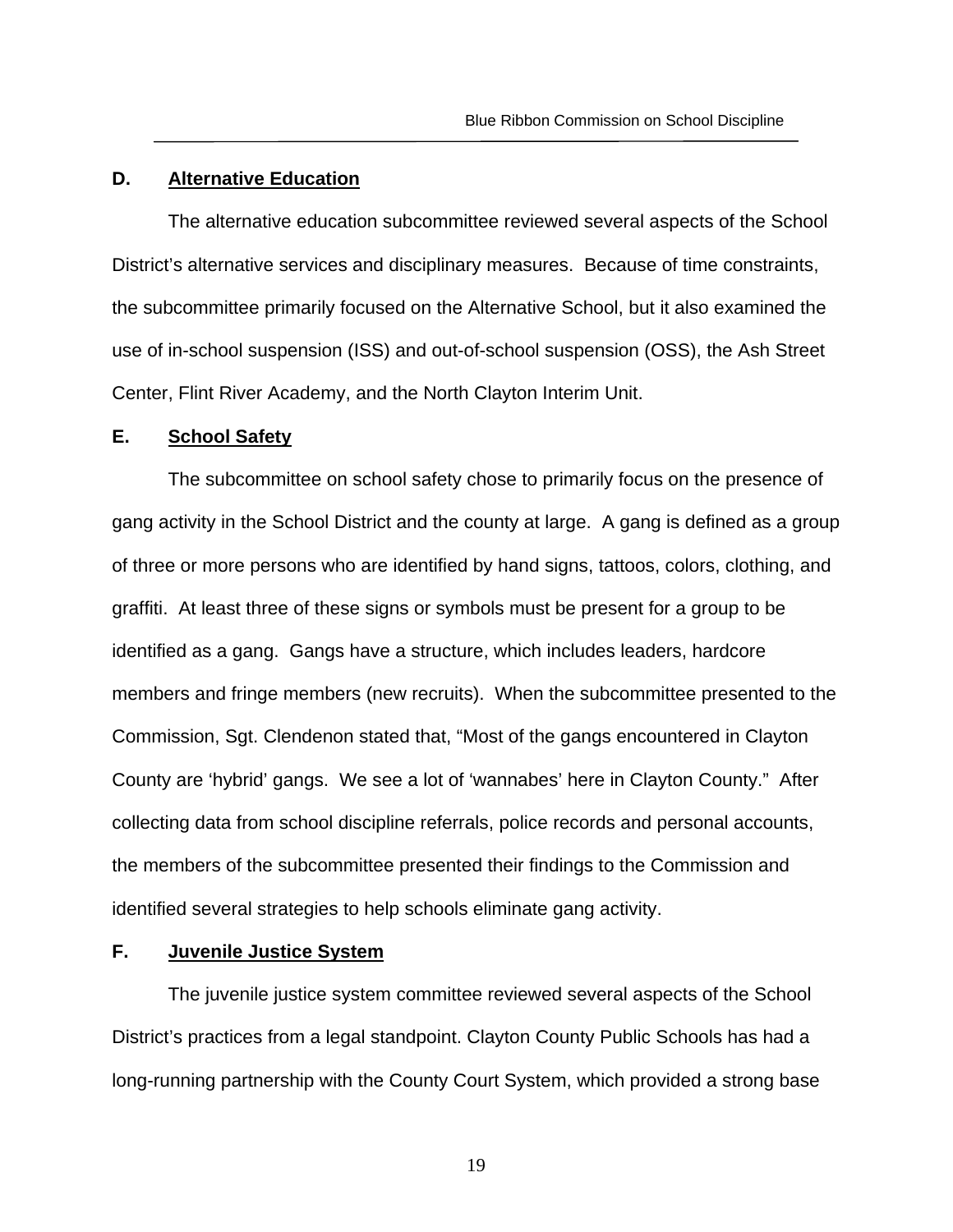of knowledge for the subcommittee. Members focused on ways to educate students about the legal system, research current policies and practices, and finally develop strategies within the parameters of the law to keep students in school and out of the justice system.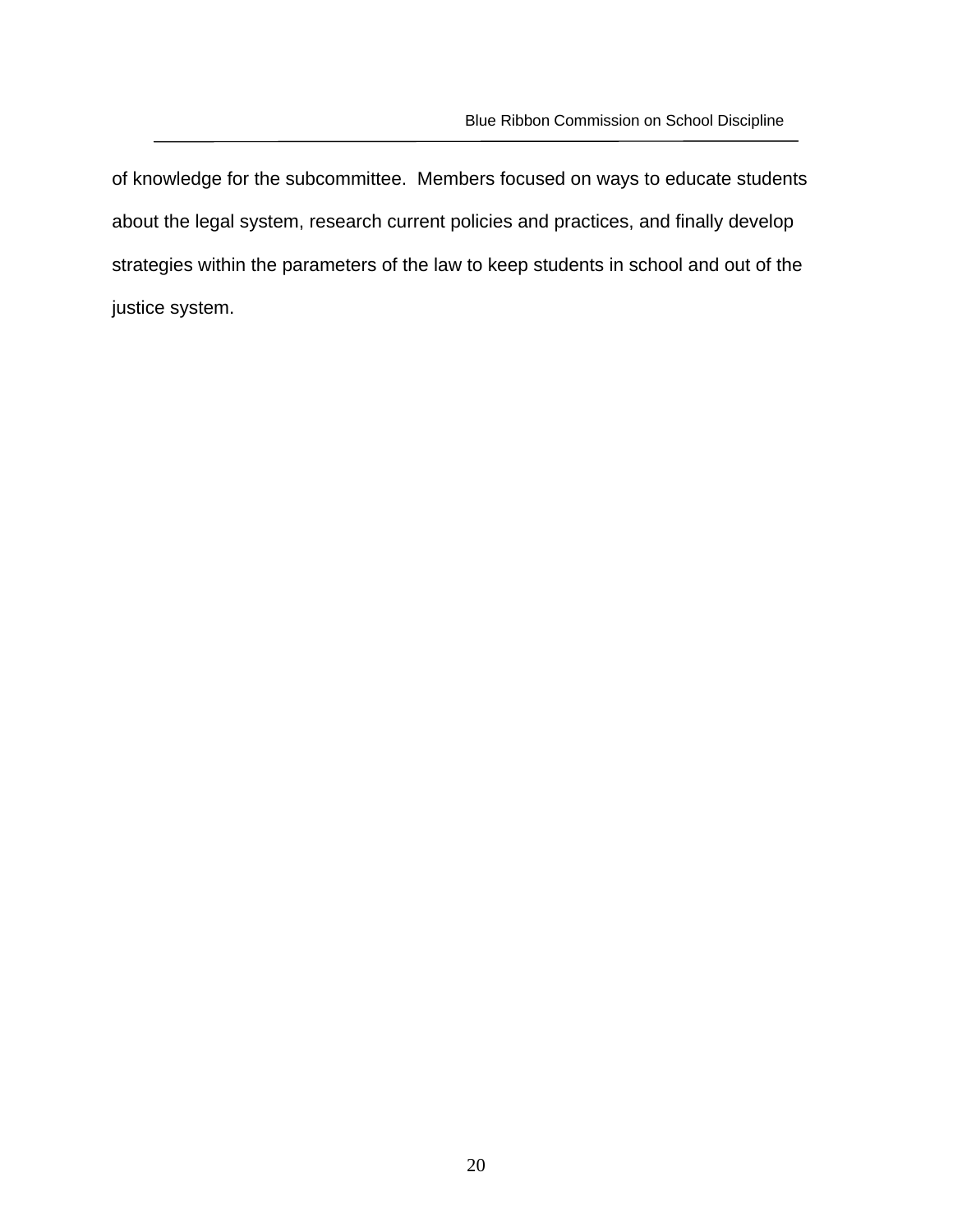Blue Ribbon Commission on School Discipline

# **SECTION III COVER SHEET**

# **THE COMMISSION'S FINDINGS**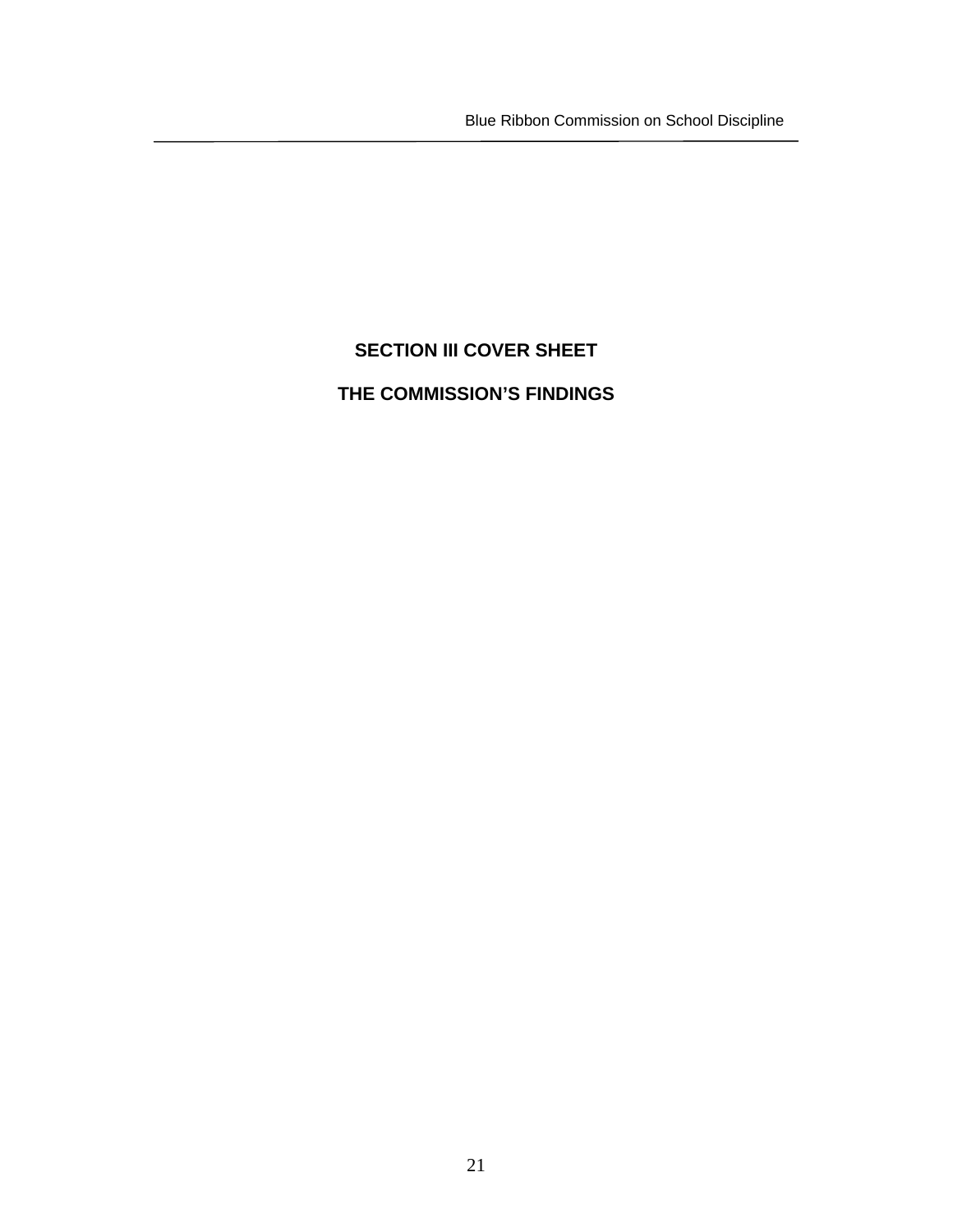#### **SECTION III. THE COMMISSION'S FINDINGS**

#### **A. District-wide Discipline Procedures**

Currently, the School District utilizes the Georgia Department of Education conceptual framework to enable students to continue to make progress in school, especially if academic and/or behavior concerns are issues. The *Student Achievement Pyramid of Interventions* illustrates layers of instructional efforts that are provided to students according to their individual academic or behavioral needs. (See Appendix A).

At each tier, progress monitoring allows educators to determine if students are increasing their skills as expected, or if additional instructional interventions targeted at specific academic or behavioral concerns are needed to enable students to maximize academic achievement. The pyramid also provides layers of more intensive interventions for students with academic and behavioral problems so that students will progress in their learning. This proactive approach allows students to access services and supports available at their schools, such as tutoring and mentoring at Tier 2 and the Student Support Team (SST) process at Tier 3, with the goal being to provide appropriate intervention before students experience large gaps in their learning that may be too great to overcome.

The focus of tiered learning is to determine when students are struggling academically or behaviorally and to provide students with strategic interventions to help overcome weaknesses or barriers to learning. The Commission's recommendations for improved discipline were developed to fit within the following tiered learning framework.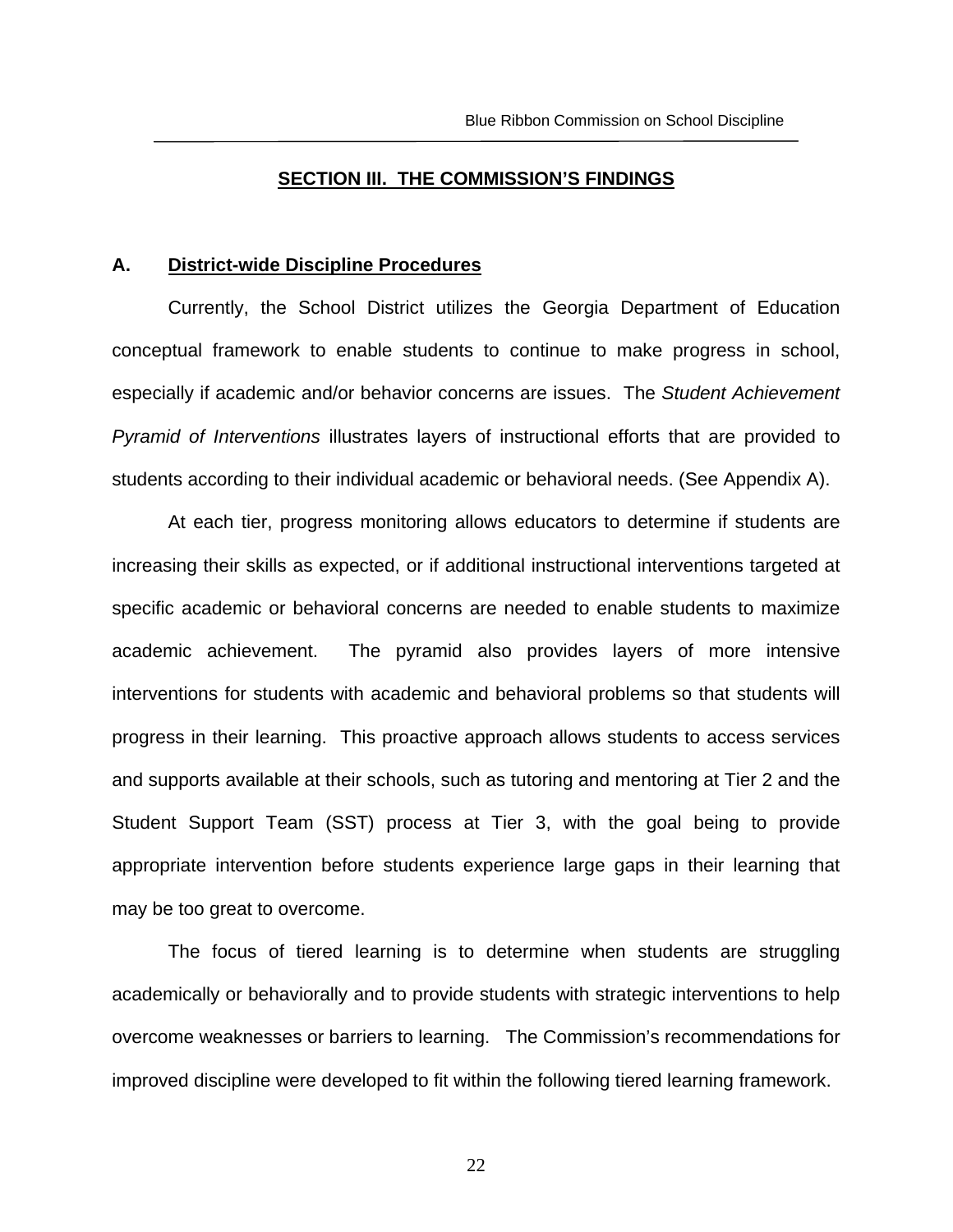*Tier 1: Standards-Based Classroom Learning.* All students who participate in general education fall under this tier. Tier 1 Programming includes implementation of the Georgia Performance Standards through research-based practices, uses flexible groups for differentiation of instruction, and requires frequent progress monitoring. Teachers use classroom behavioral management techniques to deal with discipline concerns.

*Tier 2: Needs-Based Learning.* This tier focuses on targeted students who receive Tier 1 learning, as well as formalized, systemic processes of intervention, such as Early Intervention Program (EIP) services, English to Speakers of Other Languages (ESOL) services, before/after school tutoring, school counselor interventions, and mentoring. This tier also requires greater frequency of progress monitoring. In regard to behavior concerns, teachers and administrators focus on behavior techniques for these targeted students which may include school counselor interventions, behavior monitoring by administrators, use of behavior contracts, mentoring programs, and/or extracurricular/club activities.

 Tier 3: SST-Driven Instruction/Learning This tier provides an additional layer of support to students in addition to the Tier 1 and Tier 2 interventions. These students receive interventions tailored to their specific individualized needs. Both grade/teamlevel and school-level SST interventions are included at Tier 3. Functional behavioral assessments and behavior intervention plans are implemented through SST and counseling is provided by the school counselor, school social worker, or school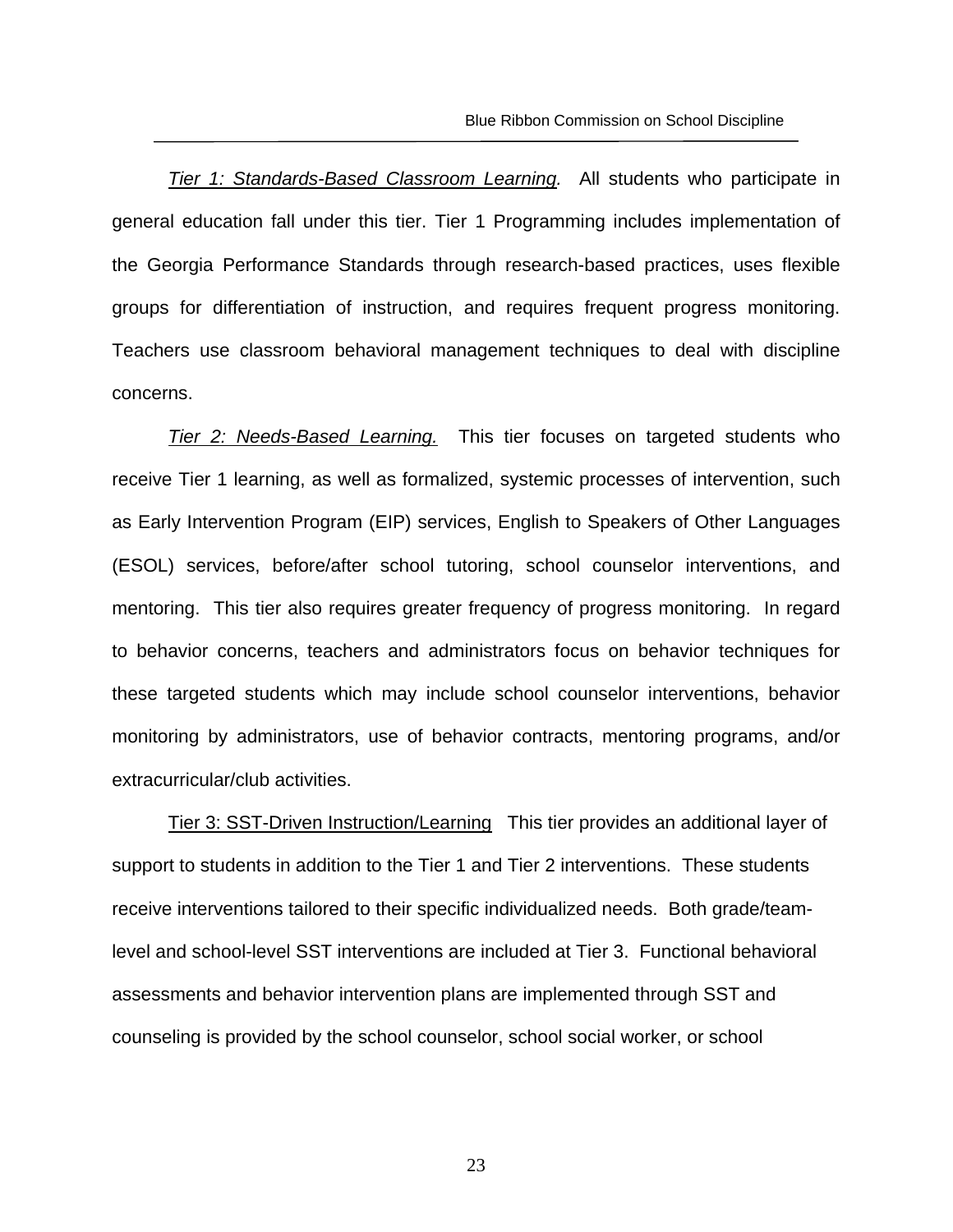psychologist. Individualized assessments and referrals for specially designed instruction, if needed, are made at Tier 3.

*Tier 4: Specially Designed Instruction/Learning.* This tier is developed specifically for students who meet eligibility criteria for special program placement. Targeted students participate in learning that includes Georgia Performance Standards access/extension and adapted content, methodology, or instructional delivery. Students also receive Tier 1 and Tier 2 services, if needed, and the individualized interventions are monitored by the students' Individual Education Plan (IEP) or Individual Accommodations Plan (IAP).

#### **B. District-wide Data Analysis**

In order to address the nature of school discipline from a global perspective, the Commission analyzed data of a targeted sample of elementary, middle, and high schools. The targeted sample consisted of the highest-incident reporting and lowestincident reporting schools at the elementary, middle, and high school levels during the four school years (2002-03, 2003-04, 2004-05, and 2005-06) school year. These numbers do not reflect the severity of the infractions or the size of the schools; only the number of incidents reported. (See *Tables III.1-III.3*)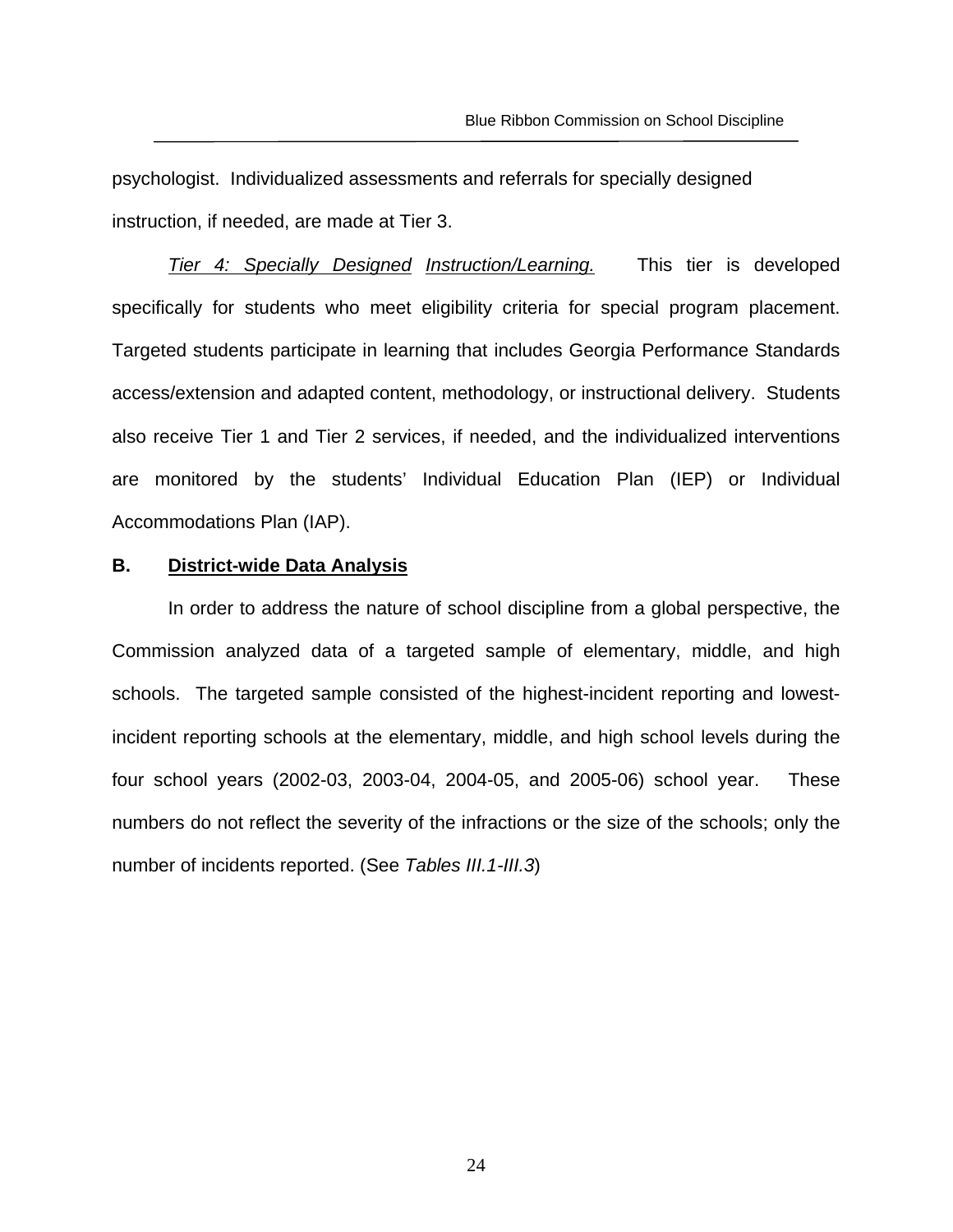| <b>Highest Ranking High Schools</b> |                                     |                                    |                      |  |  |
|-------------------------------------|-------------------------------------|------------------------------------|----------------------|--|--|
| 2002-2003                           | 2003-2004<br>2004-2005<br>2005-2006 |                                    |                      |  |  |
| <b>Forest Park</b>                  | <b>Forest Park</b>                  | <b>Forest Park</b>                 | Jonesboro            |  |  |
| <b>Morrow</b>                       | Jonesboro                           | Jonesboro                          | Lovejoy              |  |  |
| Mt. Zion                            | <b>Morrow</b>                       | Lovejoy                            | <b>Morrow</b>        |  |  |
| <b>North Clayton</b>                | <b>North Clayton</b>                | <b>Morrow</b>                      | Mundy's Mill         |  |  |
| <b>Riverdale</b>                    | <b>Riverdale</b>                    | <b>North Clayton</b>               | <b>North Clayton</b> |  |  |
|                                     |                                     | <b>Lowest Ranking High Schools</b> |                      |  |  |
| 2002-2003                           | 2003-2004                           | 2004-2005                          | 2005-2006            |  |  |
| Jonesboro                           | Lovejoy                             | Mt. Zion                           | <b>Forest Park</b>   |  |  |
| Lovejoy                             | Mt. Zion                            | Mundy's Mill                       | Mt. Zion             |  |  |
| Mundy's Mill                        | Mundy's Mill                        | <b>Riverdale</b>                   | <b>Riverdale</b>     |  |  |

| Table III.1. Highest/Lowest Rate of Reported Incidents in High Schools Listed Alphabetically |  |
|----------------------------------------------------------------------------------------------|--|
|                                                                                              |  |
|                                                                                              |  |

# **Table III.2. Highest/Lowest Rate of Reported Incidents in Middle Schools Listed Alphabetically**

| <b>Highest Ranking Middle Schools</b> |                      |                                      |                      |
|---------------------------------------|----------------------|--------------------------------------|----------------------|
| 2002-2003                             | 2003-2004            | 2004-2005                            | 2005-2006            |
| Adamson                               | Adamson              | Adamson                              | <b>Babb</b>          |
| <b>Babb</b>                           | Lovejoy              | <b>Forest Park</b>                   | <b>Forest Park</b>   |
| Lovejoy                               | <b>North Clayton</b> | Lovejoy                              | Lovejoy              |
| <b>North Clayton</b>                  | <b>Pointe South</b>  | <b>North Clayton</b>                 | <b>North Clayton</b> |
| <b>Riverdale</b>                      | <b>Riverdale</b>     | <b>Riverdale</b>                     | Sequoyah             |
|                                       |                      | <b>Lowest Ranking Middle Schools</b> |                      |
| 2002-2003                             | 2003-2004            | 2004-2005                            | 2005-2006            |
| <b>Forest Park</b>                    | <b>Babb</b>          | Jonesboro                            | Jonesboro            |
| Jonesboro                             | Jonesboro            | <b>Kendrick</b>                      | <b>Kendrick</b>      |
| <b>Kendrick</b>                       | <b>Kendrick</b>      | <b>Morrow</b>                        | <b>Morrow</b>        |
| Lovejoy                               | <b>Morrow</b>        | Mundy's Mill                         | <b>Pointe South</b>  |
| <b>Morrow</b>                         | <b>Roberts</b>       | <b>Roberts</b>                       | <b>Roberts</b>       |

**Table III.3. Highest/Lowest Rate of Reported Incidents in Elementary Schools Listed Alphabetically** 

| <b>Highest Ranking Elementary Schools</b> |                      |                                          |                      |
|-------------------------------------------|----------------------|------------------------------------------|----------------------|
| 2002-2003                                 | 2003-2004            | 2004-2005                                | 2005-2006            |
| <b>Brown</b>                              | <b>Brown</b>         | <b>Brown</b>                             | Callaway             |
| <b>East Clayton</b>                       | <b>Morrow</b>        | <b>King</b>                              | Harper               |
| Mt. Zion                                  | Mt. Zion             | Mt. Zion                                 | <b>King</b>          |
| Suder                                     | Suder                | <b>Riverdale</b>                         | Mt. Zion             |
| <b>Swint</b>                              | <b>Swint</b>         | <b>Suder</b>                             | Suder                |
|                                           |                      | <b>Lowest Ranking Elementary Schools</b> |                      |
| 2002-2003                                 | 2003-2004            | 2004-2005                                | 2005-2006            |
| Anderson                                  | <b>Church Street</b> | <b>Church Street</b>                     | Anderson             |
| Arnold                                    | <b>Hawthorne</b>     | <b>Hawthorne</b>                         | <b>Hawthorne</b>     |
| <b>Church Street</b>                      | <b>Hendrix Drive</b> | <b>Hendrix Drive</b>                     | <b>Hendrix Drive</b> |
| <b>Lake City</b>                          | <b>Lake City</b>     | <b>Lake City</b>                         | <b>Lake City</b>     |
| <b>Oliver</b>                             | Oliver               | <b>Lake Ridge</b>                        | <b>McGarrah</b>      |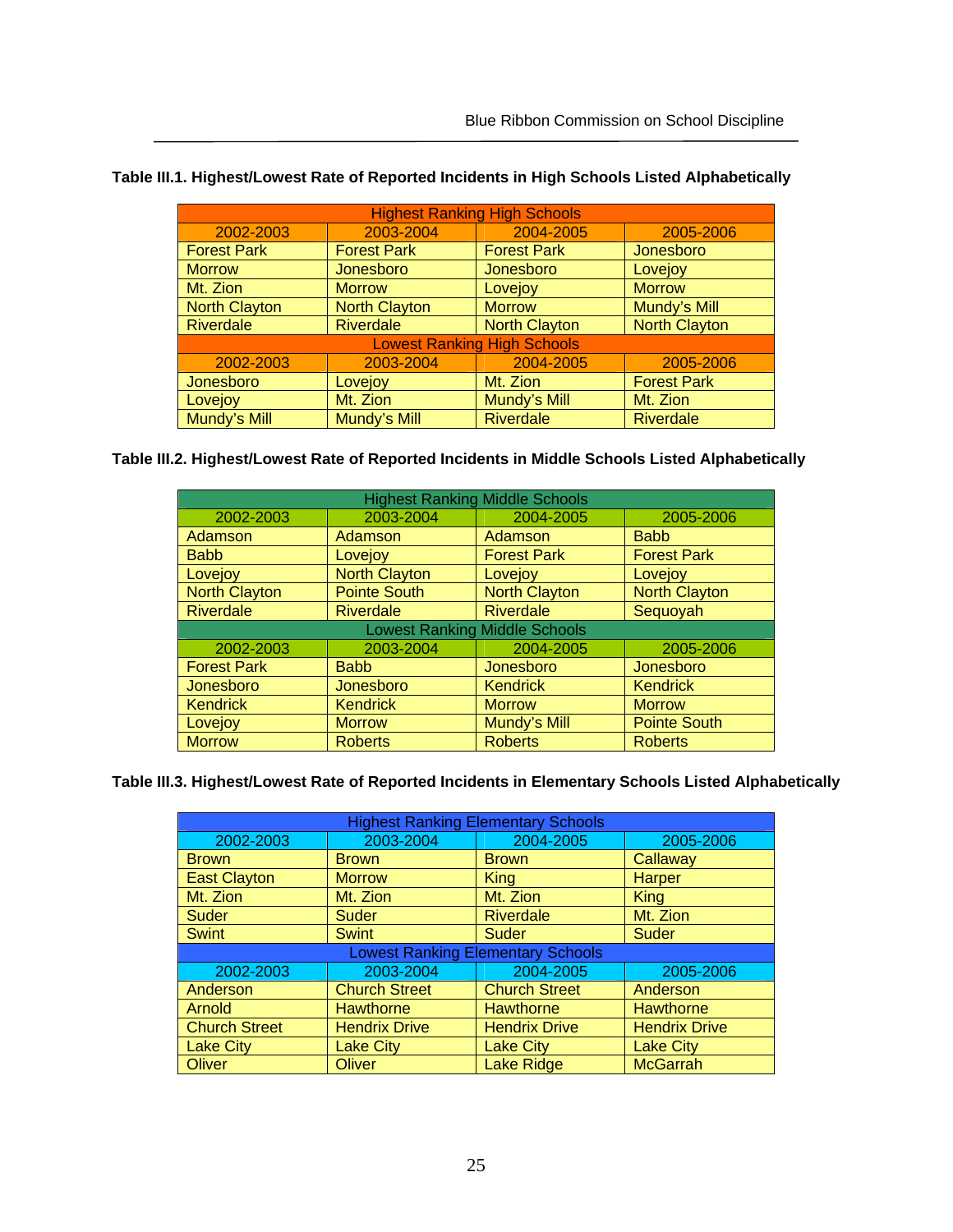The Commission analyzed discipline referral data collected from the targeted schools listed in *Tables III.1-III.3* during the past four school years (2002-03, 2003-04, 2004-05, and 2005-06) in order to answer the following questions:

- (a) What are the top ten reasons students receive office referrals?
- (b) When do discipline offenses occur?
- (c) Which of the targeted schools rank the highest and lowest in discipline referrals?
- (d) Who is committing discipline offenses in the School District?
- (e) Where do discipline offenses occur within the School District?

Unfortunately, Questions (d) and (e) could not be answered at this time. The current data management system utilized for recording and reporting discipline referrals does not consistently extract this information. Improvements would need to be made to the reporting system in order to investigate these areas of interest.

With respect to the top ten reasons for discipline referrals, remarkable consistencies were found at the secondary level (high school and middle school - grades 6-12). Specifically, during the four-year period assessed, high school and middle school students were most likely to be referred for discipline due to failure to follow directions and disrespectful behavior. *(See Figures III.1-III.2.)* In contrast, discipline referrals for elementary-level students (grades K-5) were most likely made for displaying disruptive behavior and disrespectful behavior. *(See Figure III.3)* These are the top ten offenses *by school year.* The data reflect only the number of reported offenses as coded by individual administrators at each site.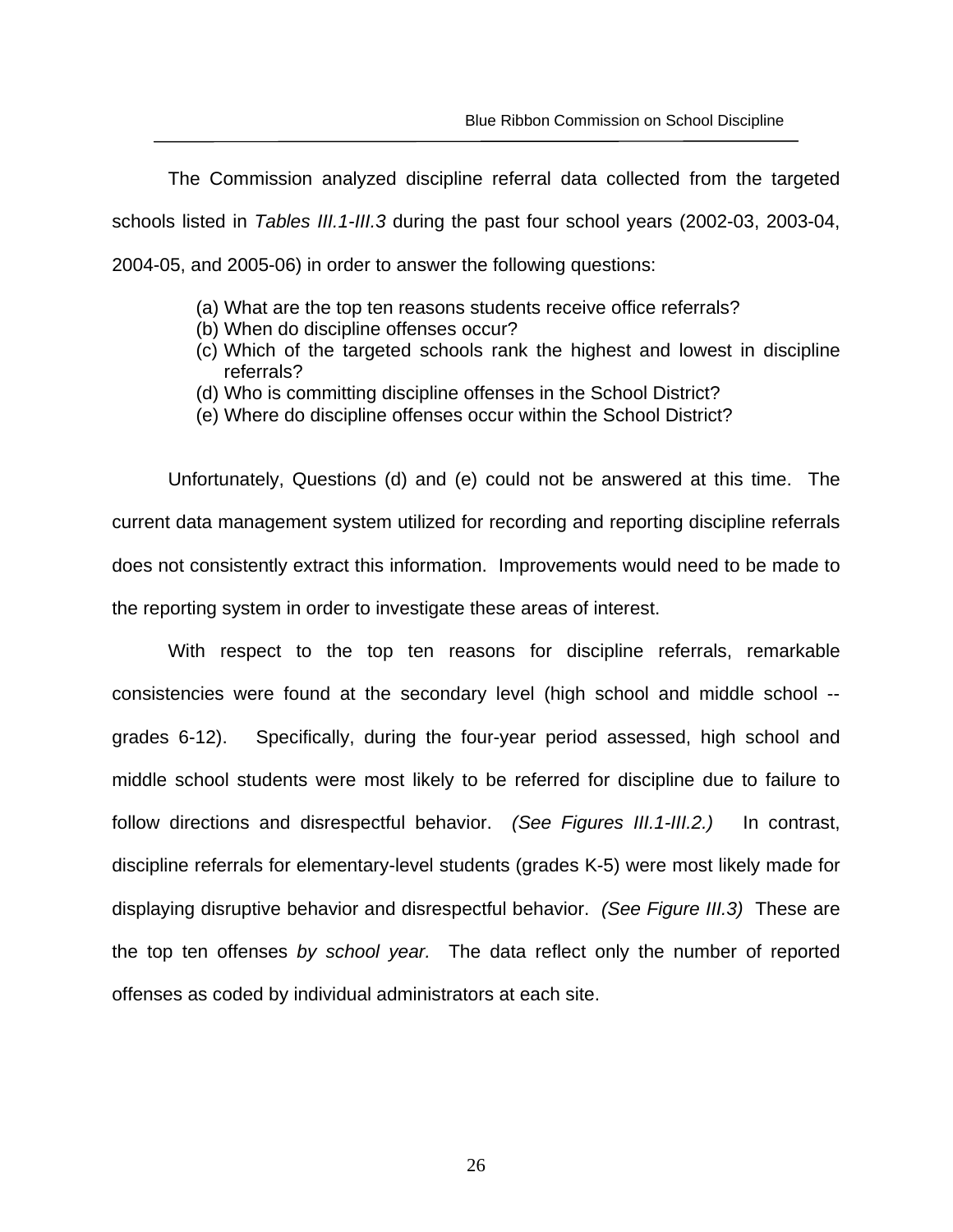

**Figure III.1: Top Ten Offenses for High Schools 2002-2006** 

**Figure III.2. Top Ten Offenses for Middle Schools 2002-2006**

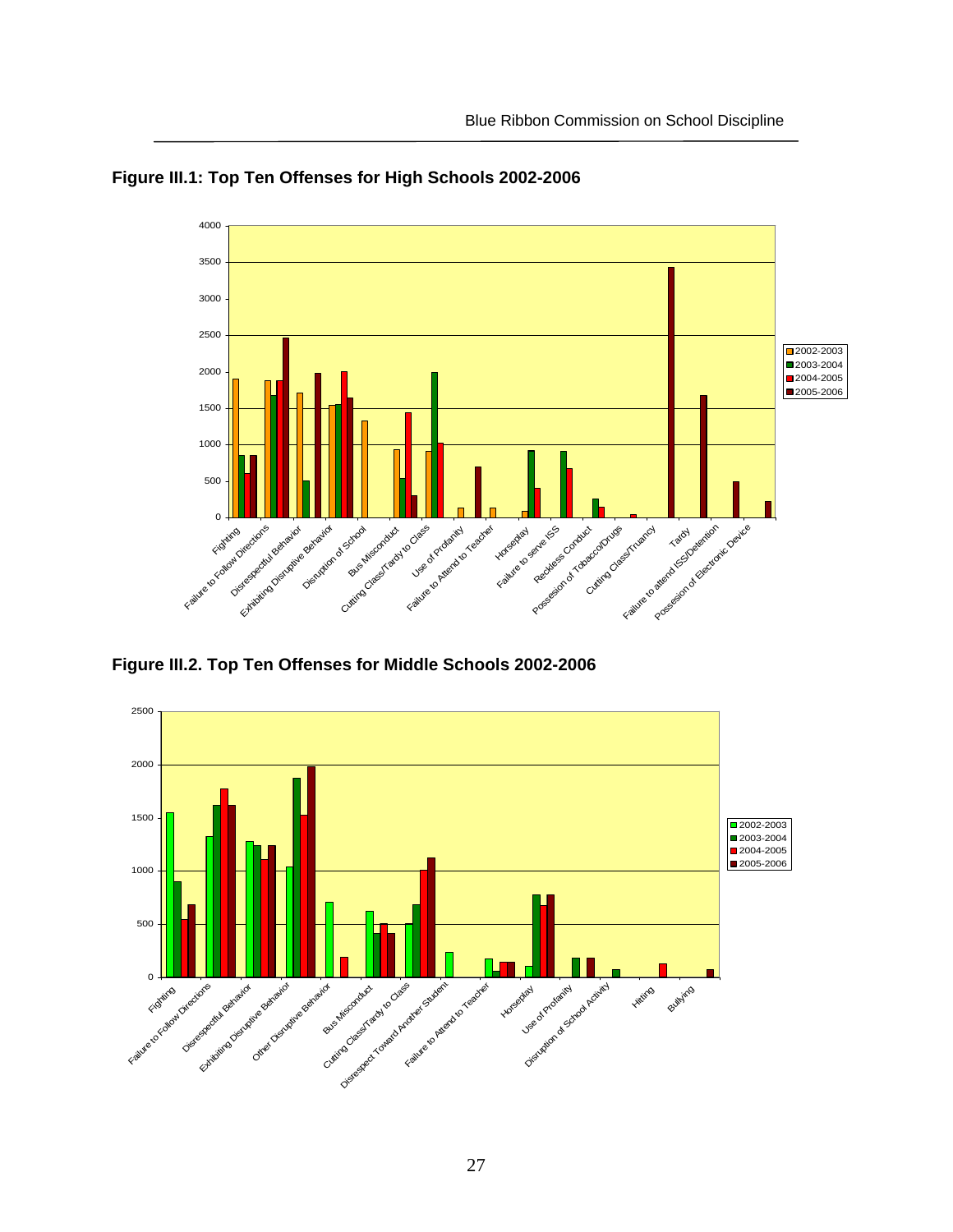



These data are remarkably consistent with the top reasons for discipline referrals identified in prior research (Rosen, 1997; Wilson, 2006). Specifically, in a study on one Georgia Middle School conducted following the 2005-06 school year, the top five most frequent discipline offenses were: (1) Disruption, (2) Defiance/Disrespect, (3) Fighting/Physical Aggression, (4) Harassment/Bullying, and (5) Abusive/Inappropriate Language. Moreover, these results are in line with national data citing the top five behaviors leading to discipline referrals and suspensions as: (1) Defiance/Disrespect, (2) Classroom Disruption, (3) Truancy, (4) Fighting, and (5) Profanity (Rosen, 1997). Clearly, the Clayton County Public School System is facing discipline issues that are of a similar nature to many other school districts.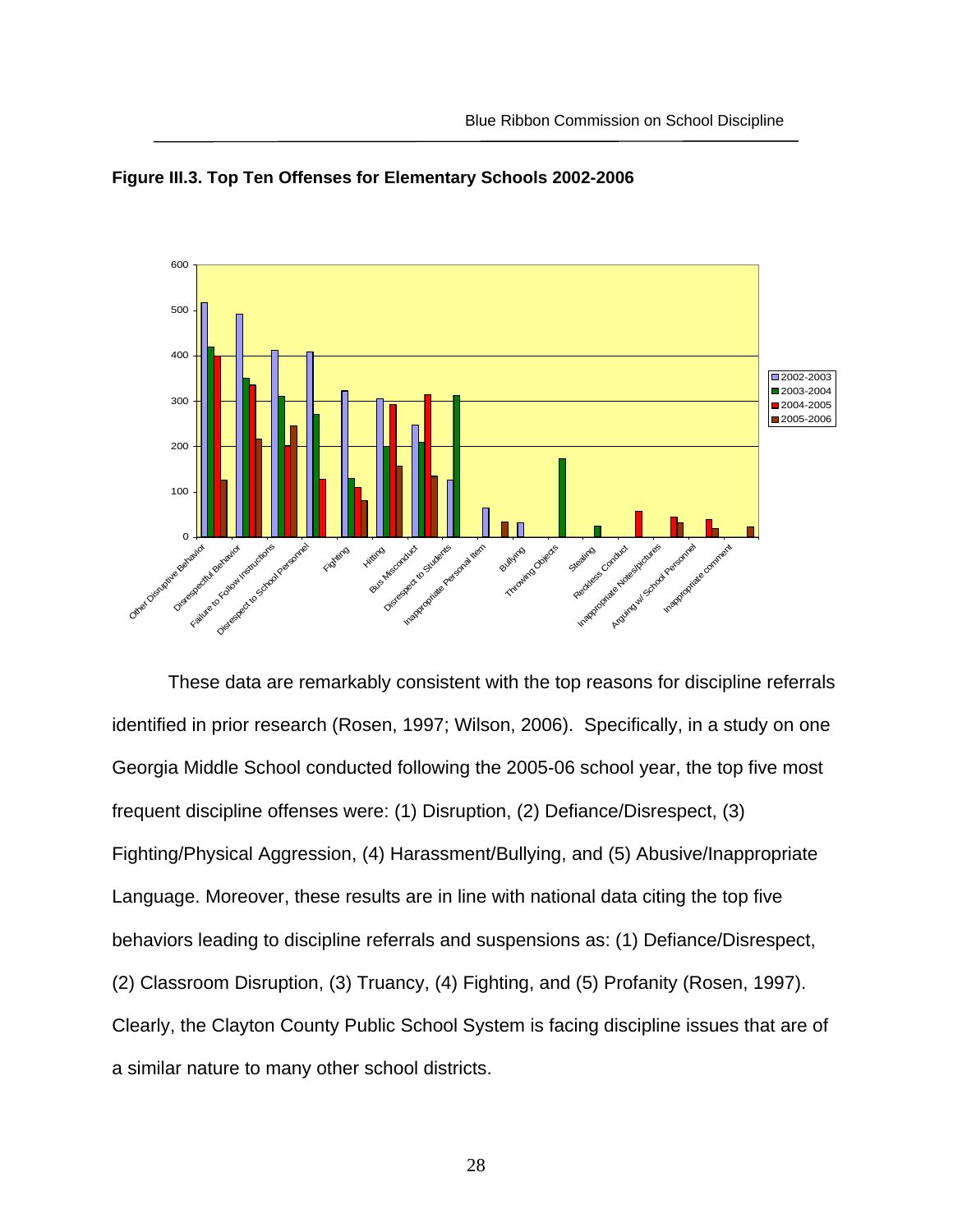#### **B. Findings of the Subcommittees**

Each subcommittee was given the autonomy of conducting the analysis using the procedure best suited to the nature of each specific problem. To the extent possible, conclusions were based on quantitative data. In addition, commission members brought a wide variety of experiences and expertise that augmented the collective data.

#### *1. Elementary, Middle and High Schools*

The committee members of these three subcommittees used similar approaches by analyzing CCPS student discipline data from the years 2002-2003. The elementary and middle school subcommittees each analyzed the trends that were referenced in *Tables III.1-III.3* and *Figures III.1-III.3.I* They also used current data from the 06-07 school year to identify the most cited disciplinary infractions.

After a thorough review of the CCPS high school discipline data, the high school subcommittee collected the following information from the first semester of the 2006-07 school year. More than 100 disciplinary infractions were cited. However, the top four most frequently cited infractions were chosen as the focus for improvement. (See *Table III.4*).

| <b>Disciplinary Infraction</b>       | <b>Total Number of</b><br><b>Referrals</b> |
|--------------------------------------|--------------------------------------------|
| <b>Class Tardies</b>                 | 1,586                                      |
| <b>Cutting Class</b>                 | 1,551                                      |
| <b>Failure to Follow Instruction</b> | 683                                        |
| <b>Other Disruptive Behavior</b>     | 625                                        |

#### **Table III.4: Frequency of Disciplinary Infractions for High Schools, First Semester 2006-2007**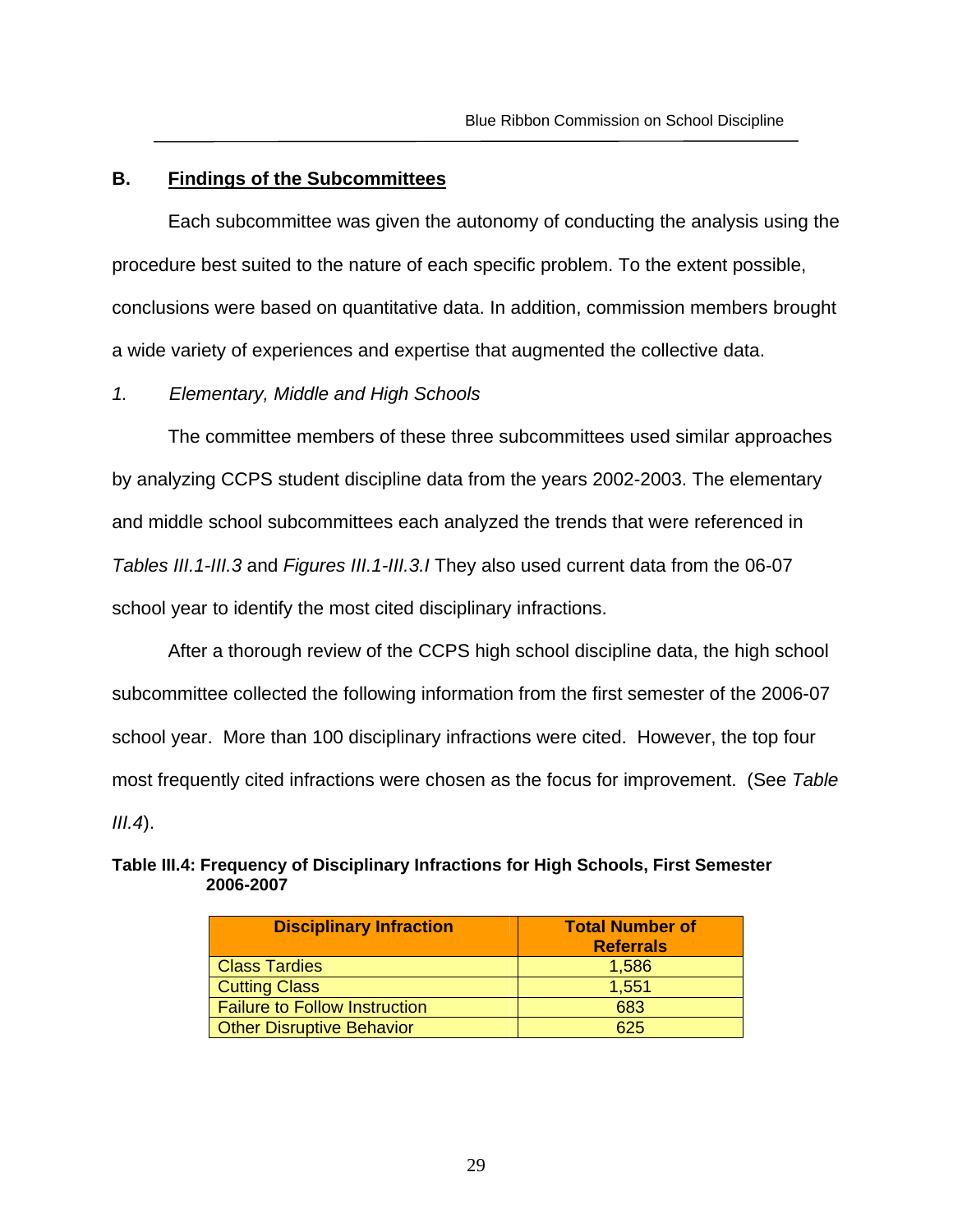Many different factors contributed to the large number of referrals generated. For example, the structure of the building or the number of modular units on school property contributes to a school's vulnerability to disciplinary problems because of a lack of supervision. Another factor that limits a school's ability to control discipline is the total enrollment of the school, which for most of the School District's high schools, results in overcrowding. Thus, increasing and improving security, increasing manpower, and improving surveillance systems and communication would make a dramatic impact immediately.

The ultimate goal is to improve instruction in the classroom: to create and maintain a safe and healthy environment that is conducive to learning. If schools improve instruction, discipline in turn improves. The amount of time taken by administrators to patrol the high school campus, or handling disciplinary issues consumes a large portion of the school day, and detracts from their ability to focus on instruction by supporting teachers through observation in the classroom.

Although a subcommittee was not formed to analyze specifically data from In-School and Out-of-School Suspension, anecdotal reports from teachers suggest that there are delays from the times that students are assigned In-School Suspension and actual placement. Careful consideration must also be given to the amount of time assigned to In-School and Out-of-School Suspension as these methods of disciplinary intervention can have negative consequences for classroom instruction. For example, in a study of one Georgia Middle School, exclusionary consequences resulted in a loss of 893 school days which translates into as total loss of 6,251 core instructional hours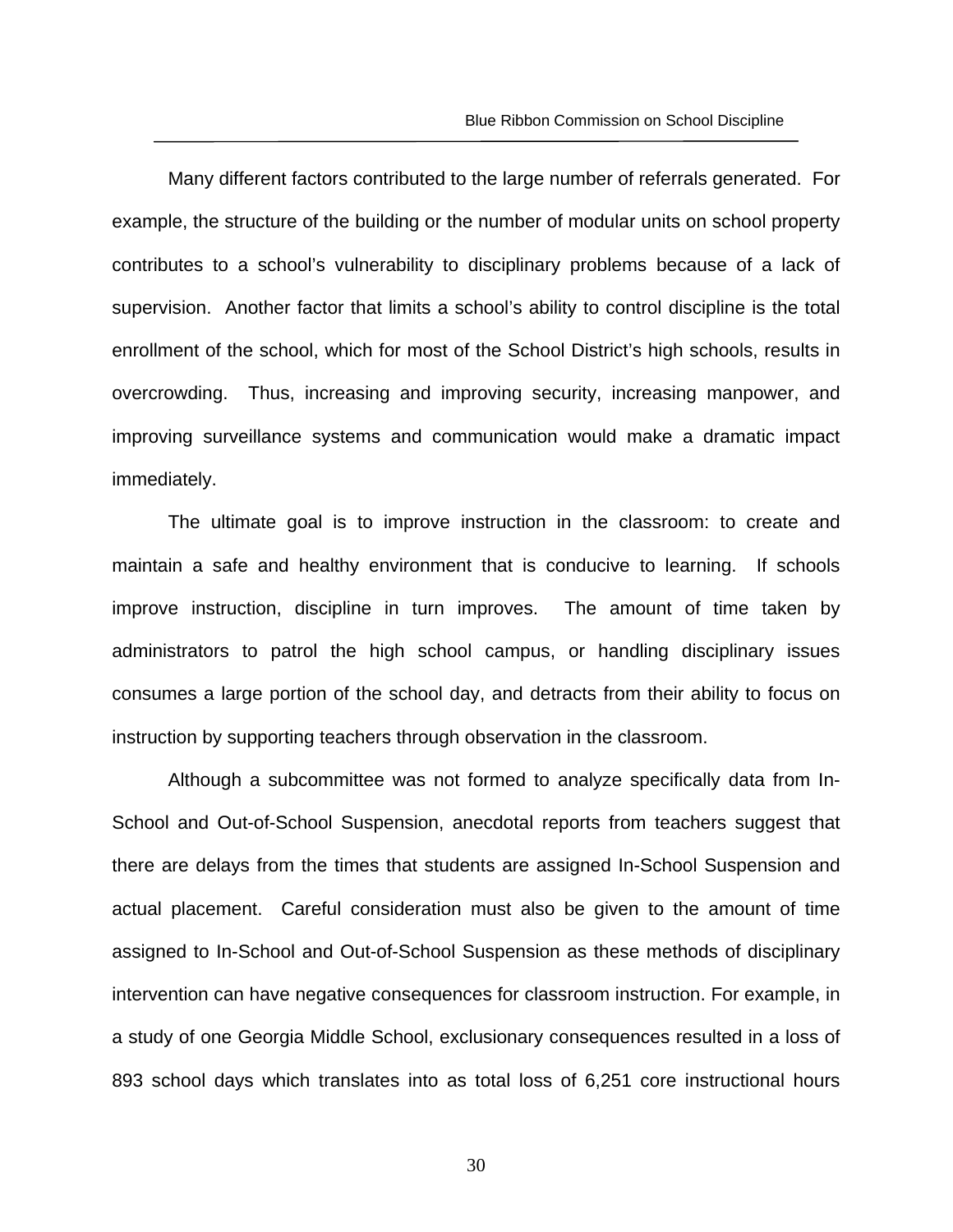during the 2005-06 school-year (Wilson, 2006). In another study of six middle schools located in Charleston, SC indicated that disruptive students lost 7,932 instructional days – amounting to 44 years of lost academic time due to in-school and out-of-school suspensions within one academic year (Gottfredson, Gottfredson, & Hybl, 1993).

#### *2. Special Education*

After analyzing three years of disciplinary data (2003-2006) for the School District's students who receive special education services,<sup>12</sup> and after discussing the data at length in a series of meetings, the special education subcommittee identified the

following patterns:

- (a) No significant differences were found between regular education students and special education students overall in the frequency or type of problem behaviors.
- (b) Problem behaviors requiring disciplinary action appear to spike at fourth grade then gradually decline across the higher grades.
- (c) The most frequent high school offenses are passive—tardies and cutting class. The most frequently reported offenses in the elementary and middle schools are disrespect to school personnel, failure to follow instruction, hitting/fighting, and misconduct on buses. The most frequent offense category in middle school, "other disruptive behavior", is too vague to be analyzed.
- (d) No disproportionality in disciplinary referrals across ethnic groups was identified.
- (e) No disproportionality in disciplinary referrals for any specific category of special education eligibility was identified.
- (f) The frequency of most problem behaviors in the special education population has been declining over the past three years.

<sup>1</sup>  $12$  It must be noted that a disciplinary determination for a child with a special education eligibility that would result in a change of the child's IDEA placement cannot occur until there has been a determination of whether the conduct is a manifestation of the child's disability.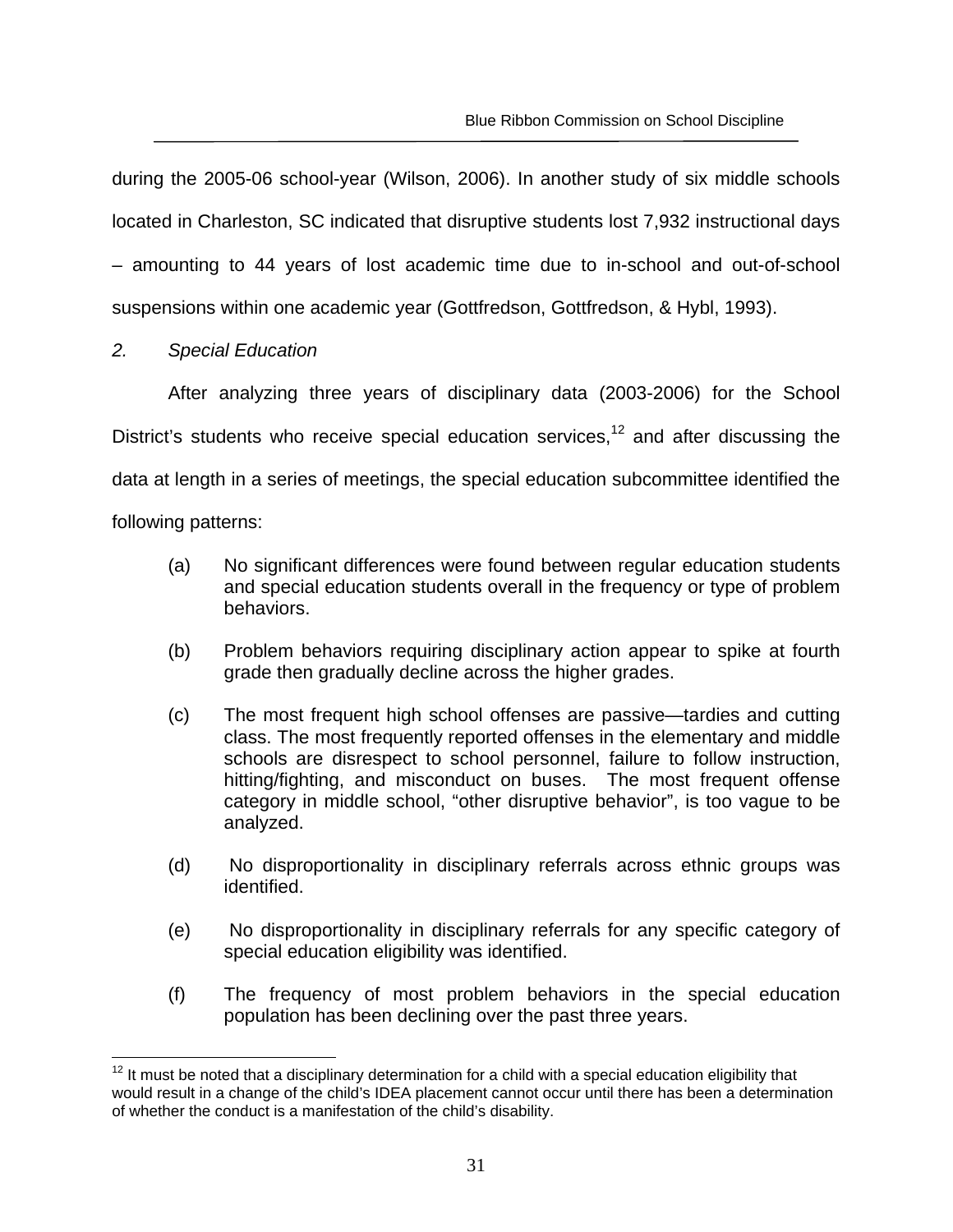It is important to call attention to the following findings of the Special Education Subcommittee: (d) No disproportionality in disciplinary referrals across ethnic groups was identified, and (e) No disproportionality in disciplinary referrals for any specific category of special education eligibility was identified. Specifically, at the Elementary, Middle, and High School levels, special education students were referred for discipline at a rate consistent with regular education students. This consistency was maintained across all ethnic groups as well as across all special education disability categories. Clearly, these findings suggest that criticisms pointing to more chronic and more extreme behaviors on the part of special education students are not borne out in these data.

#### *3. Alternative Education*

The alternative education subcommittee gathered and examined data from school personnel, from parents and community leaders and providers of alternative services, including contract providers. In addition, members of the subcommittee attended several meetings with panels of principals, teachers, school resource officers, juvenile court officials and others to reflect on the status of discipline and approaches to correction and redirection. A number of findings emerged:

- (a) The School District offers a progression of interventions and strategies for dealing with disruptive students.
- (b) The existing Alternative School meets some, but not all, of the School District's needs.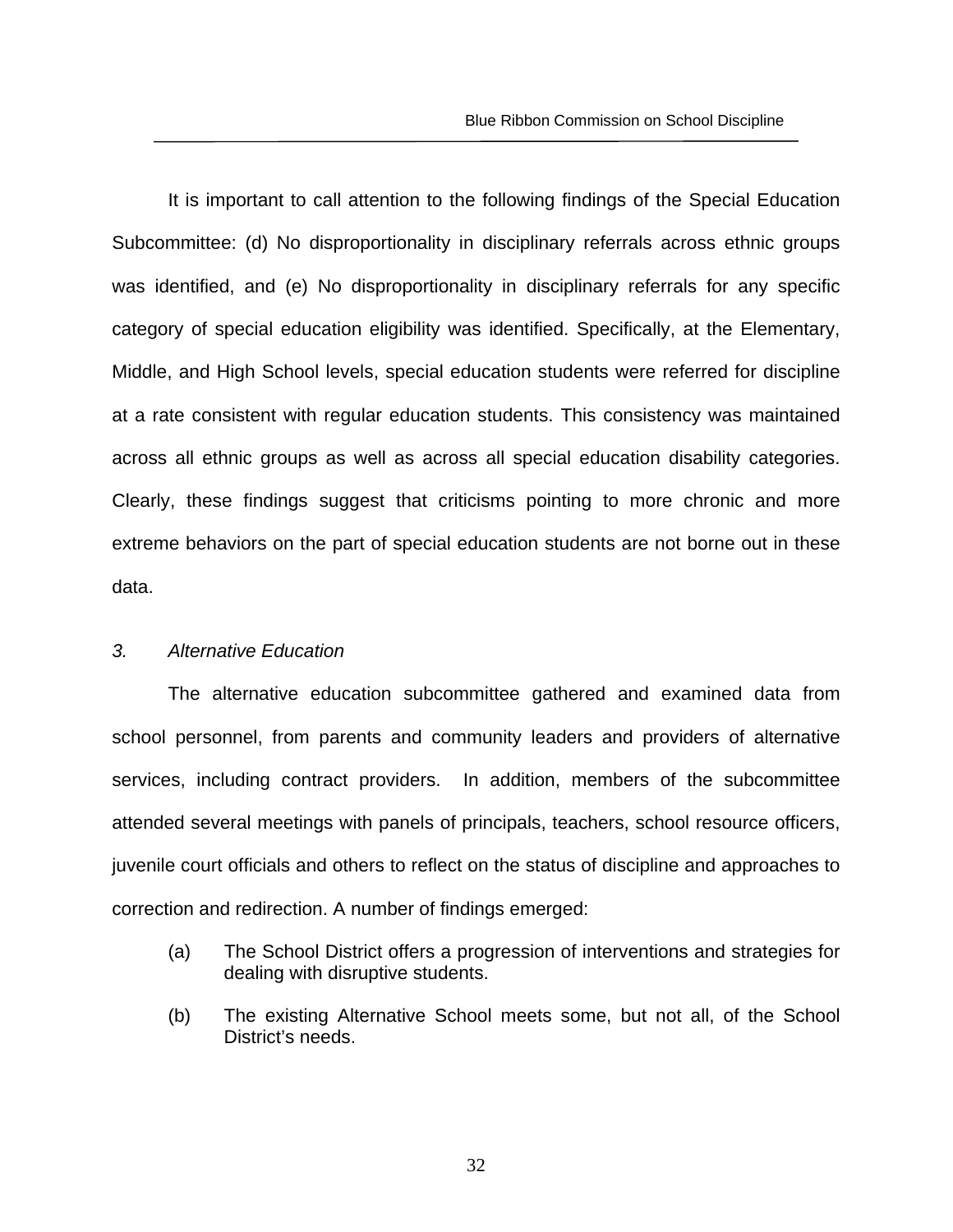- (c) One high school principal stated, "We need another solution." A parent said, "We need more than one alternative school." Another high school principal said, "Credit recovery in an alternative placement is important."
- (d) Principals agreed that a relatively small number (15-20) of students cause a disproportionate amount of disruption. Those students' removal to a year-long recovery program in an alternative setting would have a positive impact on the home school.

The subcommittee also examined information from providers of alternative

programs including Alternatives Unlimited, Camelot Schools, Excel Schools,

Richard Milburn, Ombudsman, Life Skills Centers, KIPP, Community Education

Partners, Inc. (CEP), and others. Out of all the providers, only CEP appeared to offer

services to as many as 540 students in a 180-day, full-time program with a staffing of

about 1:12 and with space dedicated to on-site social and family services.

On November 8, 2006, Superintendent Dr. Barbara Pulliam, School District administrators, parents and other members of the community visited the Richmond City Public School District in Virginia to observe a program operated by CEP. Richmond's superintendent, Dr. Deborah Jewell-Sherman, gave strong praise to the CEP program and the impact it has had on district discipline and student achievement.

The local community members and school leaders visiting the program were extremely impressed by the results of the CEP program.

> "Community Education Partners seems to have the right formula to give students a second chance… I highly recommend that Clayton County Public Schools implement the CEP program as part of its academic structure."

> > *Wendy Labat, President of Lovejoy Middle School PTSA*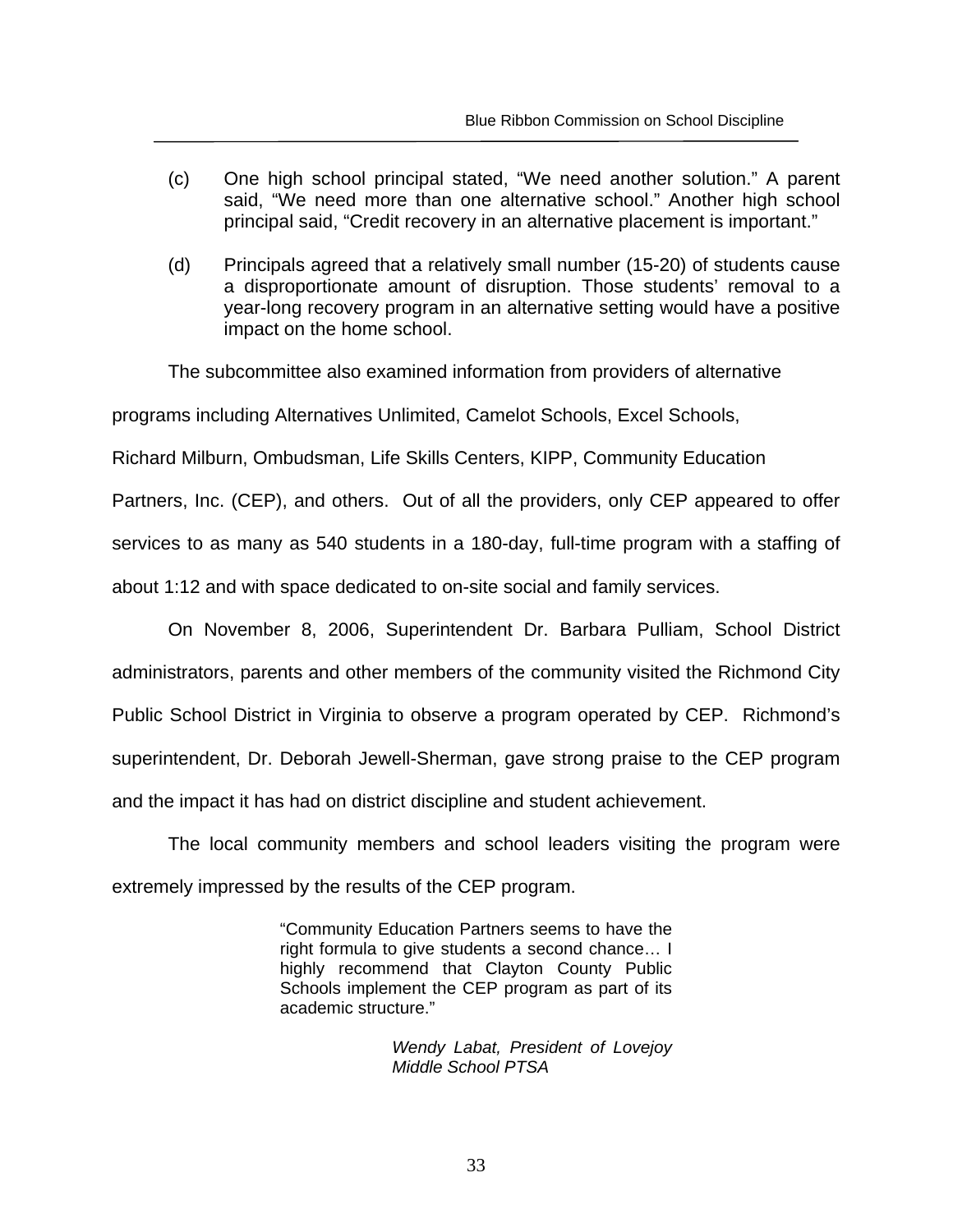"Programs like this give children that are in positions of despair hope."

\*\*\*

*Anthony Williams, Parent and President of D.A.D.S.* 

\*\*\*

 "This is a program that I believe Clayton County Schools would gain great benefits and success from with the right personnel running the program."

> *Janet McGuire of Riverdale Middle School*

*4. School Safety* 

In addition to the empirical knowledge and expertise used to assess the issues of school safety and discipline, data was also utilized from the 2004 and 2006 Clayton County Public Schools Parent Survey (See Appendix B). Overall, the parents from the survey stated that CCPS was improving, but they would still like to see greater measures taken to ensure school safety. The School Safety subcommittee used this information, along with data from the Clayton County Police Department and School Resource Officers, to construct recommendations for the Blue Ribbon Commission.

*5. Juvenile Justice* 

 The members of this subcommittee analyzed data in three areas from the years 1995-2003: the impact of campus police (School Resource Officers on School Grounds), the impact of the school conflict workshop, and the referral rates before and after the "cooperative agreement in the handling of school offenses."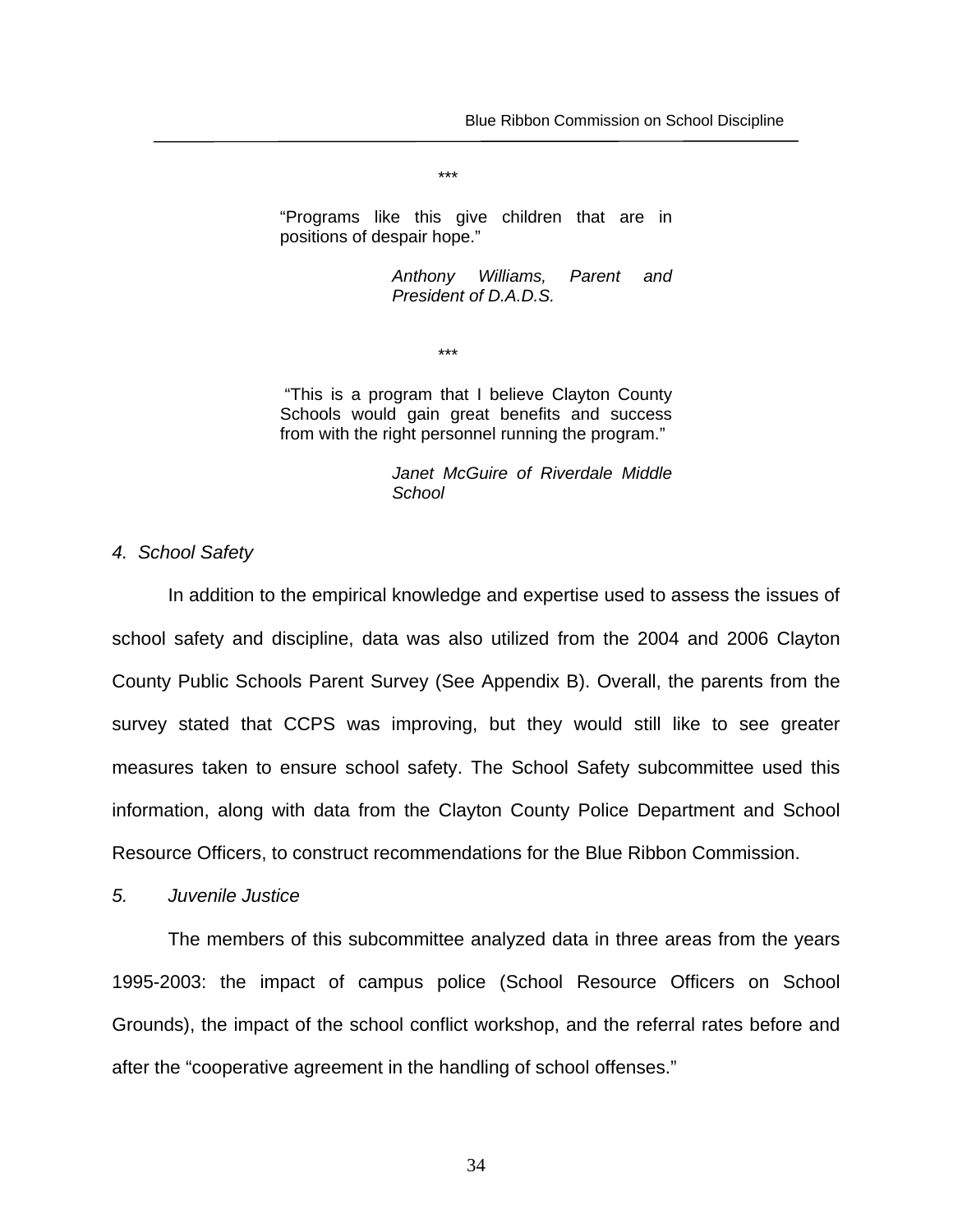It first appeared that crime in the schools skyrocketed between the years of 1995-2003, but after further study it became evident that the major cause of the increase was a result of law enforcement (SROs) within the schools (*Figure III.4*).





However, the data also showed that most of the school offenses were minor matters involving school fights, disorderly conduct (e.g., yelling in the hallway or cursing); obstruction of an officer (e.g., running away from a police officer when told to stop); and, disrupting a public school (similar to disorderly conduct). These offenses have traditionally been handled by the school and are not deemed the type of matters appropriate for juvenile court<sup>13</sup> as shown in *Figure III.5.* 

 $\overline{a}$  $<sup>13</sup>$  The Georgia Court of Appeals has ruled that delinguent acts of the type that are usually the subject of</sup> disciplinary action by school officials should be handled by measures other than the juvenile court (i.e., parents and school officials). See Young v. State, 120 Ga. App. 605 (1969).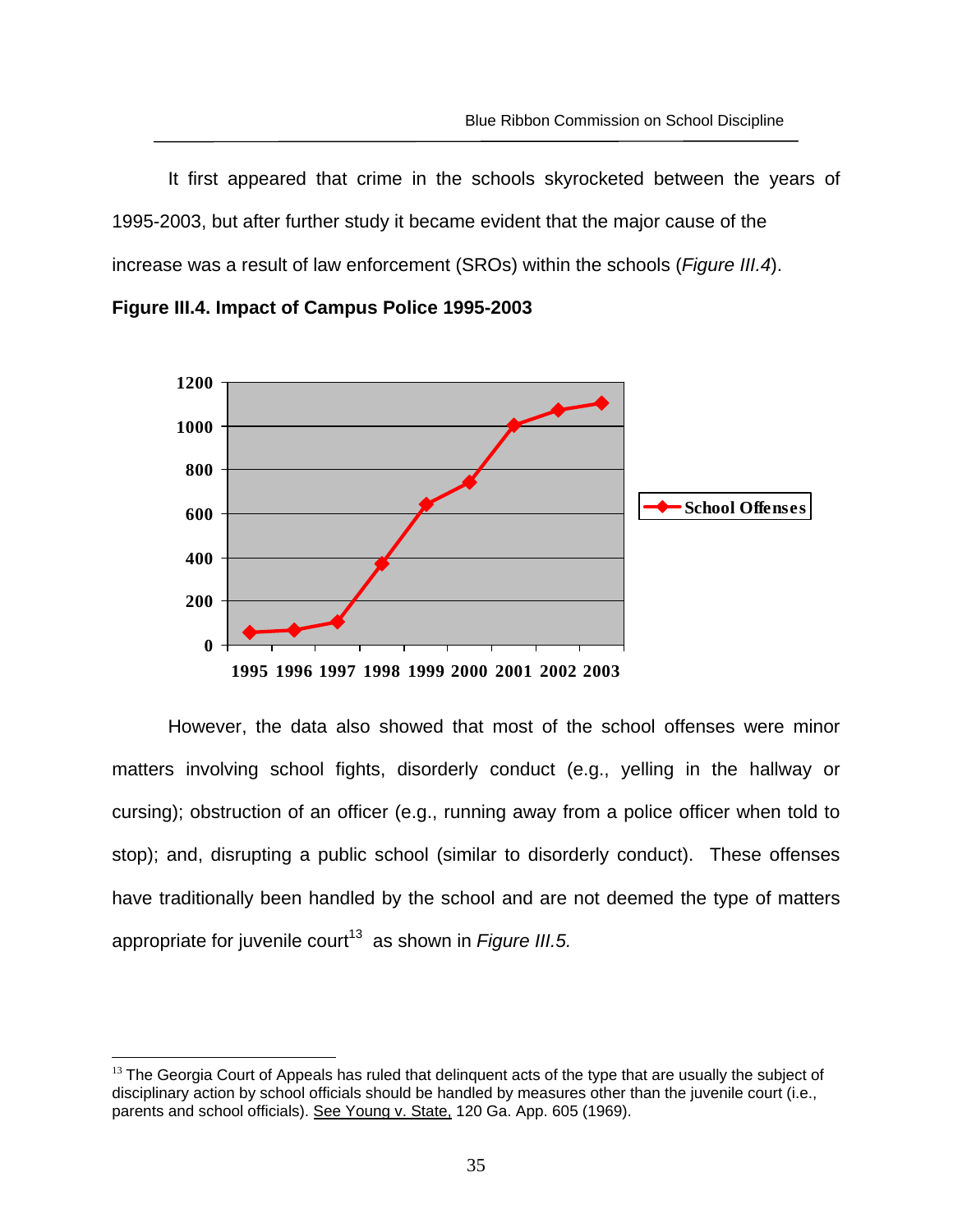



 Results from the "School Conflict Workshop" (*also in Figure III.5*), show that recidivism (i.e., incidents of repeat offense) has decreased. The school conflict program began six years ago to educate students on common school-related offenses and the punishment associated with each. This program represents one form of law-related education, in which parents and youth learn in tandem conflict resolution skills through role-playing and other developed strategies.

The subcommittee also focused on the number of school referrals before and after a cooperative agreement in the handling of school-related offenses" that prohibits the filing of juvenile complaints involving certain misdemeanor non-violent offenses. (*See Figure III.6)*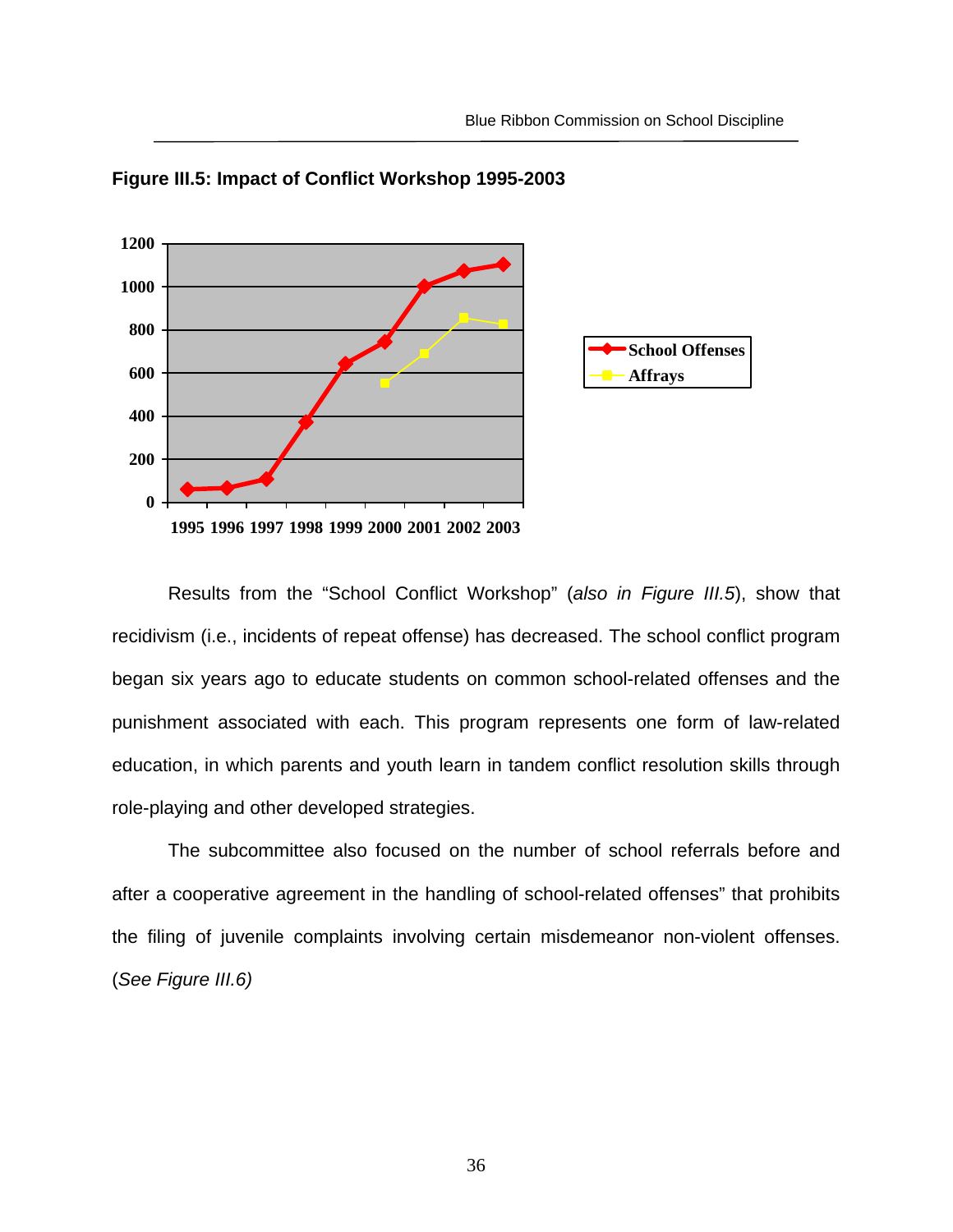# **Figure III.6: Comparative School Referral Rates: Pre & Post Cooperative Agreement**



 The agreement has produced an 87% decrease among affrays (offenses involving fighting), a 36% decrease among other Focus Acts, and an overall decrease of 52% among all Focus Acts.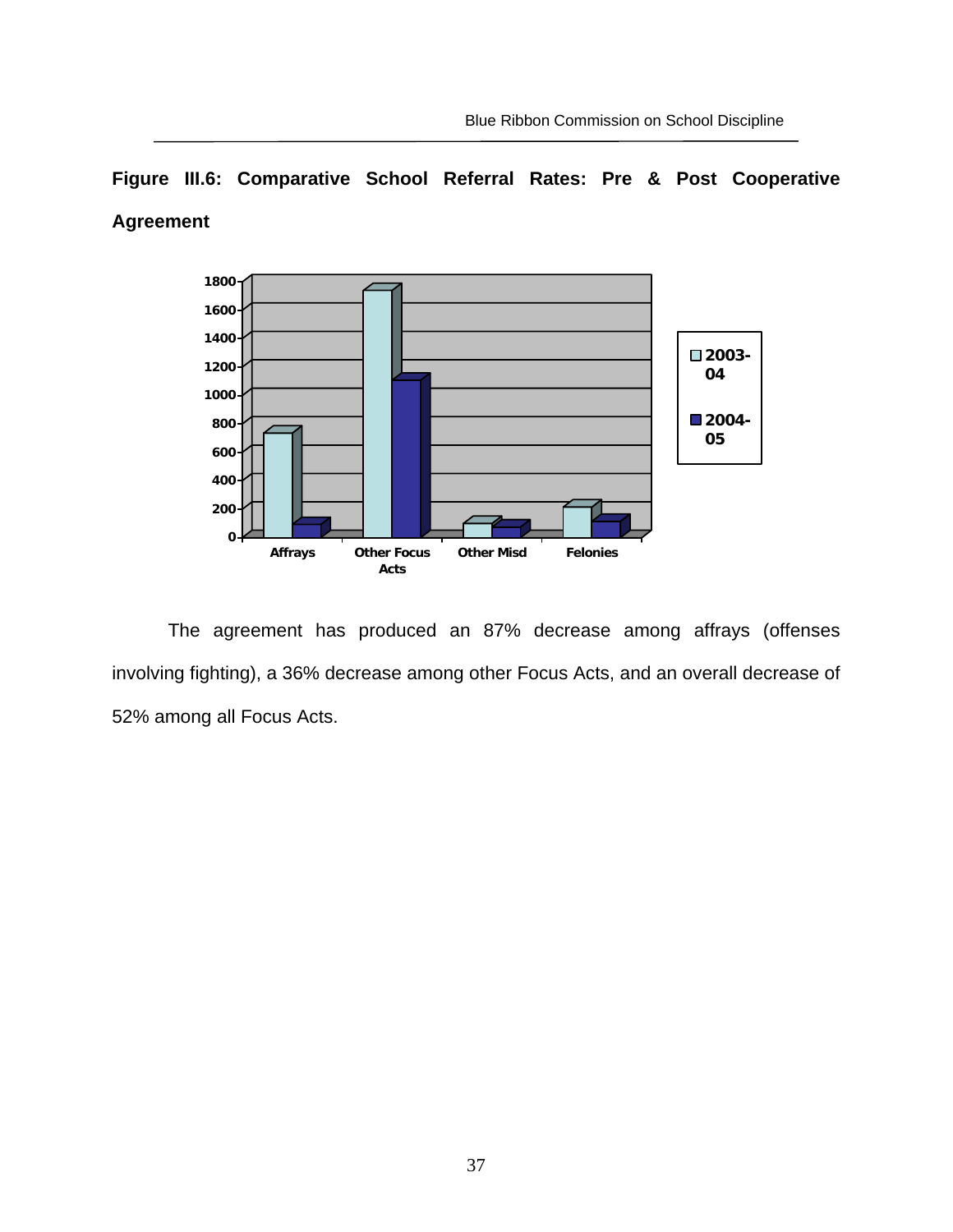# **SECTION IV COVER SHEET SUBCOMMITTEE REPORTS**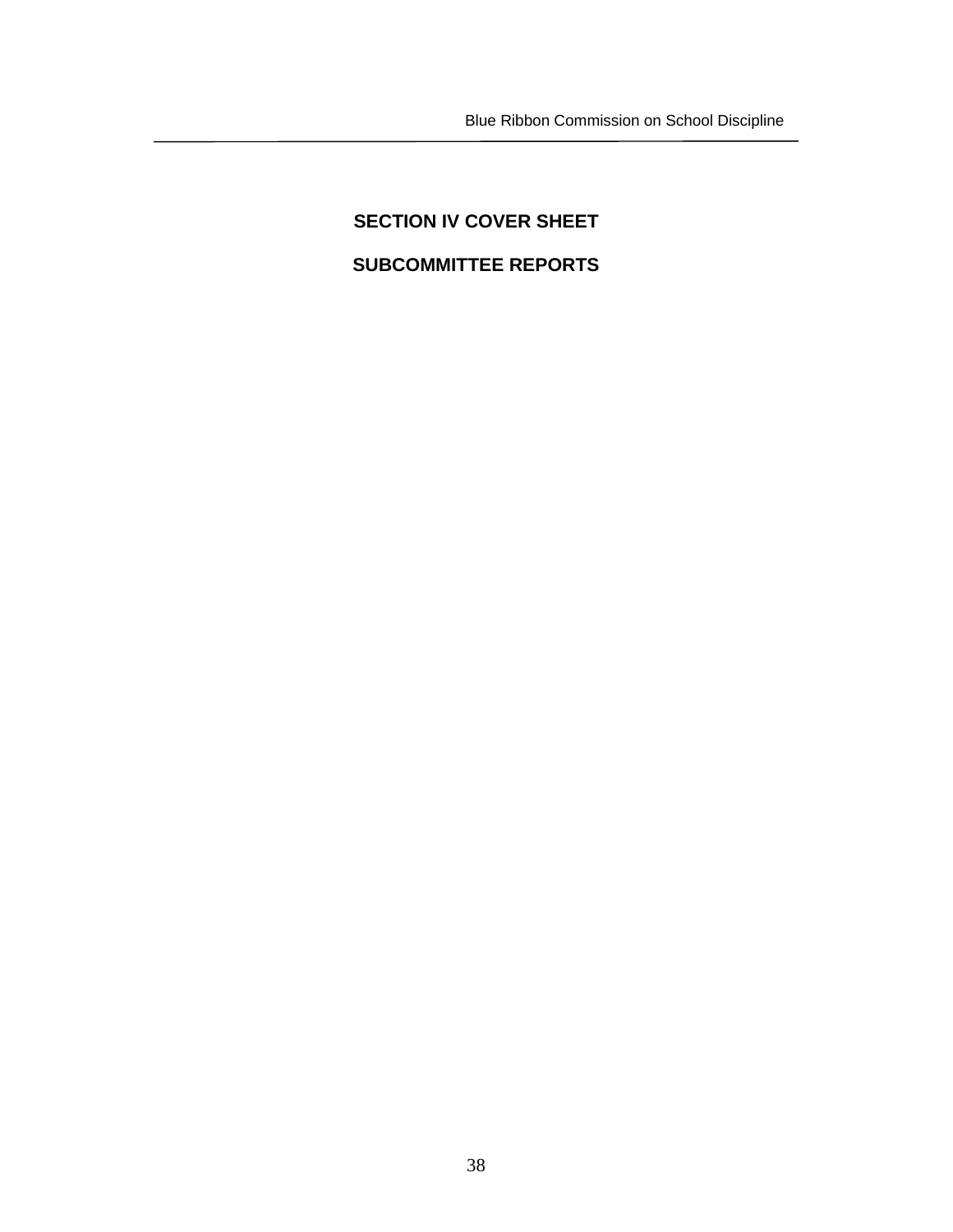# **SECTION IV. SUBCOMMITTEE REPORTS<sup>14</sup>**

## **A. Modifications to "Student Code of Conduct"**

The middle school subcommittee recommends the following modifications to the

School District's leaflet entitled, *Student Code of Conduct Student Rule and* 

*Responsibilities* for grades K-12 and to the *Student Handbook*:

- 1. Organize so that offenses are listed in alphabetical order.
- 2. Add offense codes as a reference to administrators when assigning codes to the offense.
- 3. Identify student offenses which are criminal offenses under Georgia law by including the applicable Georgia Code section (e.g., O.C.G.A. § 16-5-20) next to the listed offense.
- 4. State that there is a mandatory notification to law enforcement authority for incidents that fall under the Georgia Gang Act. It is extremely important that parents are put on notice of the consequences of gang-related incidents. O.C.G.A. § 16-15-3 requires that each educational facility which employs campus police report to the Georgia Bureau of Investigation and to the local law enforcement agency all incidents of criminal gang activity which occur on or adjacent to the campus of such educational facility. The Website where this information can be obtained is http://www.iir.com/nygc/gang-legis/georgia.htm.
- 5. Provide more specific examples of prohibited gang-related attire.
- 6. Include a provision on "cyber bullying".15 Even though cyber bullying occurs off campus, many times the situation continues at school and disrupts the learning environment. Cyber bullying could very easily be added to the section generally dealing with bullying.

 $\overline{a}$ <sup>14</sup> Individual subcommittees reported to the Commission. Their reports were for informational purposes and were considered by the Commission in developing the recommendations set forth on pages 36-38. Except where formally adopted in the Commission's recommendations, the information contained in these subcommittee does not constitute recommendations and does not necessarily reflect the opinions of the Commission nor were these reports reviewed for compliance with applicable law or CCPS Policy.

 $15$  Cyberbullying is commonly referred to as sending or posting harmful or cruel text or images using the internet or other digital communication devices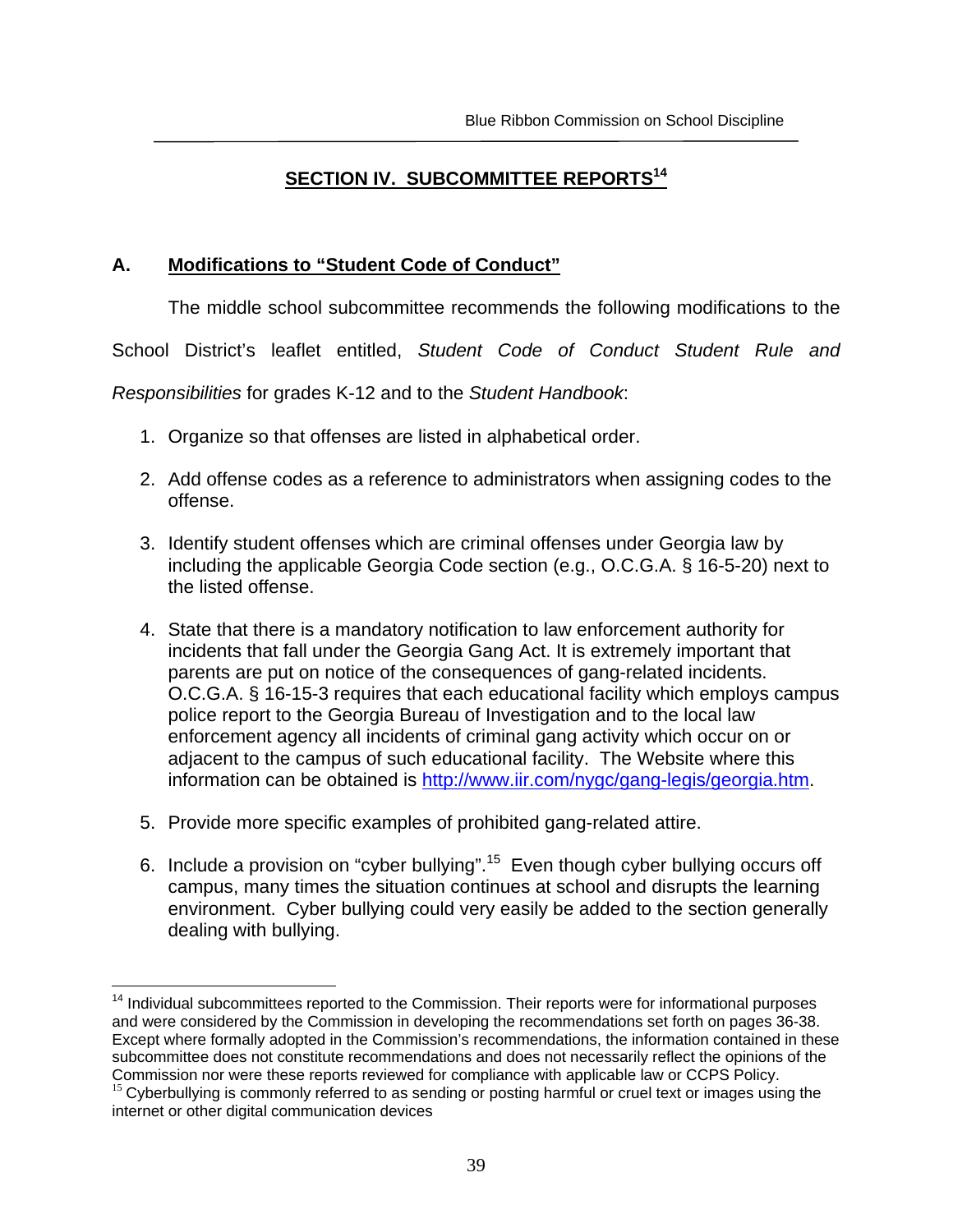7. Include a provision that camera phones are prohibited and that unauthorized use of these phones may constitute an invasion of the privacy of others.

## **B. Elementary Schools**

- 1) Continue to use the Code of Conduct that is already established in the School District. The Code is sufficient and should be enforced consistently throughout the School District.
- 2) Continue giving elementary administrators the flexibility to apply disciplinary actions as they see fit to the extent that it is consistent with relevant law.
- 3) Consider placing surveillance cameras throughout elementary school hallways and on the exterior of the elementary school buildings.
- 4) Create a video clip with the superintendent informing parents and students of the Code of Conduct and highlighting the most important provisions within it. This would serve to reinforce the School District's policy on holding students accountable for their actions, as well as the district's overall expectation of high academic performance. This video should be shown on Channel 24 throughout the month of August and/or at individual school locations during PTA meetings, parent orientations, etc.
- 5) Continue to budget for an ISS paraprofessional at each elementary school to support and help administrators when dealing with student discipline.
- 6) Explore an alternative placement program for students who are chronic discipline problems. The program should be an intensive placement for those students who continually disrupt instruction with the goal to be that the students return to their prior school better prepared to properly conduct themselves.
- 7) Budget for at least one Assistant Principal for each elementary school.

## **C. Middle Schools**

- 1) Provide active engaging instruction.
- 2) Develop school-wide policies on student discipline and school procedures for transitions, class periods, lunch period, arrival, dismissal, etc., using data specific to the school, including input from faculty and staff. Once the policies and procedures are established, faculty and staff should be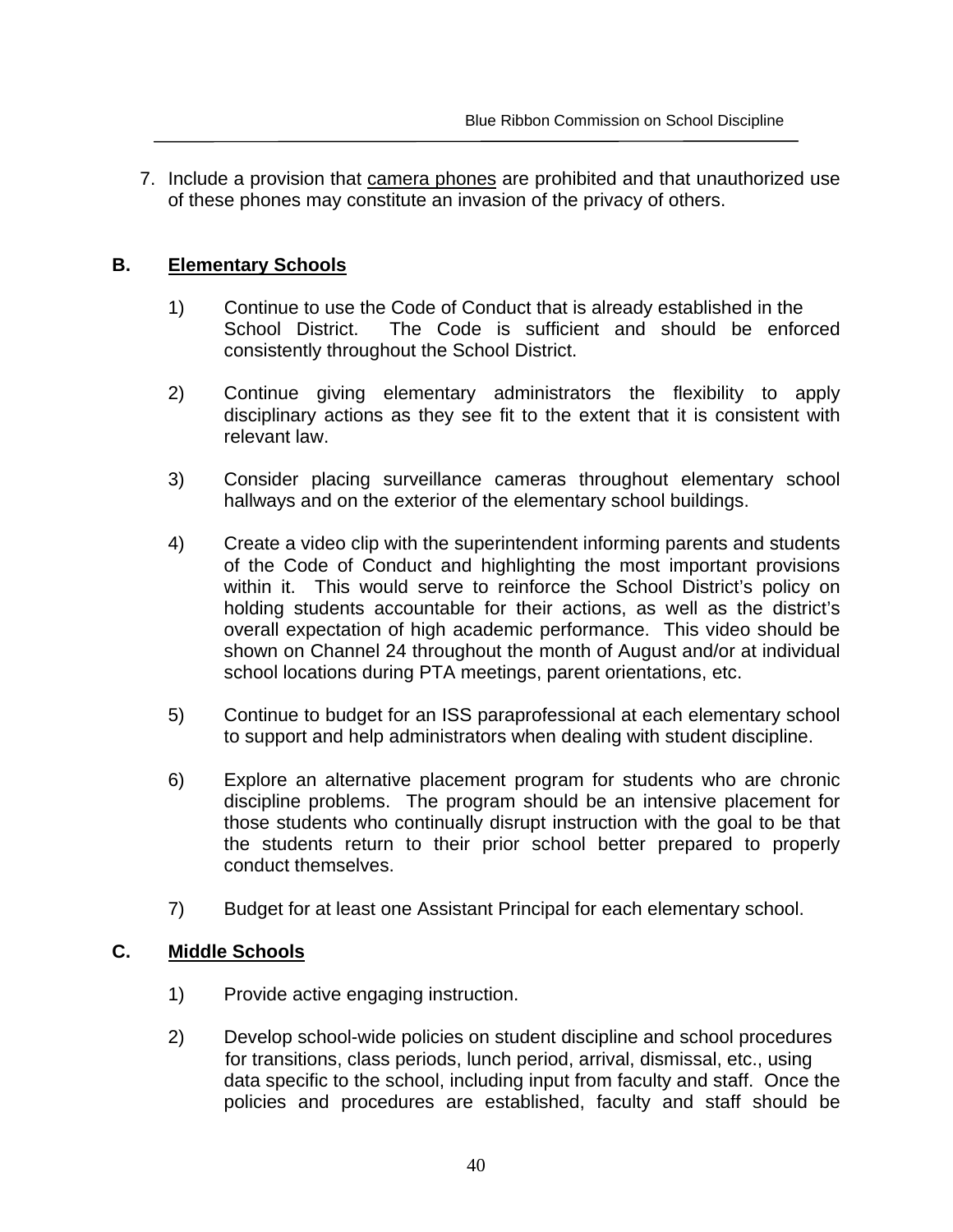trained accordingly, and schools should conduct practice drills and exercises to educate students on the policies and procedures.

- 3) Establish a discipline committee to review data/practices and make recommendations for improvements in the schools' discipline plans.
- 4) Conduct parent seminars on student conduct and discipline.
- 5) Schedule conferences with parents of students returning from ISS/OSS.
- 6) Encourage parents of students who have chronic behavior problems to attend classes with their child as part of a discipline consequence.
- 7) Train teachers on behavior modification strategies and sensitivity.
- 8) Educate and train teachers and parents on the signs, symptoms of and coping strategies for Attention Deficit Disorder and Attention Deficit Hyperactivity Disorder.
- 9) Require coursework/training in classroom management for teachers.
- 10) Implement positive incentives and rewards for appropriate student behavior.
- 11) Explore implementing a program for students with chronic behavioral problems to assist them in redirecting those behaviors. (A committee of middle school principals is currently studying and pursuing the development of such a program within the schools.)
- 12) Incorporate a program in an alternative setting for students with chronic behaviors. This program should provide guidance on redirecting and changing students' behaviors.
- 13) Utilize school psychologists early in the Student Support Team process.
- 14) Develop communication avenues and discussion groups for parents of students with chronic behavioral problems.
- 15) Refrain from moving disruptive students from school to school. Doing so only moves the problem, it does not correct it.
- 16) Reduce the amount of time it takes to remove disruptive students from a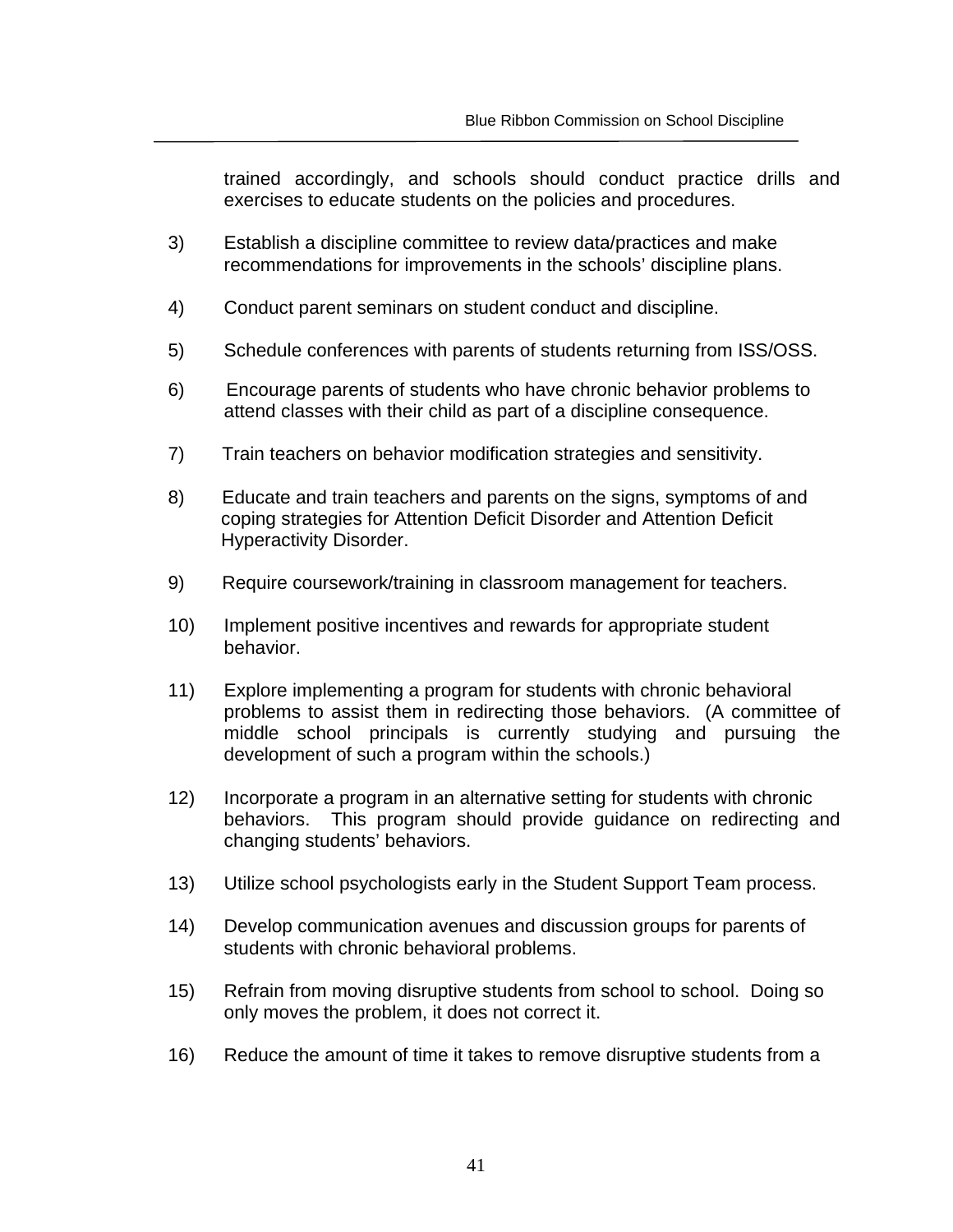school. Under the progressive discipline model currently in use, it often takes four to six months to remove a student who is a chronic disciplinary problem.

- 17) Hire sufficient Behavior Interventionists so that they are not serving more than two or three schools within the same proximity.
- 18) Provide more bus driver training on student management and conflict resolution.
- 19) Hire qualified and experienced school resource officers (SROs) and security officers and train them to deal with students.
- 20) Provide security on campus until all students have vacated.
- 21) Install cameras that monitor every hallway in the middle school.
- 22) Establish clear guidelines for dealing with special education students. Offer guidance so that faculty and staff can properly assess whether a students' behavioral problems are part of their disability.
- 23) Require uniforms.
- 24) Decrease class sizes.

## **D. High Schools**

- 1) Increase manpower (SRO, security personnel, auxiliary staff, etc.).
- 2) Improve all surveillance and communication equipment in all schools.
- 3) Provide professional development for teachers on classroom management strategies.
- 4) Increase parental accountability.
- 5) Increase staff awareness and support for students with disabilities.

## **E. Special Education**

- 1) The School District should establish a program addressing emotional intelligence, as well as academic intelligence, in both regular and special education populations.
	- a. Conflict resolution should be a particular focus of the curriculum.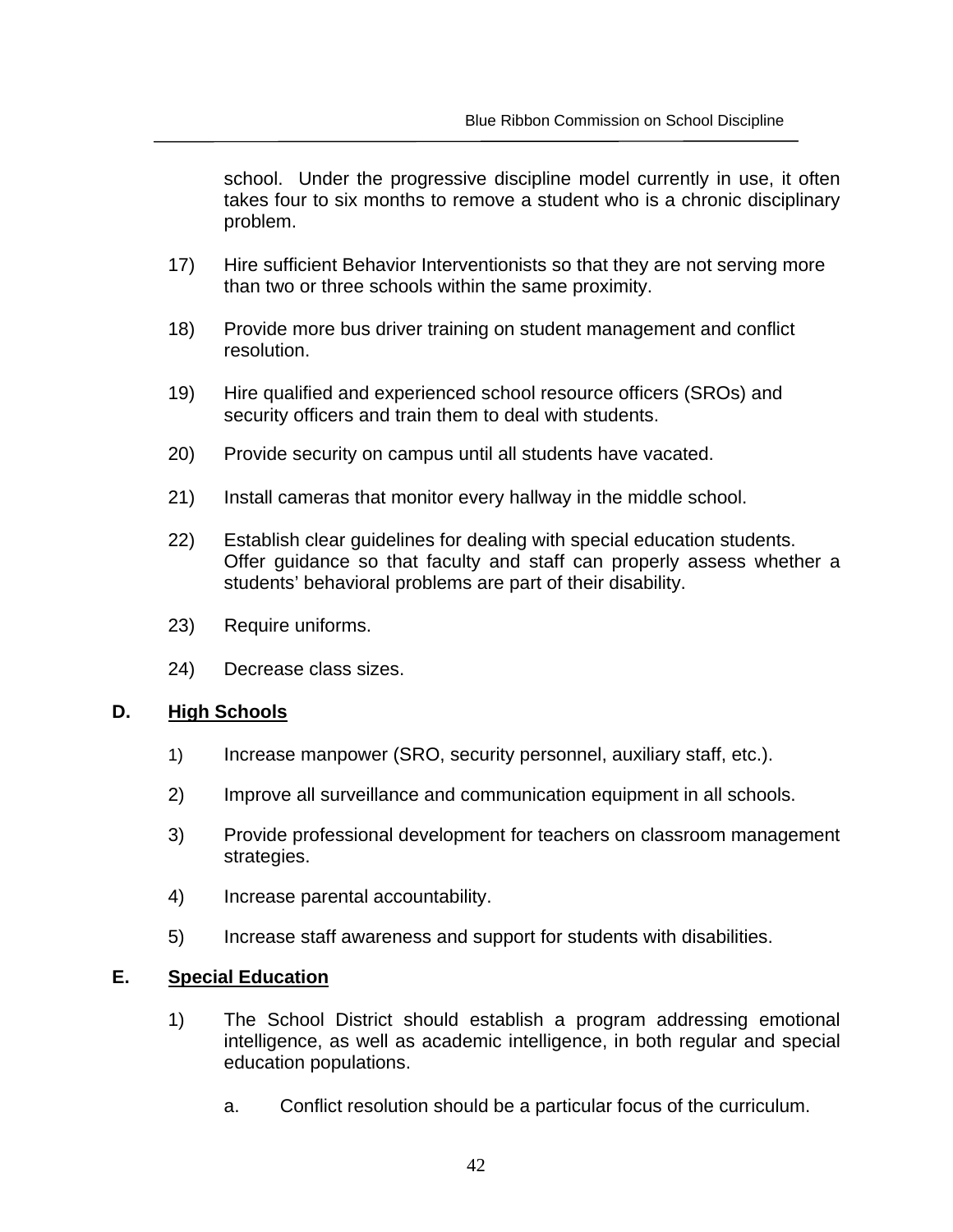- b. A program addressing emotional intelligence should encompass all grade levels.
- 2) The School District should hire additional behavior intervention specialists to increase intervention capacity across the district. These individuals could assist in the development and implementation of CARE teams at each school to facilitate behavioral interventions in a timely fashion.
- 3) The School District should provide ongoing professional development for all teachers and administrators in classroom management, crisis deescalation, and avoidance of power struggles.
	- a. The School District should create a district-wide leadership team to provide professional development activities related to disciplinary issues. The leadership team would:
		- create or select a research-based plan for professional development;
		- facilitate the implementation of the plan; and,
		- monitor the effectiveness of the plan as it is implemented (formative evaluation) and after a five-year period (summative evaluation).
	- b. Effective Behavioral and Instructional Supports (EBIS), currently used at Kendrick and Adamson Middle Schools and known to be effective, should be expanded district-wide;
	- c. Because disciplinary issues are as variable as the people involved, a variety of strategies should be included in the professional development process.
		- A disciplinary alternative to ISS/OSS needs to be established, perhaps involving the use of a virtual classroom (e.g., Blackboard). In addition to regular subject matter, content should address the behavioral issues which provoked the suspension; and,
		- Behavior intervention strategies should be taught in an activelearning setting, rather than in a lecture format.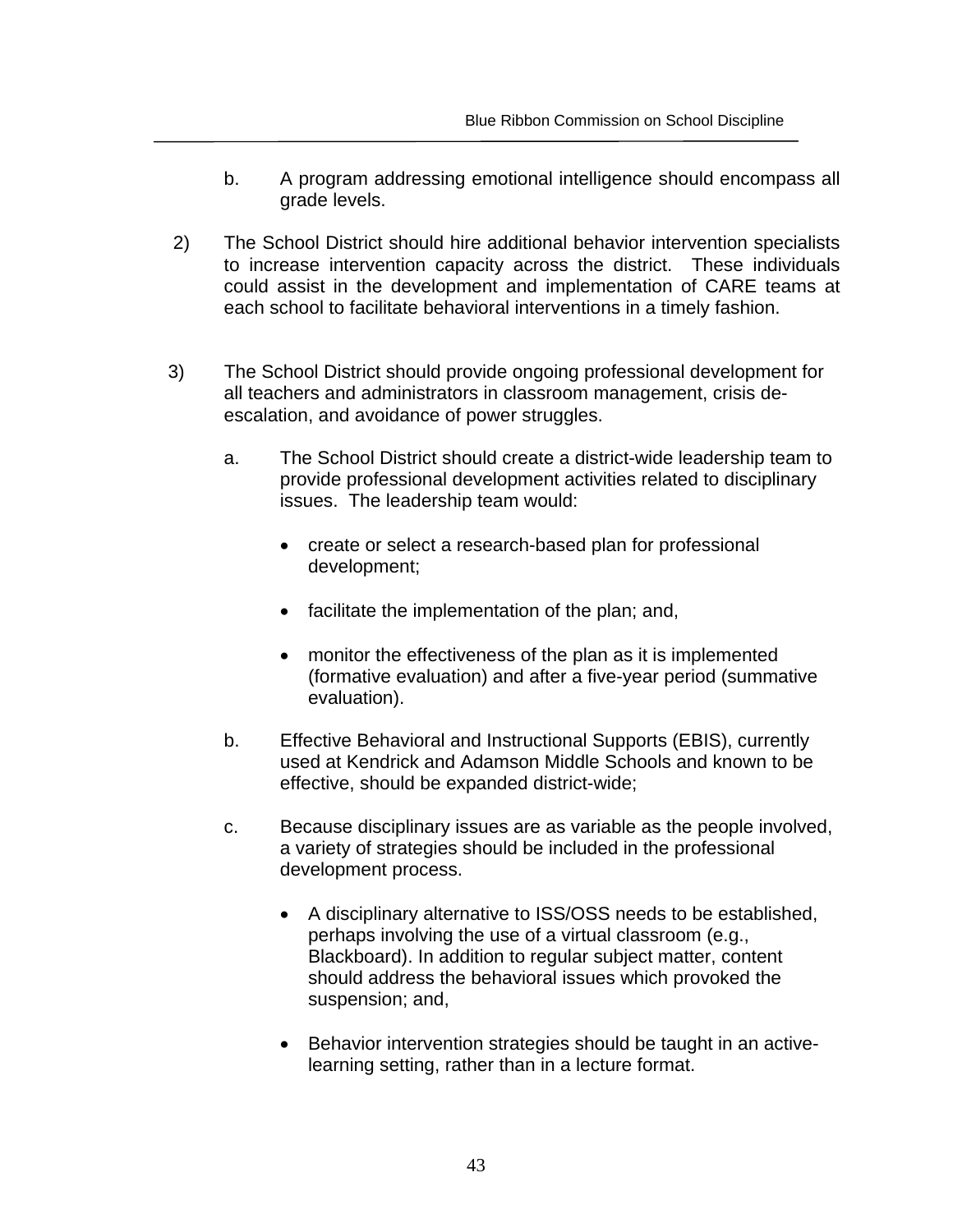#### **F. Alternative Education**

After analyzing data from the current alternative program, visiting Community Education Partners, Inc. (CEP), and gathering input from community members, the subcommittee proposed a resolution to the entire Blue Ribbon Commission. The Commission, by unanimous vote, proposes that the Clayton County Board of Education authorize the Superintendent or her designee to negotiate and execute an agreement with CEP for the provision of alternative education services for no less than 540 enrolled students for a referral period of 180 days of attendance or until the student gains the basic skills necessary to be successful in a traditional classroom. The students targeted will be low-performing and/or disruptive students in grades 6 through 12.

The subcommittee also recommends the continuation of its examination of the other programs and interventions.

## **G. School Safety**

- 1) Install digital security cameras to all schools to enhance overall security.
- 2) Develop educational literature for parent/custodian awareness for parents of truant students.
- 3) Maintain a proactive approach for Strategic Methods Against Street Harm (S.M.A.S.H.) operations and for controlling truancy, loitering and other mischievous acts.
- 4) Increase gang awareness by offering more educational programs for faculty members and the community at large (e.g., the Gang Resistance Education and Training or G.R.E.A.T. program.)
- 5) Maintain a constant line of communication among parents, the School District and law enforcement.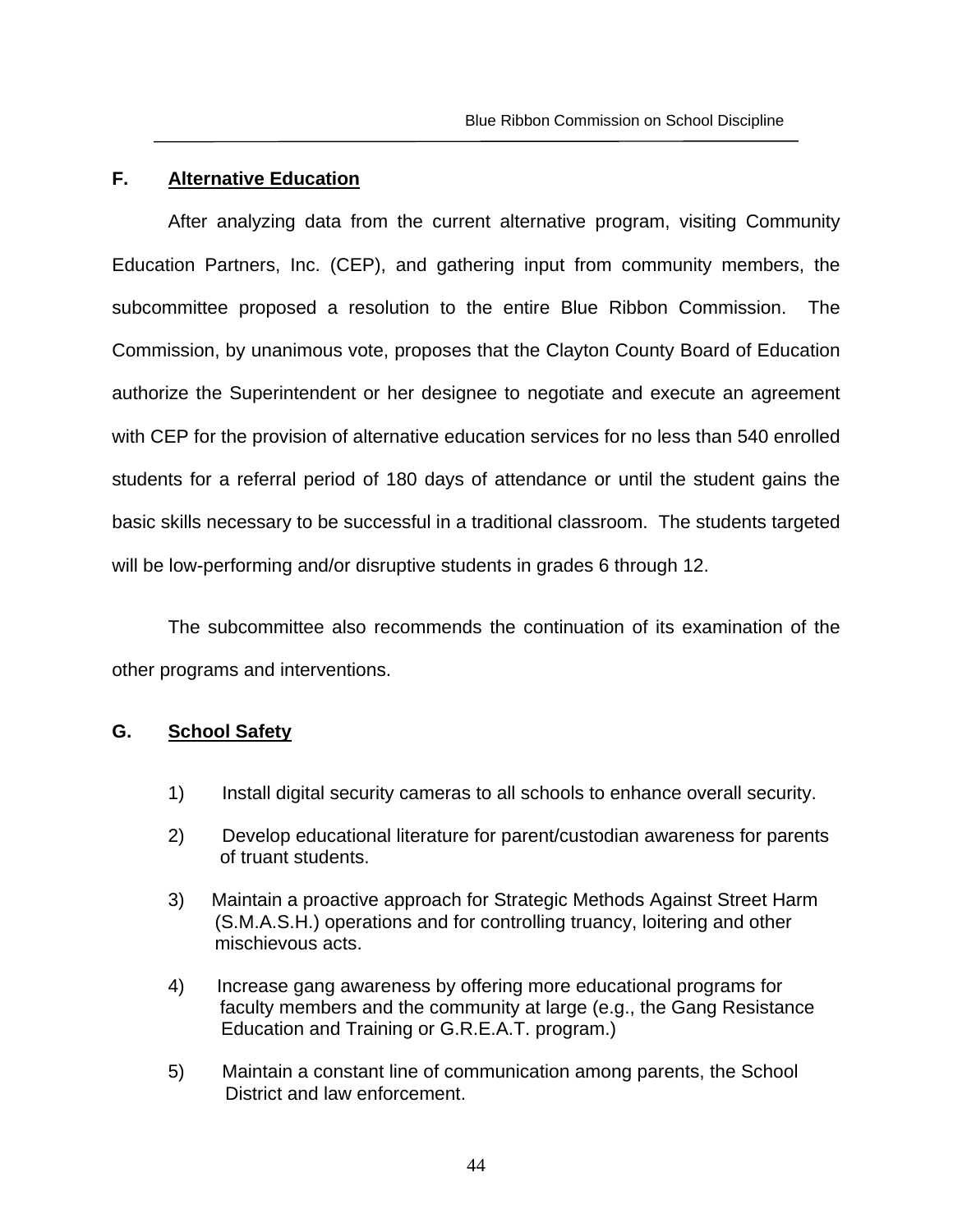#### **H. Juvenile Justice**

1) To the extent allowed by law, the School District should hold the parents of disruptive students accountable for their failure to assist school personnel in modifying their child's behavior by developing a protocol in accordance with the Georgia Code provisions on Chronic Disciplinary Problem Students. (O.C.G.A. § 20-2-764 et. seq.)

 The Chronic Disciplinary Problem Students statute provides for a process by which the School District may systematically require parents to participate in developing a plan to reduce the disruptive behavior of their children. This statute has been in effect for several years but apparently has been used inconsistently in Clayton County.

The statute defines a "Chronic Disciplinary Problem Student" as a student "who exhibits a pattern of behavioral characteristics which interfere with the learning process of students around him or her and which are likely to occur." See O.C.G.A. § 20-2-764 (1). The School District needs a system to identify chronic disciplinary problem students to ensure that all such students are treated equally. Once a student has been identified, the principal is mandated by Georgia law to "notify by phone and by either certified mail or statutory overnight delivery with return receipt requested or first class mail the student's parent or guardian of the disciplinary problem". See O.C.G.A. § 20-2-765. The principal further is required to "invite the parent or guardian to observe the student in a classroom situation, and request at least one parent or guardian to attend a conference with the principal or the teacher or both to devise a disciplinary and behavioral correction plan." See O.C.G.A. § 20-2-765.

If the parent or guardian has willfully and unreasonably failed to attend a conference as requested by a principal, the School District may file a petition with the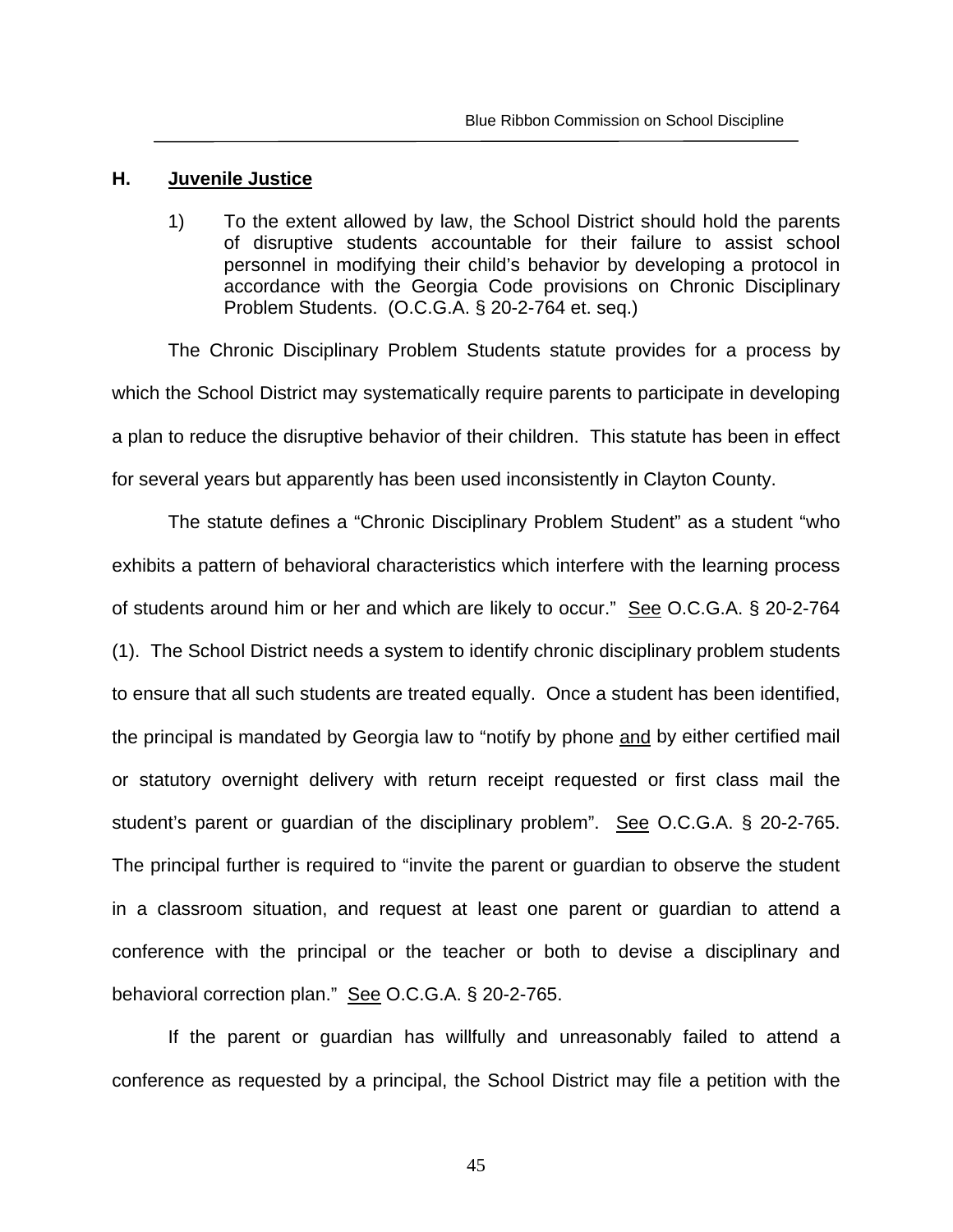juvenile court. The court may order the parent or guardian "to participate in the conference and may further order the parent or guardian to participate in any programs or such treatment as the court deems appropriate to improve the student's behavior, or both." See O.C.G.A. 20-2-766.1. If the parent or guardian willfully disobeys the order of the court, the court may use its contempt and other powers to enforce the order.

2) Provide law-related education for students at the beginning of each school year in partnership with professionals from the juvenile justice system.

Too often students are unaware that certain activities are designated as felonies punishable by one to five years in a Youth Development Campus (YDC). Students do not read the laws involving juvenile matters, and oftentimes make decisions without fully understanding the legal consequences of their actions. Further, at least partially, as a result of the "School Conflict Workshop", a program that was conducted during the past six years to educate students on common school-related offenses and the punishment associated with each, recidivism (i.e., incidents of repeat offense) within the School District is low. The subcommittee recommends that the School District partner with the Clayton County Juvenile Court, Clayton County Police Department and Clayton State University to design a law-related education program for students at the beginning of each school year. With the significant increase in gang activities, such a program should encompass a segment on discussing what the law considers gang-related activities and the implications of such offenses.

3) Continue recognizing and enforcing the "cooperative agreement on the handling of school-related offenses" that prohibits the filing of juvenile complaints involving certain misdemeanor non-violent offenses.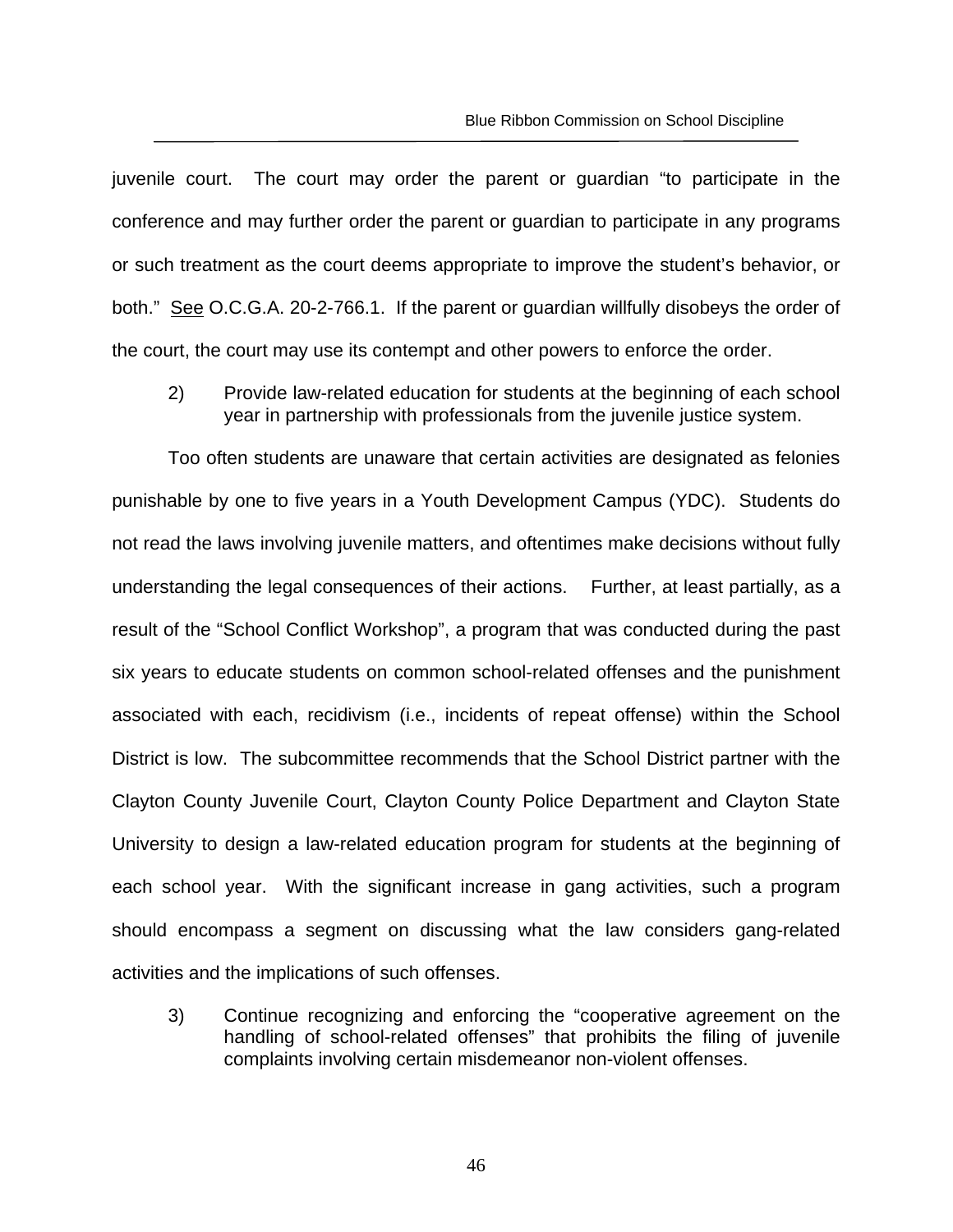The number of school-related charges filed in the juvenile court increased from 90 in 1996 to 1,200 in 2004. At first glance, it appeared that crime in the schools skyrocketed, but after further study it became evident that the major cause of the increase in reporting was a result of law enforcement (SROs) within the schools. The data showed that most of the school offenses were minor matters involving school fights, disorderly conduct (e.g., yelling in the hallway or cursing); obstruction of an officer (e.g., running away from a police officer when told to stop); and, disrupting a public school (similar to disorderly conduct). These offenses have traditionally been handled by the school and are not deemed the type of matters appropriate for juvenile court.16

The subcommittee recommends that administrators continue their innovative and creative practices to discipline students who commit low-level offenses, while referring students who are chronic offenders to the juvenile court for non-complaint intervention.

 $\overline{a}$ 

 $16$  The Georgia Court of Appeals has ruled that delinguent acts of the type that are usually the subject of disciplinary action by school officials should be handled by measures other than the juvenile court (i.e., parents and school officials). See Young v. State, 120 Ga. App. 605 (1969).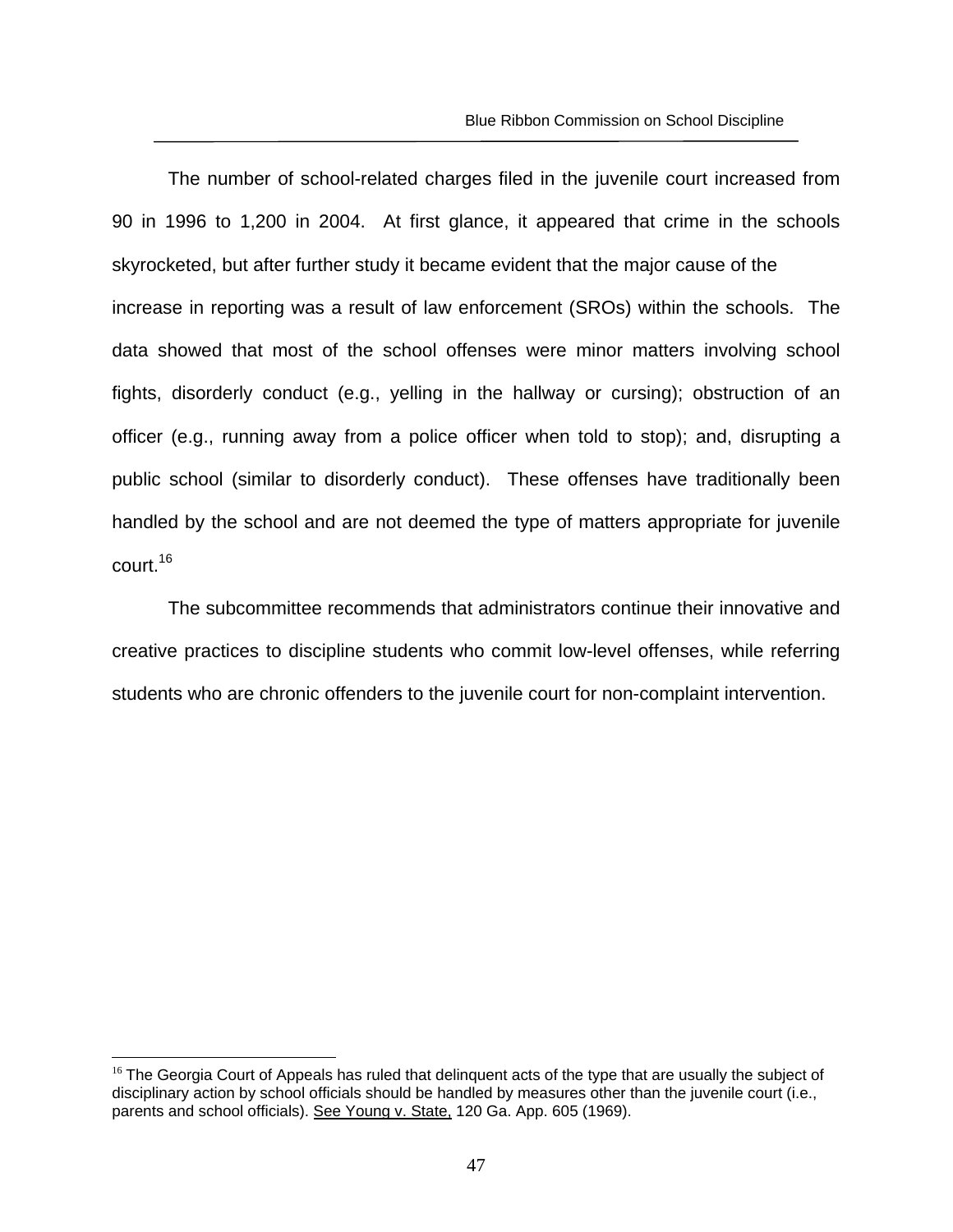Blue Ribbon Commission on School Discipline

# **SECTION V COVER SHEET**

# **CONCLUSION**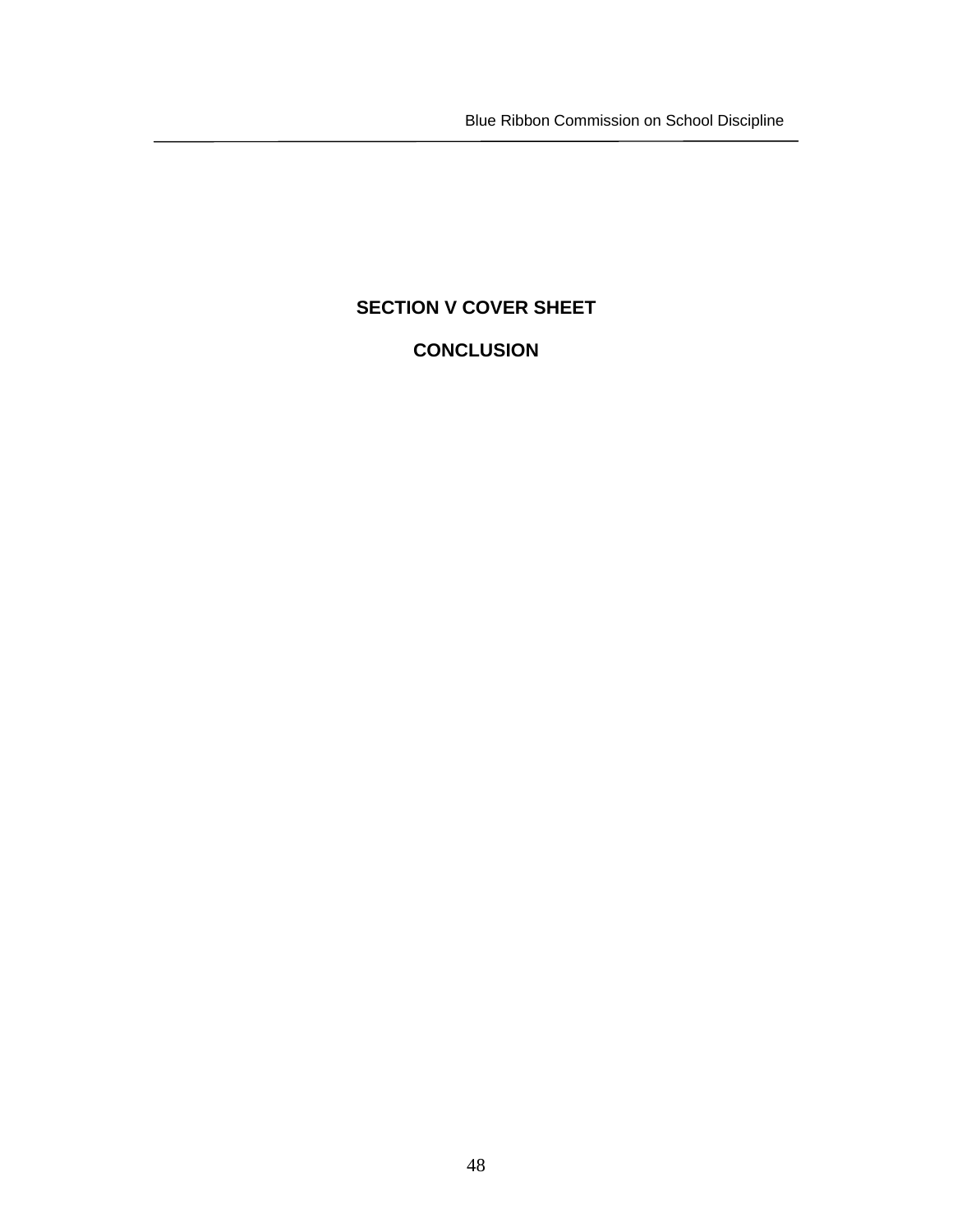# **SECTION V: CONCLUSION**

In summary, the Blue Ribbon Commission, after months of careful research,

analysis and deliberation, is prepared to present to the Superintendent and the Board of

Education a list of recommendations to improve the state of student discipline in the

Clayton County Public Schools. The recommendations cover four categories of

improvement: Safety and Security Measures, Continuum of Services, Professional

Development, and Parental Accountability and Awareness.

# **A. List of Recommendations**

## **I. Safety and Security Measures**

- 1. Revise the Student Code of Conduct and Student Handbook including operational definitions of offense codes and updating the code to reflect offenses based on modern technology (ex., cyber bullying, camera phones, etc.).
- 2. Hire additional safety personnel at all middle and high schools, which include School Resource Officers (SROs) and Security Guards.
- 3. Enhance all surveillance and communication equipment in all schools.
- 4. Increase the number of support staff assigned to improving and evaluating student behavior across the district. Staff needs include Behavior Intervention Specialists, School Psychologists, paraprofessionals, and Assistant Principals.

## **II. Continuum of Services**

5. Identify a service or provider that the Superintendent or her designee, with the advice of counsel, can authorize for the provision of alternative education services for enrolled students (grades 6 through 12) for a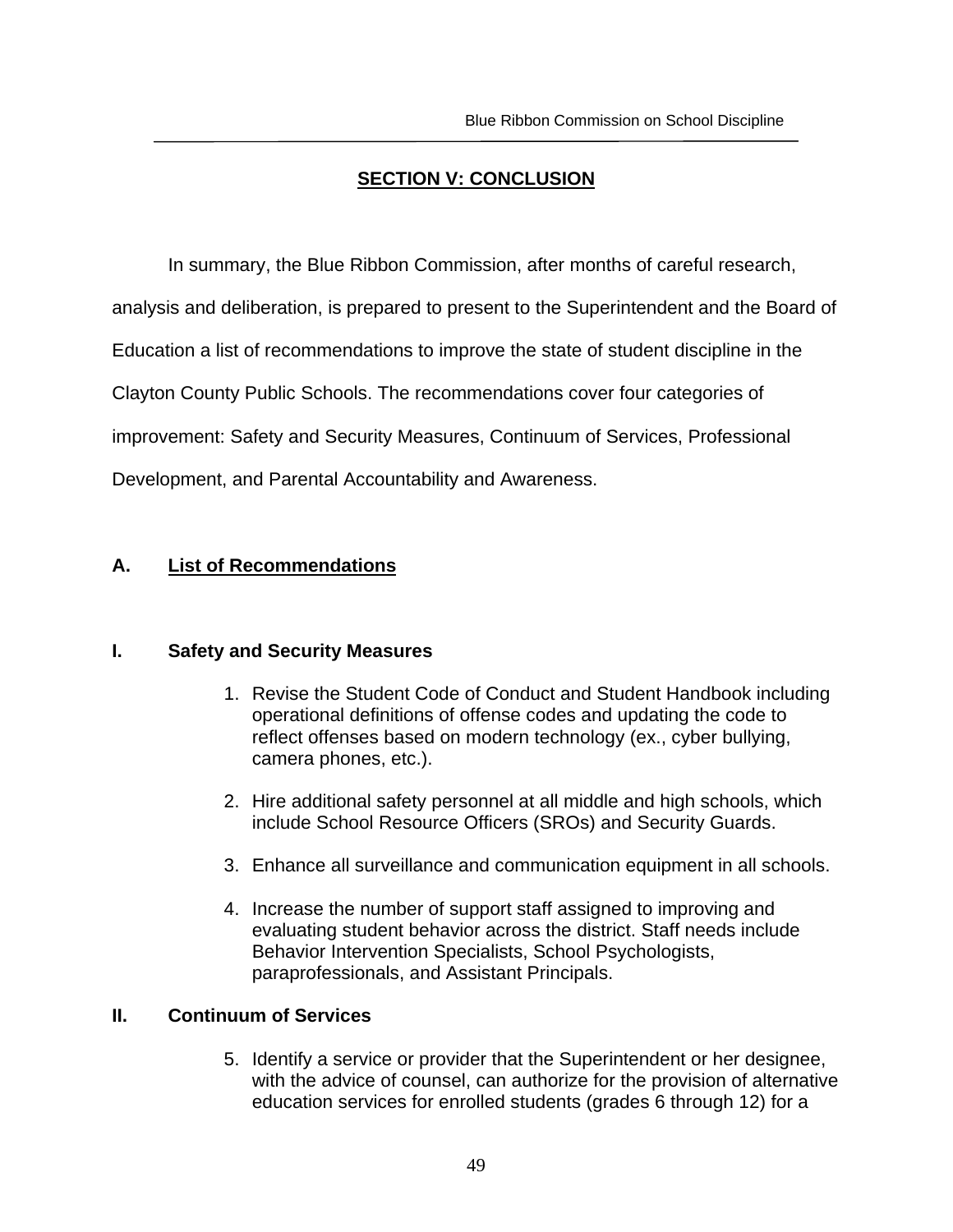referral period of 180 days of attendance or until the student gains the basic skills necessary to be successful in a traditional classroom.

- 6. Continue the "Cooperative agreement on the handling of schoolrelated offenses" that prohibits the filing of juvenile complaints involving certain misdemeanor non-violent offenses.
- 7. Provide consistent implementation of those programs, services, and systems that already exist within the district and community to target improving school discipline. These programs include but are not limited to: Strategic methods Against Street Harm (S.M.A.S.H.), Gang Resistance Education and Training (G.R.E.A.T.), In-School Suspension Curriculum, Georgia Student Achievement Pyramid of Interventions.
- 8. Implement the Effective Behavioral and Instructional Supports (EBIS) program currently in use at Kendrick and Adamson Middle Schools, district-wide in grades K-12.
- 9. Continue support of existing CCPS alternative education programs that include the Alternative School and In-School Suspension programs (i.e. hiring additional staff and proper program implementation).

# **III. Professional Development**

- 10. Offer extensive and ongoing professional development specific to disciplinary issues and classroom management strategies for administrators, faculty, and staff in all schools.
- 11. Increase staff awareness and support for students with disabilities.
- 12. Provide law related education for student at the beginning of each school year using juvenile justice professionals in partnership with school administrators.
- 13. Institute a county-wide leadership team that will implement, execute, and monitor the recommendations posed by the Blue Ribbon Commission on School Discipline.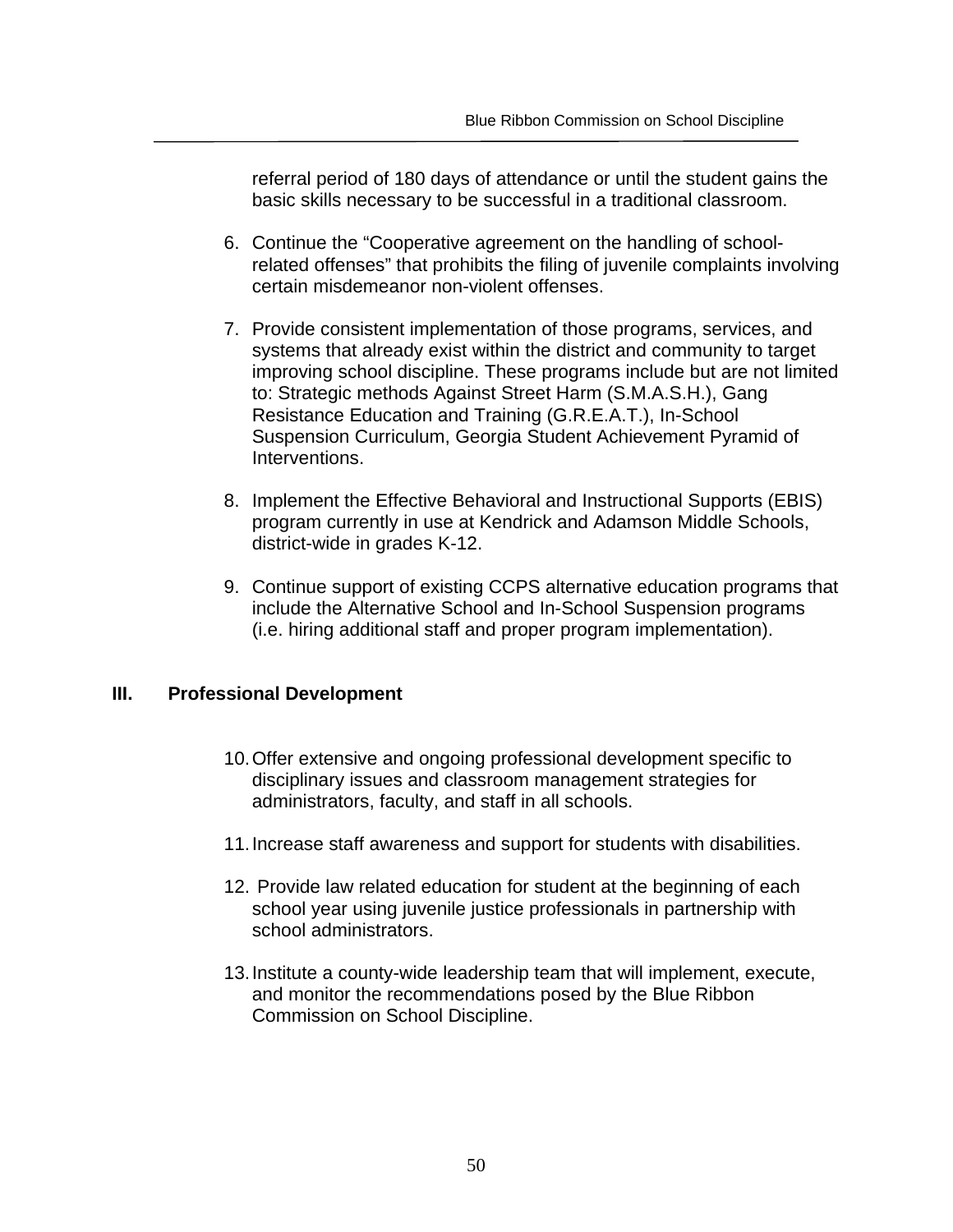## **IV. Parental Accountability and Awareness**

- 14. Create a public service announcement with the Superintendent and others addressing parents and students to inform them of the seriousness of the Code of Conduct and the importance of high expectations and high accountability.
- 15. The school system should hold parents of disruptive students accountable for their failure to participate and assist school personnel in modifying behavior of their children in the school setting by developing a protocol in accordance with the chronic disciplinary problem student statute (O.C.G.A. § 20-2-764 et seq.).

# **B. Timeline of Implementation**

The members of the Blue Ribbon Commission on School Discipline have

prepared a proposed timeline for implementing the recommendations outlined in this

executive report. All recommendations and projected timeframes for implementation are

subject to change upon the approval of the Superintendent of Schools. (*See Figure V.1*

on the following page.*)*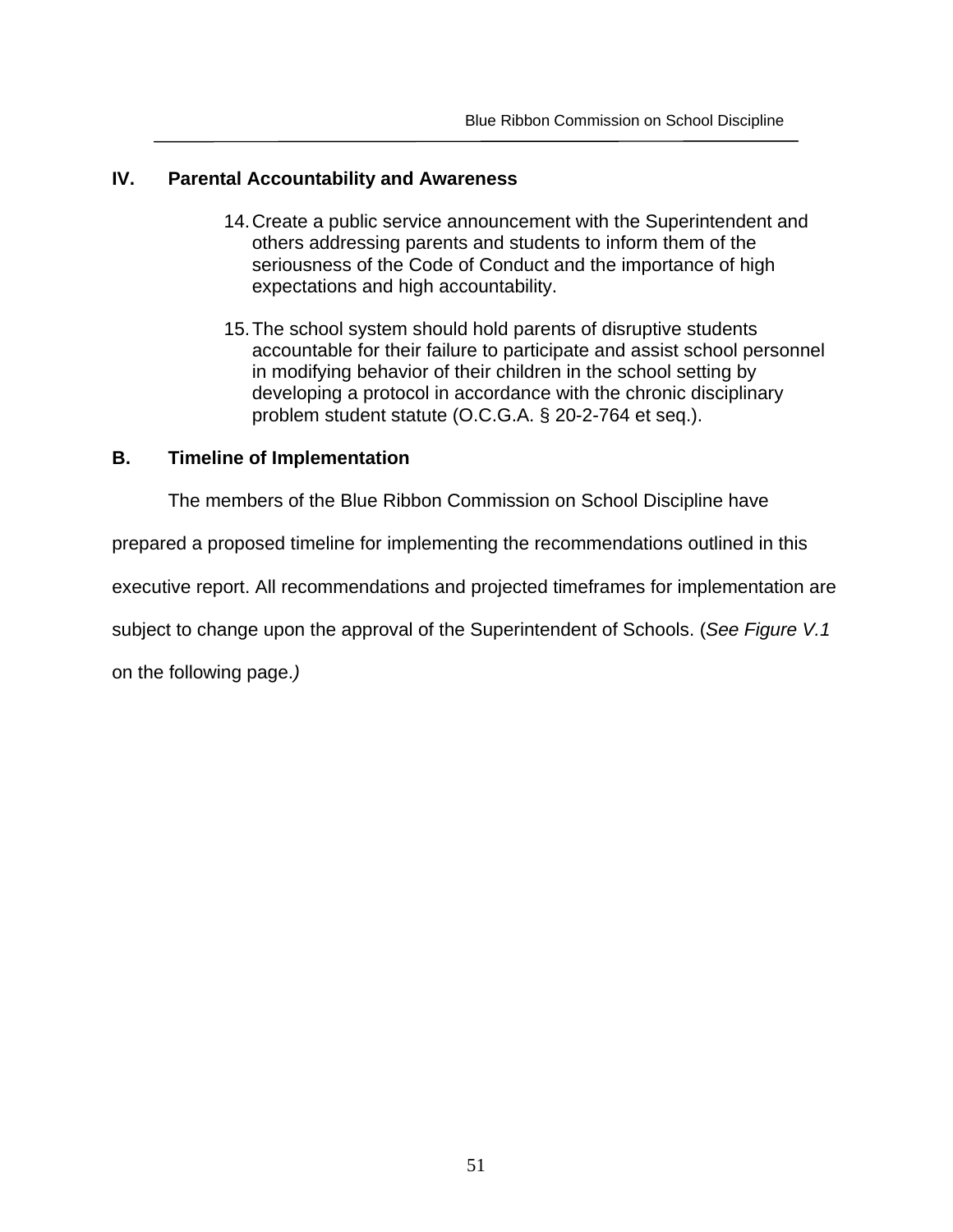| <b>Recommendation</b>                                                                         | <b>Performance Measure</b>                                                           | <b>Unit of Measure</b>                 | <b>Actual</b>                                                                                                                                  |                           | Targets ()               |                        |
|-----------------------------------------------------------------------------------------------|--------------------------------------------------------------------------------------|----------------------------------------|------------------------------------------------------------------------------------------------------------------------------------------------|---------------------------|--------------------------|------------------------|
|                                                                                               |                                                                                      |                                        | 2006-2007<br><b>Baseline</b>                                                                                                                   | 2007-<br>2008             | 2008-<br>2009            | 2009-<br>2010          |
| <b>Revise the Student</b><br><b>Code of Conduct</b>                                           | A team of educators will<br>review and revise Student<br><b>Code of Conduct</b>      | New document                           | <b>New</b><br>activity                                                                                                                         | July<br>2007              |                          |                        |
| Increase # of School<br><b>Resources Officers</b>                                             | # School Resource Officers                                                           | # of personnel                         | 12                                                                                                                                             | (15)                      | (20)                     | (25)                   |
| <b>Enhance safety</b><br>equipment                                                            | Add more surveillance<br>equipment to schools                                        | $# \text{ cameras}$<br># wands         | Add more safety equipment to high<br>schools, then middle schools, then<br>elementary schools as staffing allows.                              |                           |                          |                        |
| Increase # of<br>Paraprofessionals to<br>handle behavior<br>concerns                          | # Paraprofessionals                                                                  | # of personnel                         | Over the next three years, continue to<br>Increase the number of<br>paraprofessionals who have expertise in<br>dealing with behavior concerns. |                           |                          |                        |
| Increase # of Behavior<br>Interventionists                                                    | # Behavior Interventionists                                                          | # of personnel                         | 3                                                                                                                                              | (6)                       | (9)                      | (12)                   |
| Increase # of School<br>Psychologists                                                         | # School Psychologists                                                               | # of personnel                         | 18                                                                                                                                             | (27)                      | (30)                     | (35)                   |
| <b>Explore partnerships</b><br>with agencies that<br>provide alterative<br>education services | <b>Research impact to CCPS</b><br>and community support for<br>such a program        | Use impact data and<br>studies         | Exploration<br>activity                                                                                                                        |                           |                          |                        |
| <b>Continue Cooperative</b><br>Agreement                                                      | Reduce # of juvenile<br>misdemeanor non-violent<br>offenses                          | # of juvenile non-<br>violent offenses | Continued<br>activity                                                                                                                          |                           |                          |                        |
| <b>Consistent</b><br>implementation of<br>current programs                                    | Reduced # of referrals and<br>suspensions                                            | # of referrals and<br>suspensions      | Over the next three years, continue to<br>Monitor programs and examine data of<br>current programs.                                            |                           |                          |                        |
| <b>Implement EBIS in</b><br>grades K-12                                                       | The number of school using<br><b>EBIS will increase</b>                              | # schools using EBIS                   | 3                                                                                                                                              | (10)                      | (20)                     | (30)                   |
| <b>Support of existing</b><br>alternative programs -<br>hiring                                | Increase the number of staff<br>in alternative programs                              | $#$ staff                              | Over the next three years, continue to<br>Increase the number of staff that has<br>expertise in alternative programs.                          |                           |                          |                        |
| <b>Training for teachers</b><br>in behavior<br>modification strategies                        | Increase the number of<br>teachers trained in behavior<br>modification strategies    | $#$ staff                              | <b>New</b><br>activity                                                                                                                         | All<br>$9 - 12$<br>staff  | All<br>$6 - 8$<br>staff  | All<br>$K-5$<br>staff  |
| Training staff in<br>working with SWD                                                         | Increase the number of staff<br>trained in working with SWD                          | $#$ staff                              | Ongoing<br>activity                                                                                                                            | All<br>$9 - 12$<br>staff  | All<br>$6 - 8$<br>staff  | All<br>$K-5$<br>staff  |
| Implement law-related<br>education course                                                     | Increase the number of<br>students trained                                           | # students                             | Ongoing<br>activity                                                                                                                            | All<br>$9 - 12$<br>stdnts | All<br>$6 - 8$<br>stdnts | All<br>$K-5$<br>stdnts |
| Institute county-wide<br>leadership team                                                      | Develop team and establish<br>qoals                                                  | # Goals accomplished                   | <b>New</b><br>activity                                                                                                                         | July<br>2007              |                          |                        |
| Superintendent<br>Commercial about<br>discipline                                              | Increase awareness of<br>discipline procedures and<br><b>Student Code of Conduct</b> | New commercial for<br>Channel 24       | <b>New</b><br>activity                                                                                                                         | July<br>2007              |                          |                        |
| Develop a protocol in<br>accordance with the<br>statute $(0.C.G.A. §$<br>20-2-764 et seq.).   | Increase parent<br>accountability and<br>awareness                                   | Development of<br>protocol             | <b>New</b><br>activity                                                                                                                         | Jan.<br>2008              |                          |                        |

# **Figure V.1. Tentative Timeline for Implementation**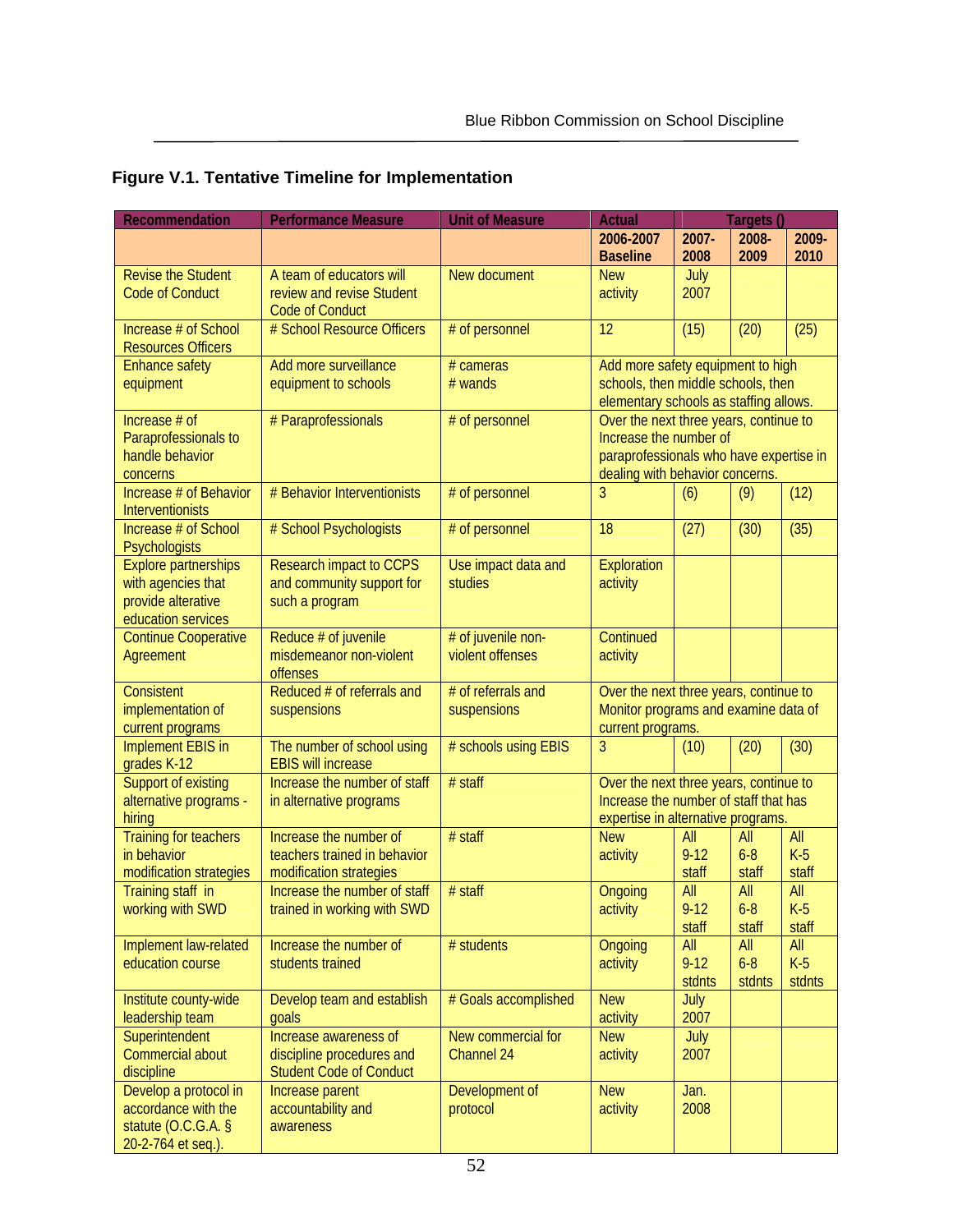Blue Ribbon Commission on School Discipline

# **SECTION VI COVER SHEET**

# **REFERENCES**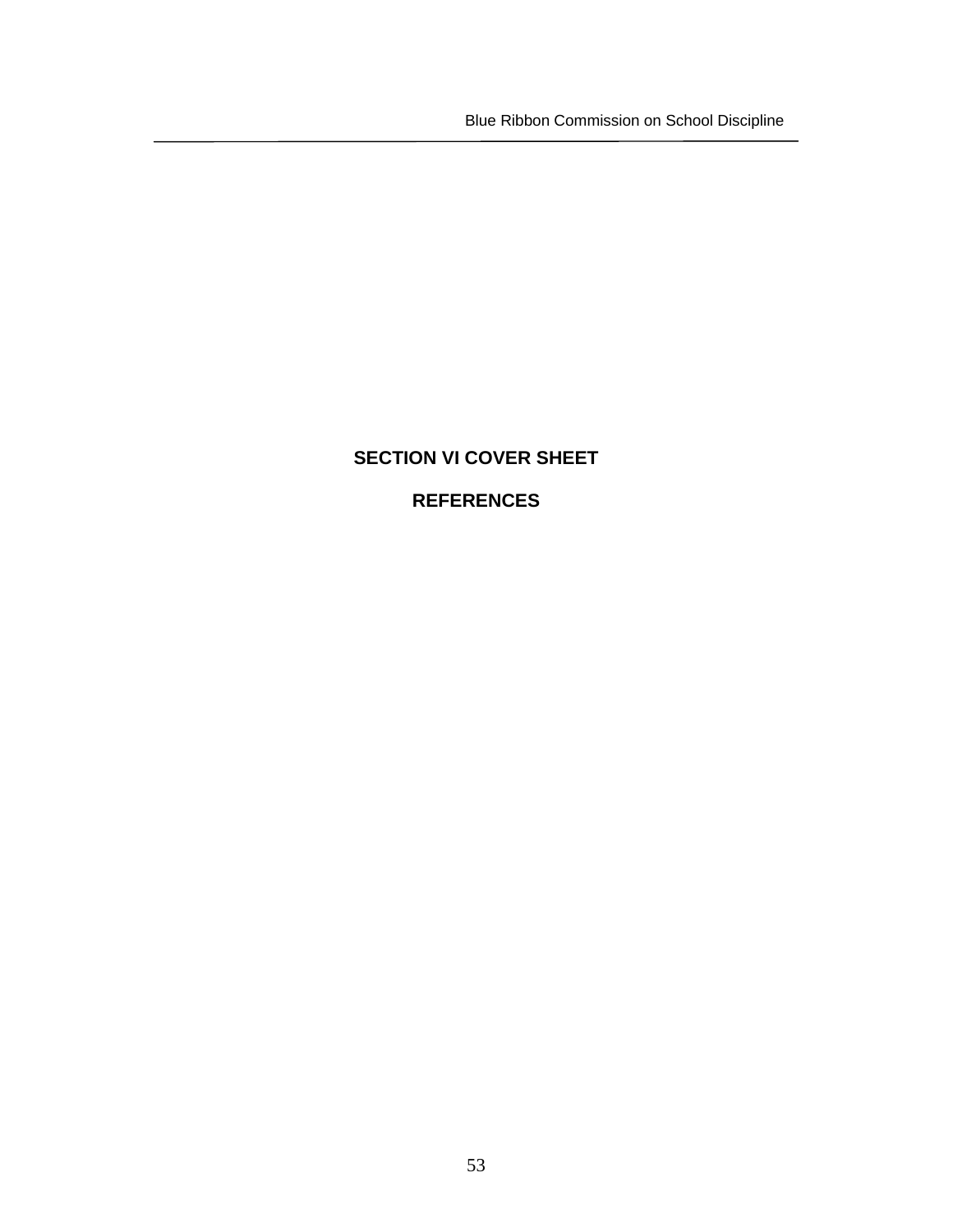## **REFERENCES**

- Allen, S. A. (1981). *A study to determine the effectiveness of a positive approach to discipline system for classroom management.* Dallas, TX: Office of Educational Research and Improvement. (ERIC Document Reproduction Service No. ED 203-490).
- American Association of School Administrators. (2002). Using Data to Improve Schools: What's Working. Arlington, VA: Author. Document retrieved on April 11, 2006 from: http://aasa.files.cmsplus.com/PDFs/Publications/UsingDataToImproveSchools.pdf
- Baker, A. (1996). Major disciplinary violations in a junior high school: An exploratory study. *Research in Middle Level Education Quarterly, 19,* 1-20.
- Bennett, W. J., Finn, Jr., C. E., & Cribbs, Jr., J. T. (1999). *The educated child: A parents' guide for preschool through eighth grade.* New York: Free Press.
- Benshoff, J. M., Poidevant, J. M., & Cashwell, C. S. (1994). School discipline programs: Issues and implications for school counselors. *Elementary School Guidance and Counseling, 28,* 163-169.
- Center for Education Statistics. (1987). Public school teacher perspectives on school discipline. *OERI Bulletin.* Washington, DC: Center for Education Statistics. (ERIC Document Reproduction Service No. 289 259).
- Christle, C. A. (2003). The relationship between school characteristics and suspension rates in Kentucky middle schools. Dissertation Abstracts International. (UMI No. 3082691).
- Cotton, K. (1990). School-wide and classroom discipline. *School Improvement Research Series, 9.* Retrieved on January 30, 2006, from Northwest Regional Educational Laboratory Web site: http://www.nwrel.org/scpd/sirs/5/cu9.html
- Cousins, M. E. (2004). *The relationship between student participation rates in Texas Pubic School extracurricular activity programs and related factors of academic achievement, attendance, drop outs and discipline.* Dissertation Abstracts International. (UMI No. 3150566). DC.
- Elam, S. M., Rose, L. C., & Gallup, A. M. (1993). The 25th Annual Phi Delta Kappa/Gallup Poll of the Public's Attitudes Toward Public Schools. *Phi Delta Kappan 75*, 137-154.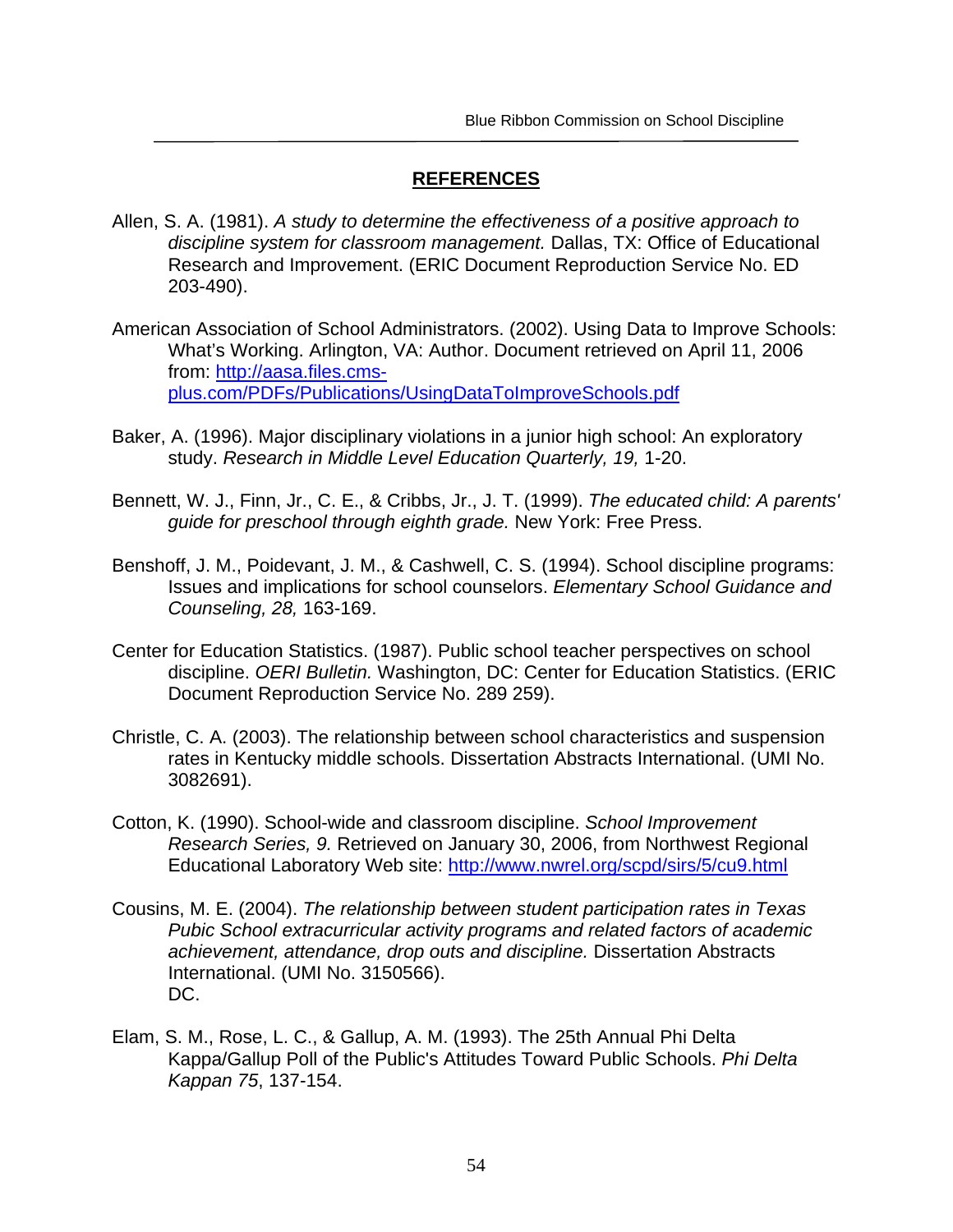- Federal Bureau of Investigation. (2002, March). Bulletin reports: School crime and safety. *FBI Law Enforcement Bulletin, 71,* 13.
- Gaustad, J. (1992). *School discipline.* Eugene, OR: ERIC Clearinghouse on Educational Management. (ERIC Document Reproduction Service No. ED 350 727).
- Gottfredson, D. C., Gottfredson, G. D., & Hybl, L. G. (1993). Managing adolescent behavior: A multiyear, multischool study. *American Educational Research Journal, 30,* 179-215.
- Green, P.P. (2001). *Prevention, intervention, and remediation: A model for behavioral change.* Paper presented at the meeting of the National Conference of the American Association of Schools Administrators, San Diego, CA.
- Gushee, M. (1984). *Student discipline policies.* Eugene, OR: ERIC Clearinghouse on Educational Management. (ERIC Document Reproduction Service No. ED 259 455).
- Iwanicki, E.F. (1996). The role of evaluation in supervision as a process of inquiry, a manuscript prepared for The Handbook of research on School Supervision.
- Leithwood, K. (1994). Leadership for school restructuring. *Educational Administration Quarterly, 30(4),* 498-518.
- Mansfield, W., Alexander, D., & Farris, E. (1991). *Teacher survey on safe, disciplined, and drug-free schools.* Washington, DC: U.S. Department of Education, National Center for Educational Statistics.
- Mayer, D.P., Mullens, J.E., & Moore, M.T. (2001). Monitoring school quality: An indicators report. *Education Statistics Quarterly, 3(1).* Retrieved on April 11, 2006 from the National Center for Education Statistics Web site: http://nces.ed.gov/programs/quarterly/vol 3/3\_1/q4\_4.asp
- Nichols, J. D., Ludwin, W. G., & Iadicola, P. (1999). A darker shade of gray: A year-end analysis of discipline and suspension data. *Equity & Excellence in Education, 32(1),* 43-45.
- Paige, M. A. (2001). *The effects of a behavioral intervention on discipline referrals and school suspension.* Dissertation Abstracts International. UMI No. 3016104.
- Rosen, L. (1997). *School discipline: Best practices for administrators.* Thousand Oaks, CA: Corwin Press.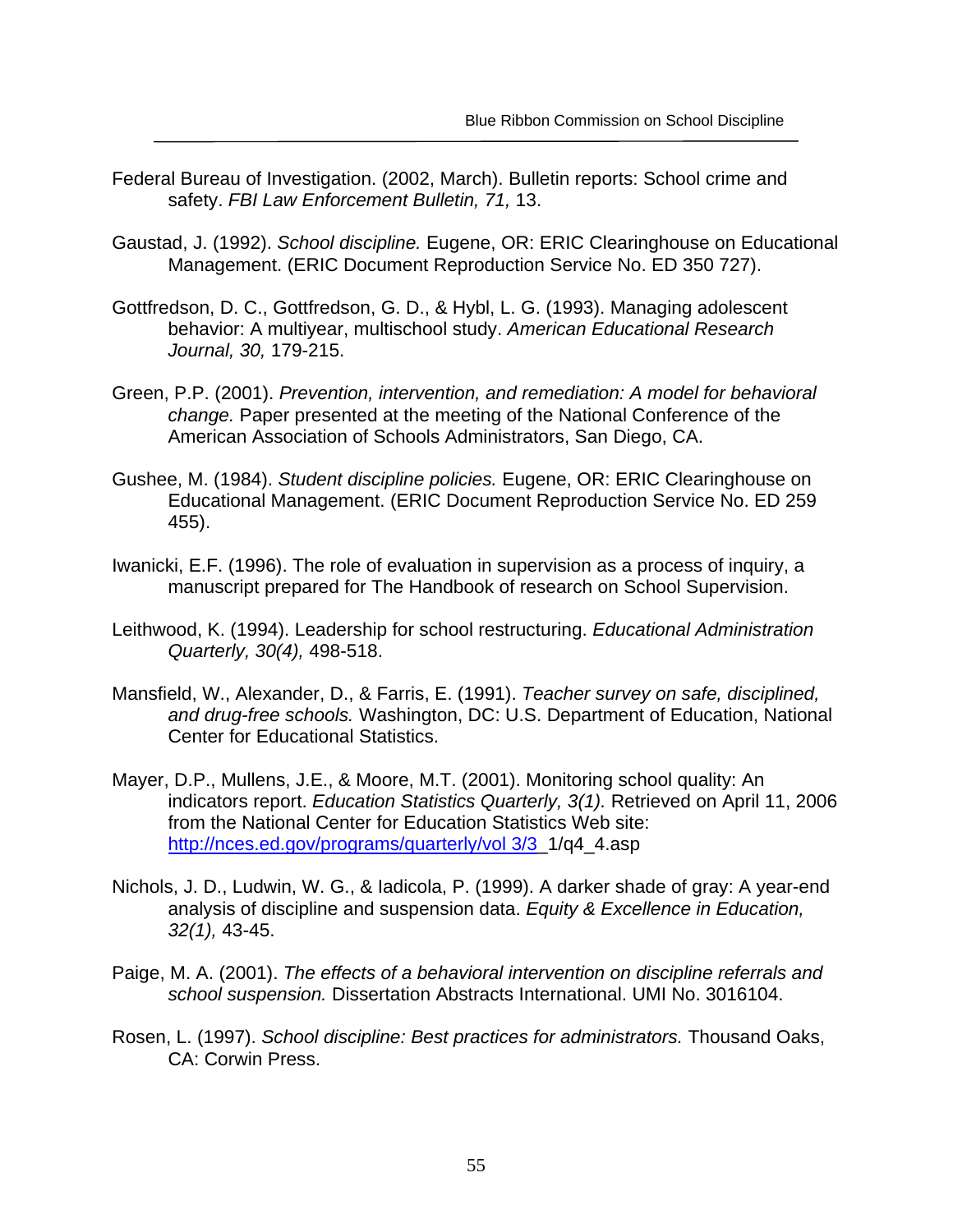- Royal, J. K. (2003). *The identification of student discipline problems resulting in inschool and out-of-school suspension by comparing gender and grade level of high school students.* Dissertation Abstracts International. UMI No. 3102926.
- Smith, C. J. (2001). *School Discipline and Classroom Management.* Retrieved on January 31, 2006, from http://waldenpdk.org/newsletters/Smith\_SchoolDiscipline.html

Tacheny, S. (1999). If we build it, will they come? *Educational Leadership, 56(6),* 62-65.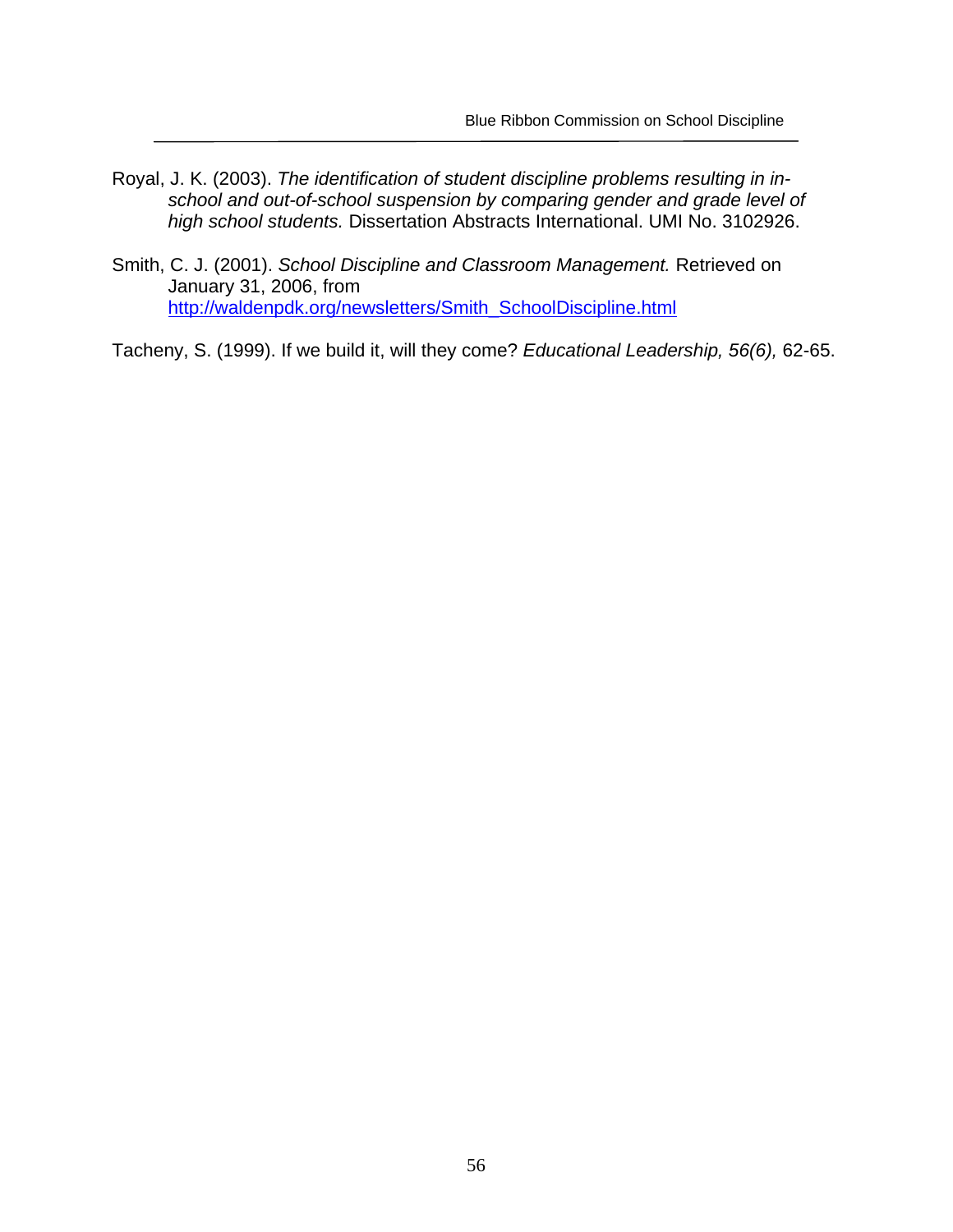Blue Ribbon Commission on School Discipline

# **SECTION VII COVER SHEET APPENDICES**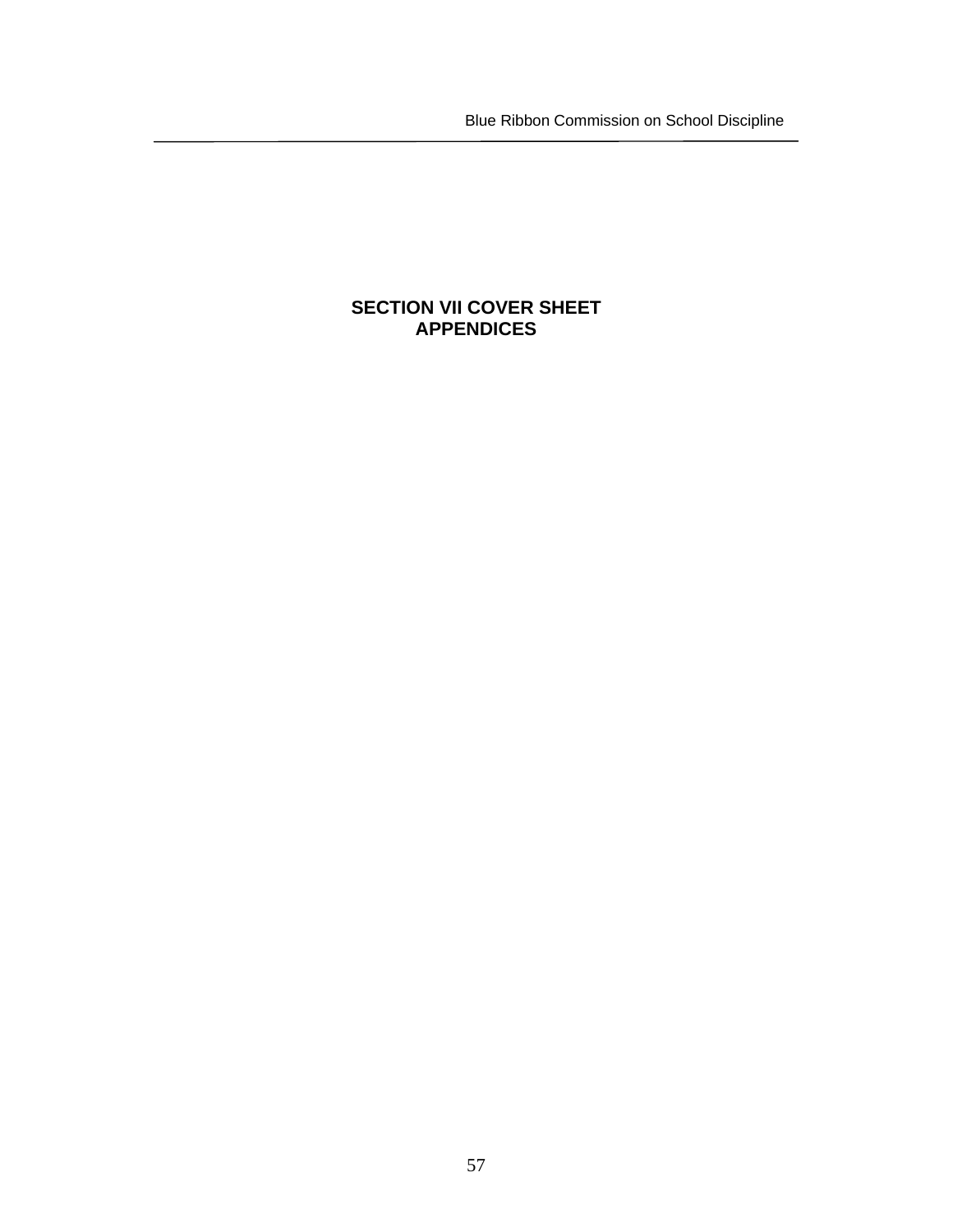# **Appendix A. Georgia Student Achievement Pyramid of Interventions**

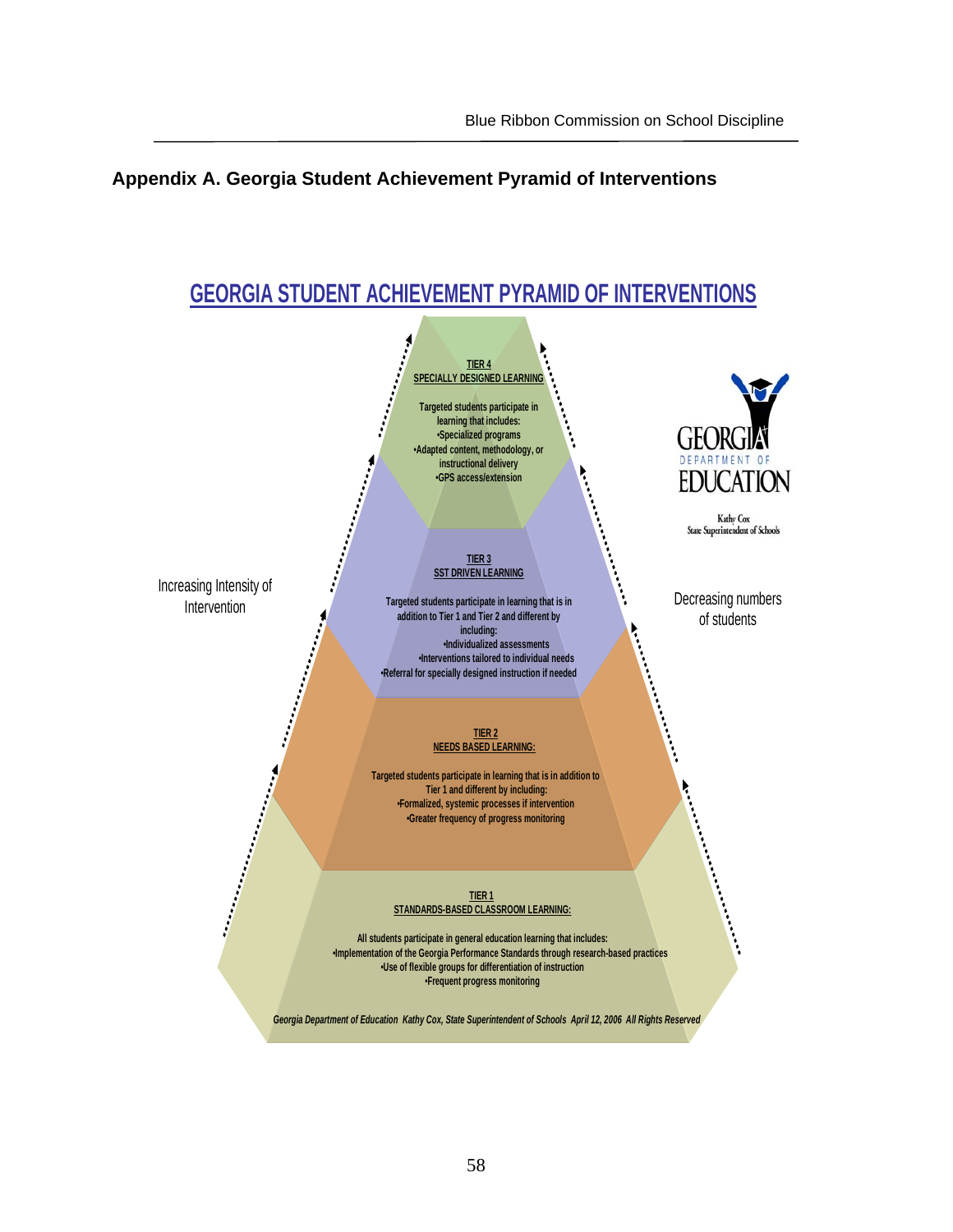#### **Appendix B. 2004 & 2006 Parent Survey Data on Safety and Discipline**

The following data on school safety and discipline was taken from the 2004 and 2006 Clayton County Public Schools Parent Survey. CCPS administrators and staff worked in conjunction with Opinion Research Solutions, LLC (ORS) to conduct the interviews. ORS Researchers included: Dr. Ruth Ann Lariscy, Professor and Dr. Jeffrey K. Springston, Professor and Associate Dean, from the College of Journalism and Mass Communication at the University of Georgia. Telephone interviews were conducted in 374 total households surveyed. Of that population, 349 surveyed were surveyed by Opinion Research Solutions, LLC (ORS) and 25 non-English speaking households surveyed by CCPS translators under the direction of Dr. Joe Nail, Interim Executive Director of Research and Evaluation. ORS developed and executed a systematic randomized sampling technique with a margin of error less than +/- 5 %. The results from the15 questions covering both surveys are listed below.

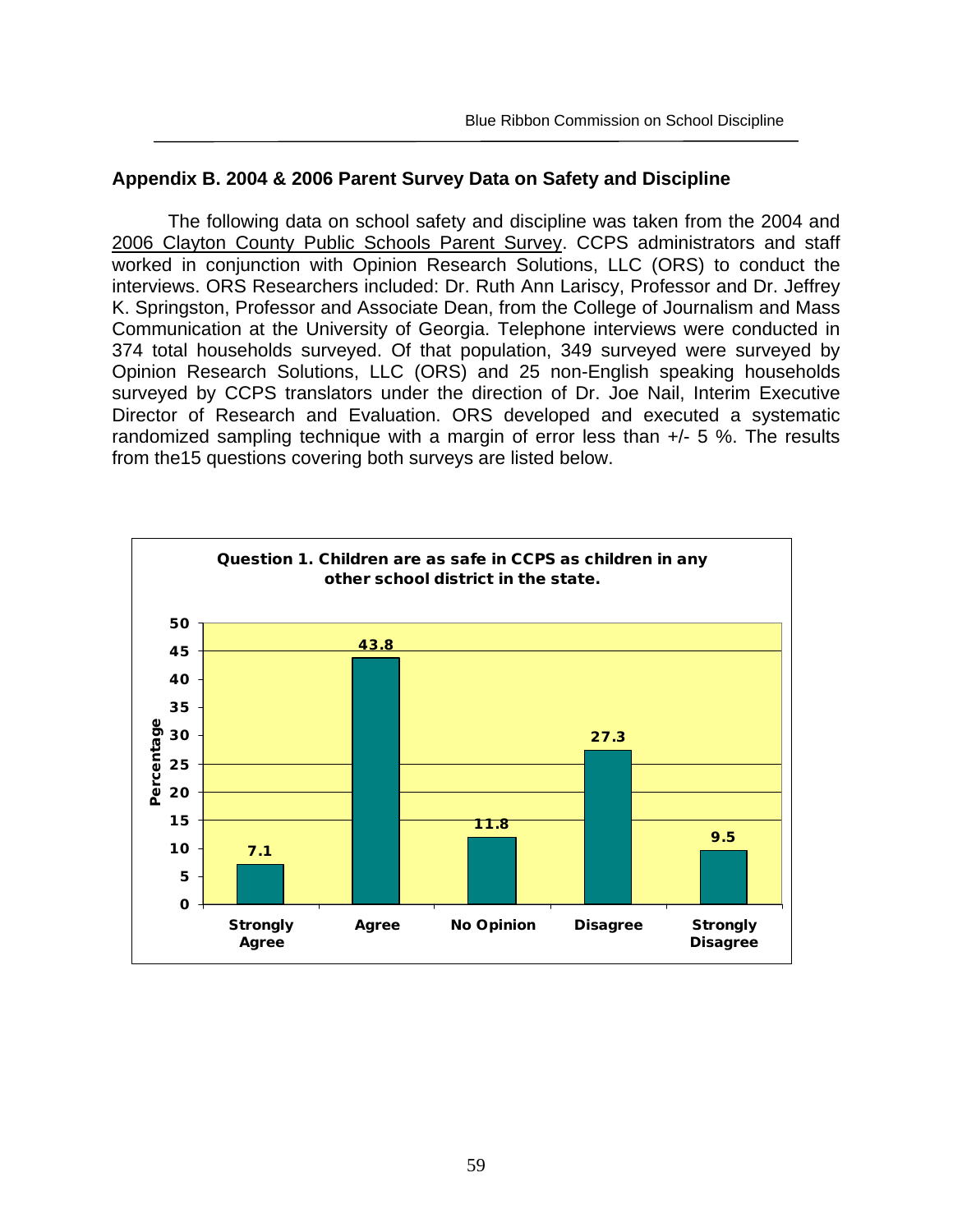



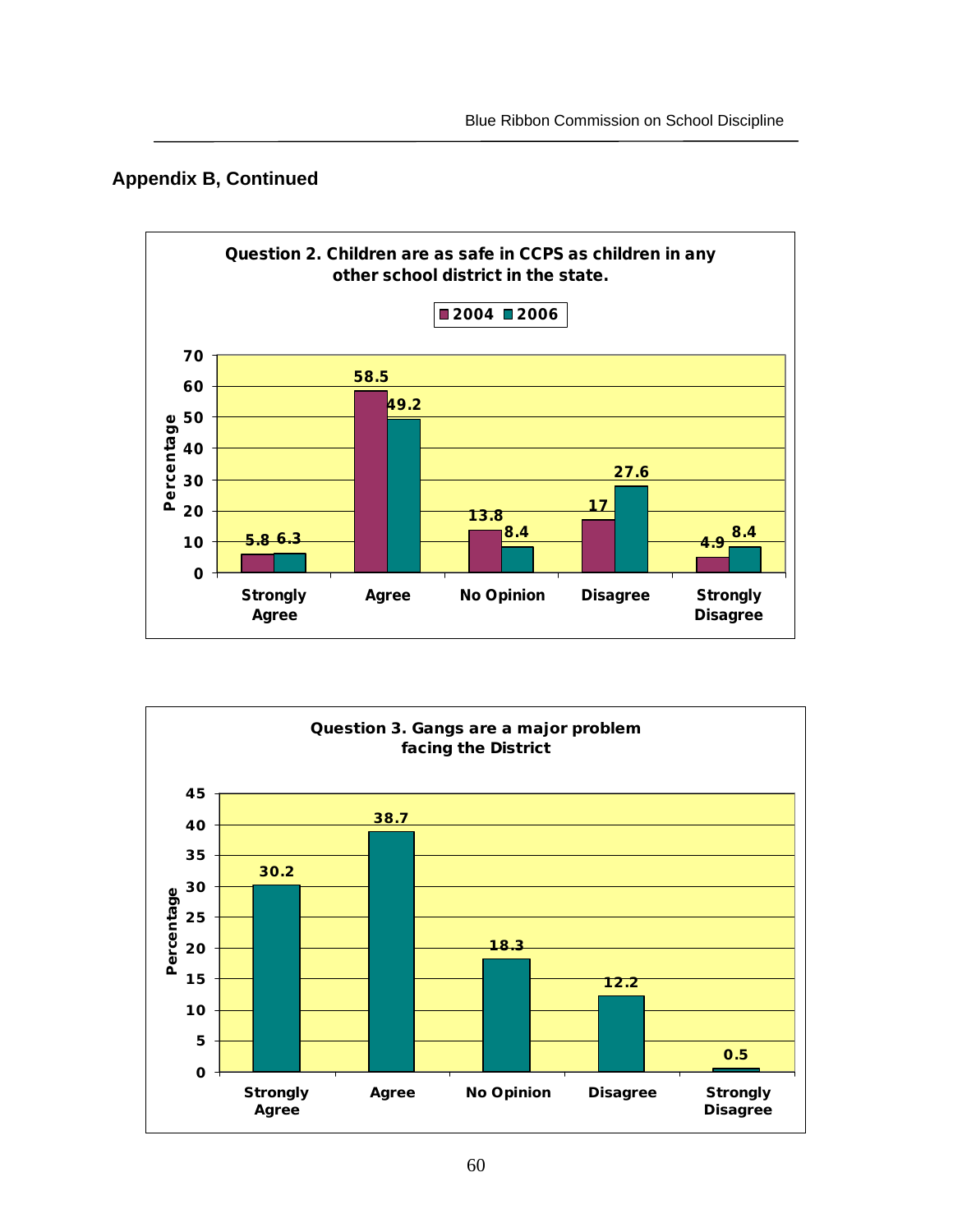



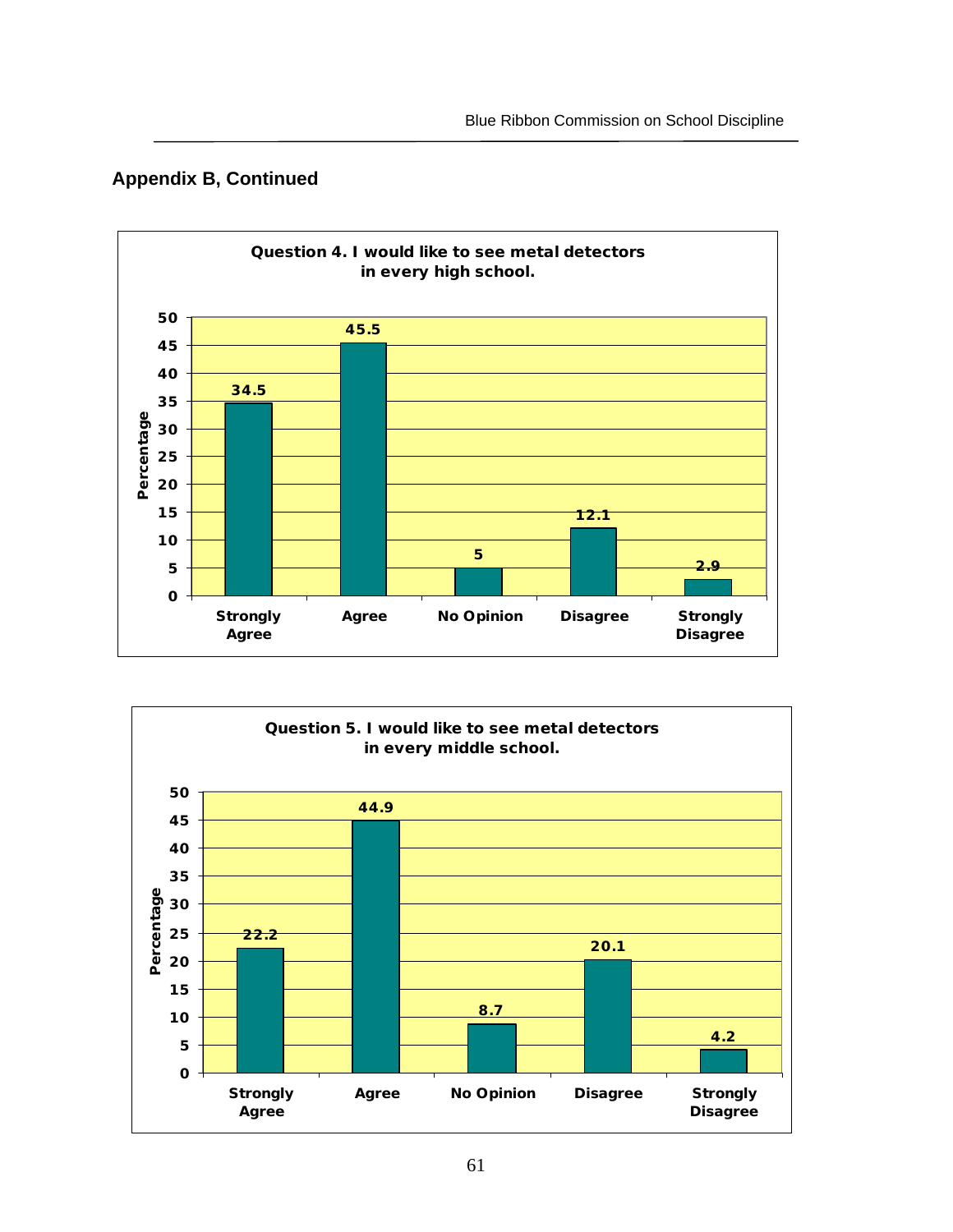# **Appendix B, Continued**



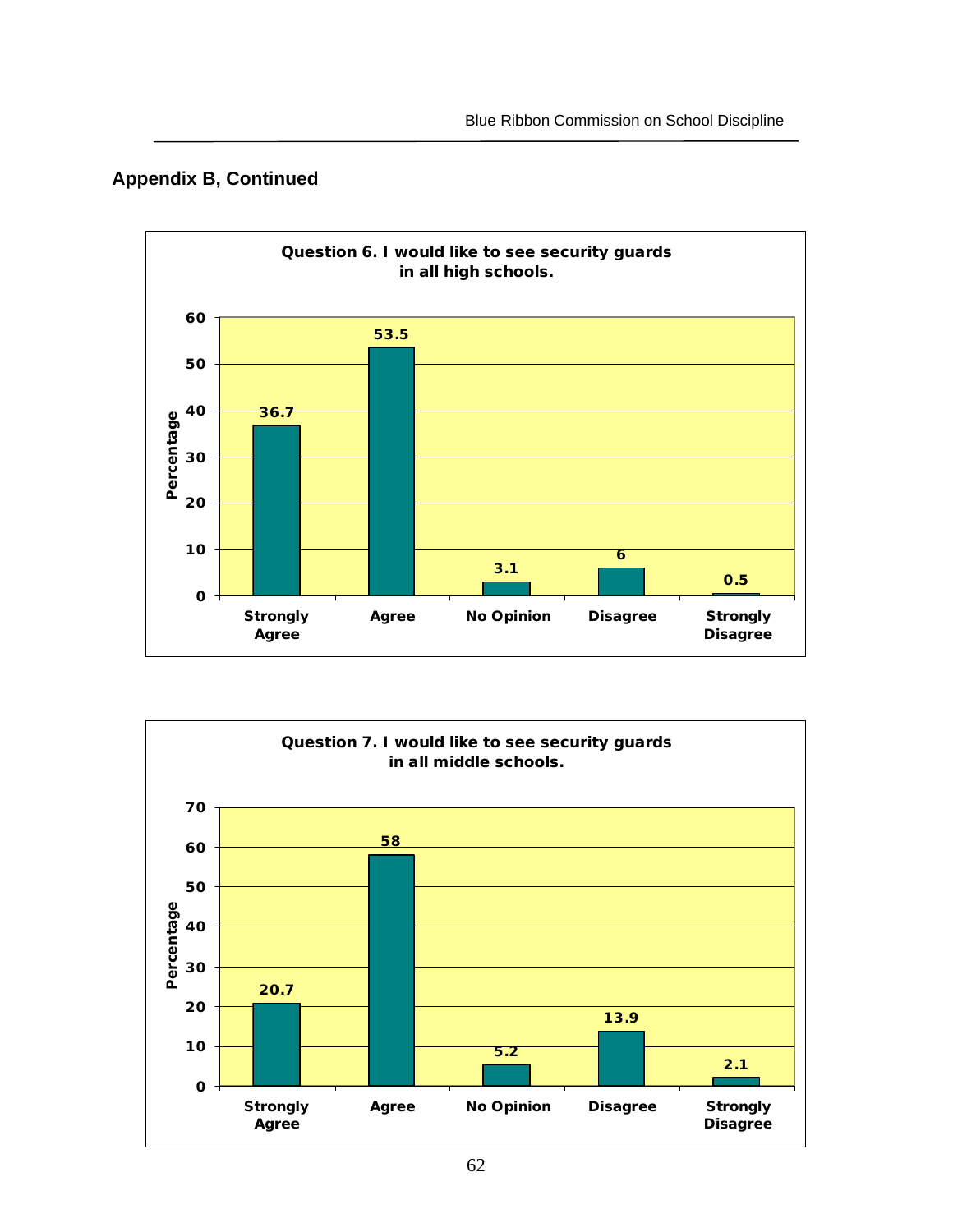



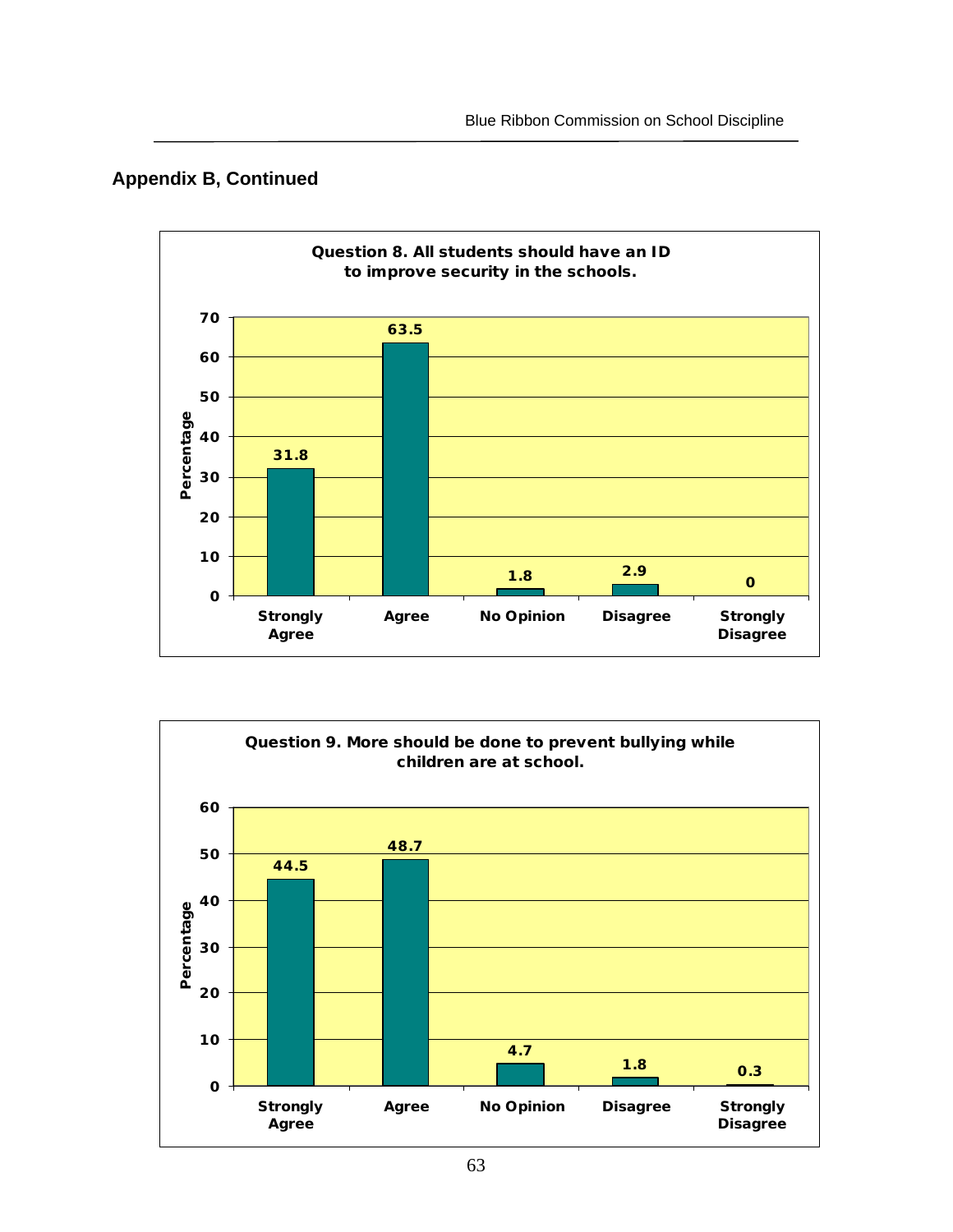



![](_page_64_Figure_3.jpeg)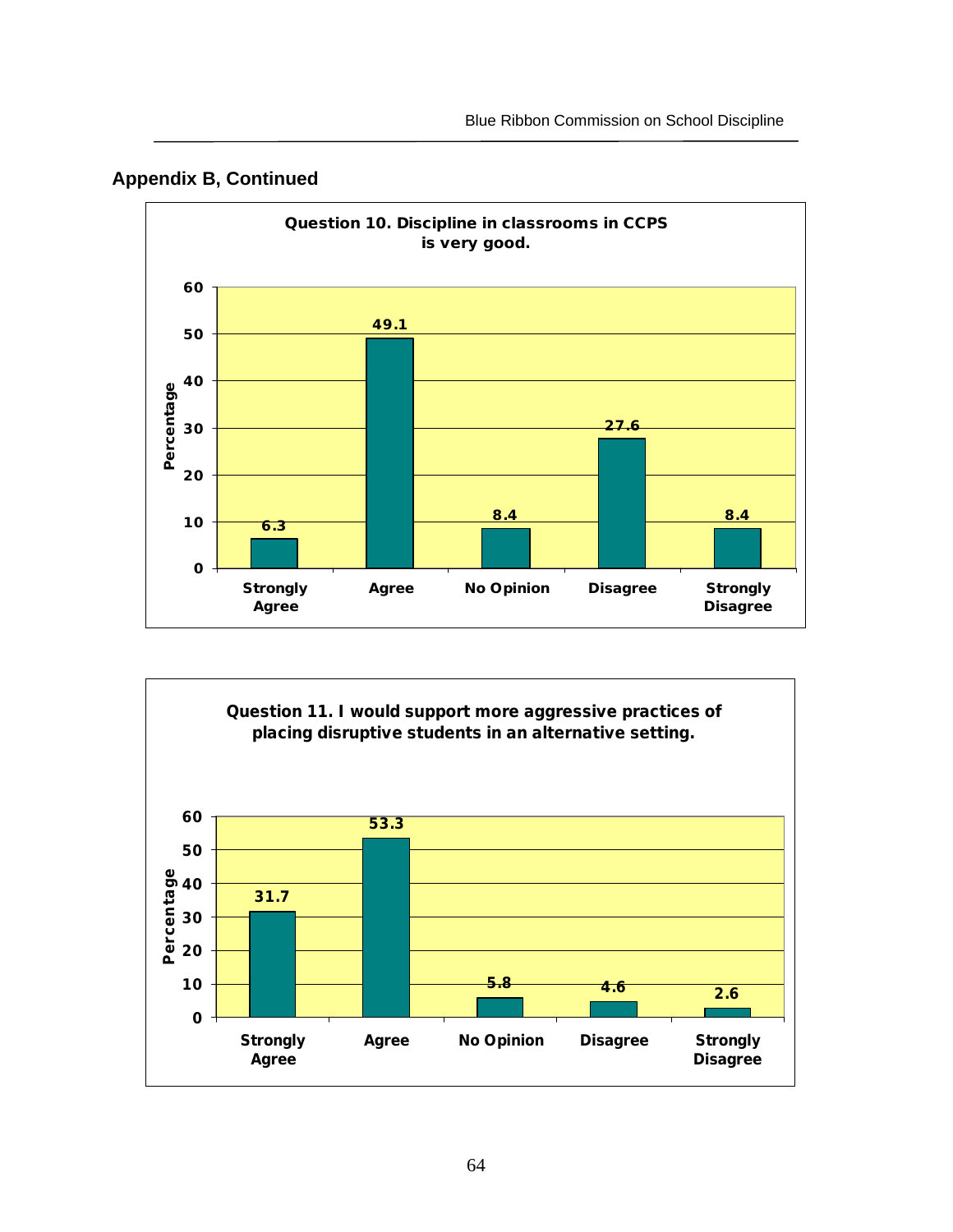![](_page_65_Figure_1.jpeg)

### **Appendix B, Continued**

![](_page_65_Figure_3.jpeg)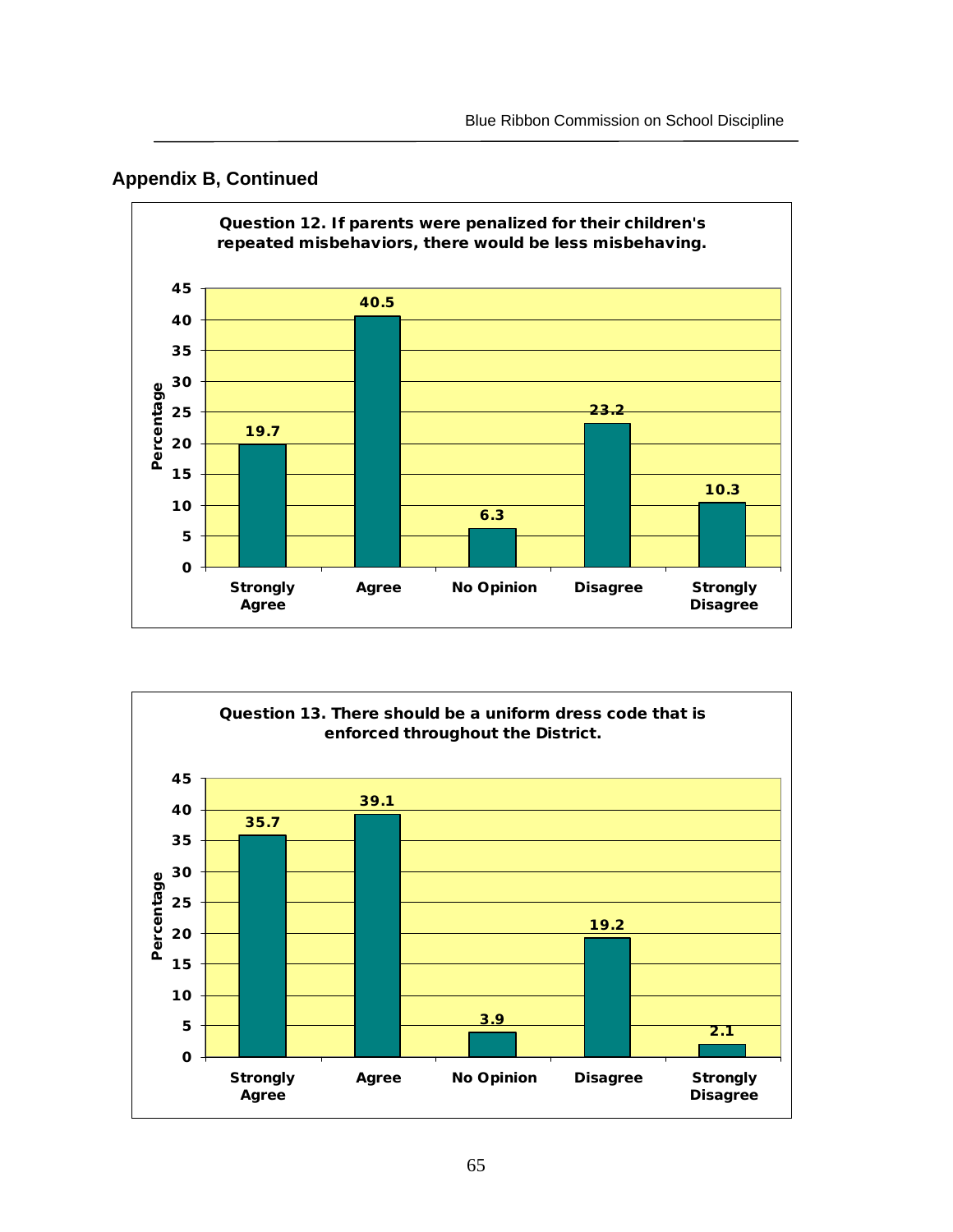![](_page_66_Figure_1.jpeg)

![](_page_66_Figure_2.jpeg)

![](_page_66_Figure_3.jpeg)